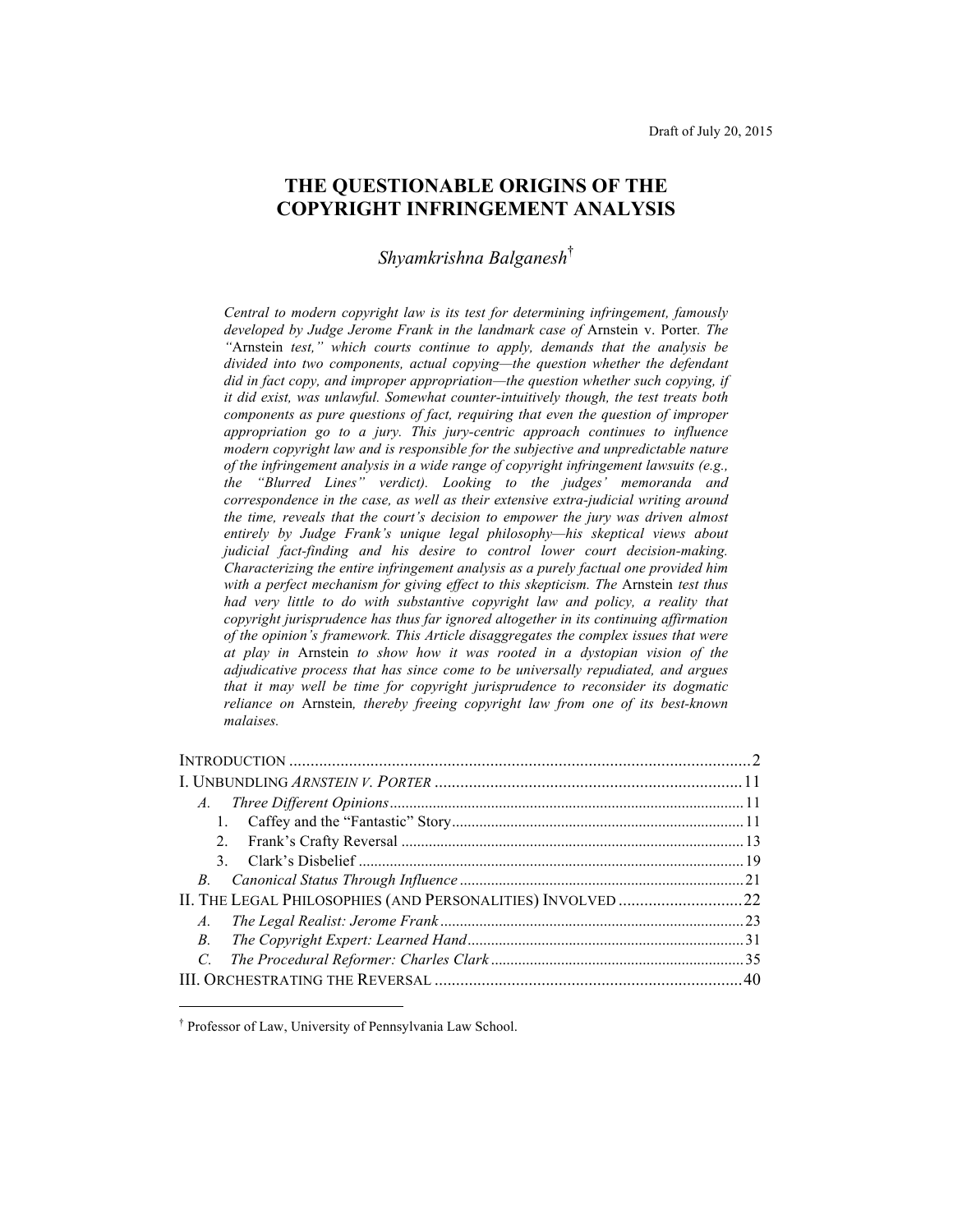| В.         |  |
|------------|--|
|            |  |
|            |  |
|            |  |
|            |  |
| $A_{-}$    |  |
| <i>B</i> . |  |
|            |  |
| 2.         |  |
|            |  |

#### **INTRODUCTION**

The U.S. Constitution guarantees to individuals the "right of trial by jury" in all civil suits at law. <sup>1</sup> Lawsuits seeking damages for copyright infringement have been understood as "suits at law" that are subject to this right.<sup>2</sup> Demands for jury trials in copyright infringement lawsuits are today a staple in the world of copyright litigation. While a vast majority of these claims either settle prior to trial or are instead dismissed through motions, on the rare occasion that a jury is indeed empanelled to hear a case, courts continue to be confounded by a somewhat basic issue: the proper role of the jury in the copyright infringement analysis.

While undoubtedly *the* central issue in an infringement lawsuit, determining whether a defendant infringed the plaintiff's protected work involves both elements of fact and of law. It entails ascertaining facts about the defendant's conduct and then making a normative judgment about the legality of such conduct. <sup>3</sup> Classifying these issues appropriately, and dividing them up between judge and jury remains a complex undertaking, and one that the

<sup>&</sup>lt;sup>1</sup> U.S. CONST. amend. VII.

<sup>&</sup>lt;sup>2</sup> See Feltner v. Colum. Pics. Tel., Inc., 523 U.S. 340, 346 (1998); Video Views, Inc. v. Studio 21, Ltd., 925 F. 2d 1010, 1014 (7th Cir. 1991); 3 MELVILLE B. NIMMER AND DAVID NIMMER, NIMMER ON COPYRIGHT §12.10 (2015) ("[I]t is beyond dispute that a plaintiff who seeks to recover actual damages is entitled to a jury trial.").

<sup>3</sup> For a general discussion, see: Alan Latman, *"Probative Similarity" as Proof of Copying: Toward Dispelling Some Myths in Copyright Infringement*, 90 COLUM. L. REV. 1187, 1188-89 (1990); Shyamkrishna Balganesh, *The Normativity of Copying in Copyright Law*, 62 DUKE L.J. 203, 214-233 (2012); Mark A. Lemley, *Our Bizarre System for Proving Copyright Infringement*, 57 J. COPYRIGHT SOC'Y U.S.A. 719 (2009).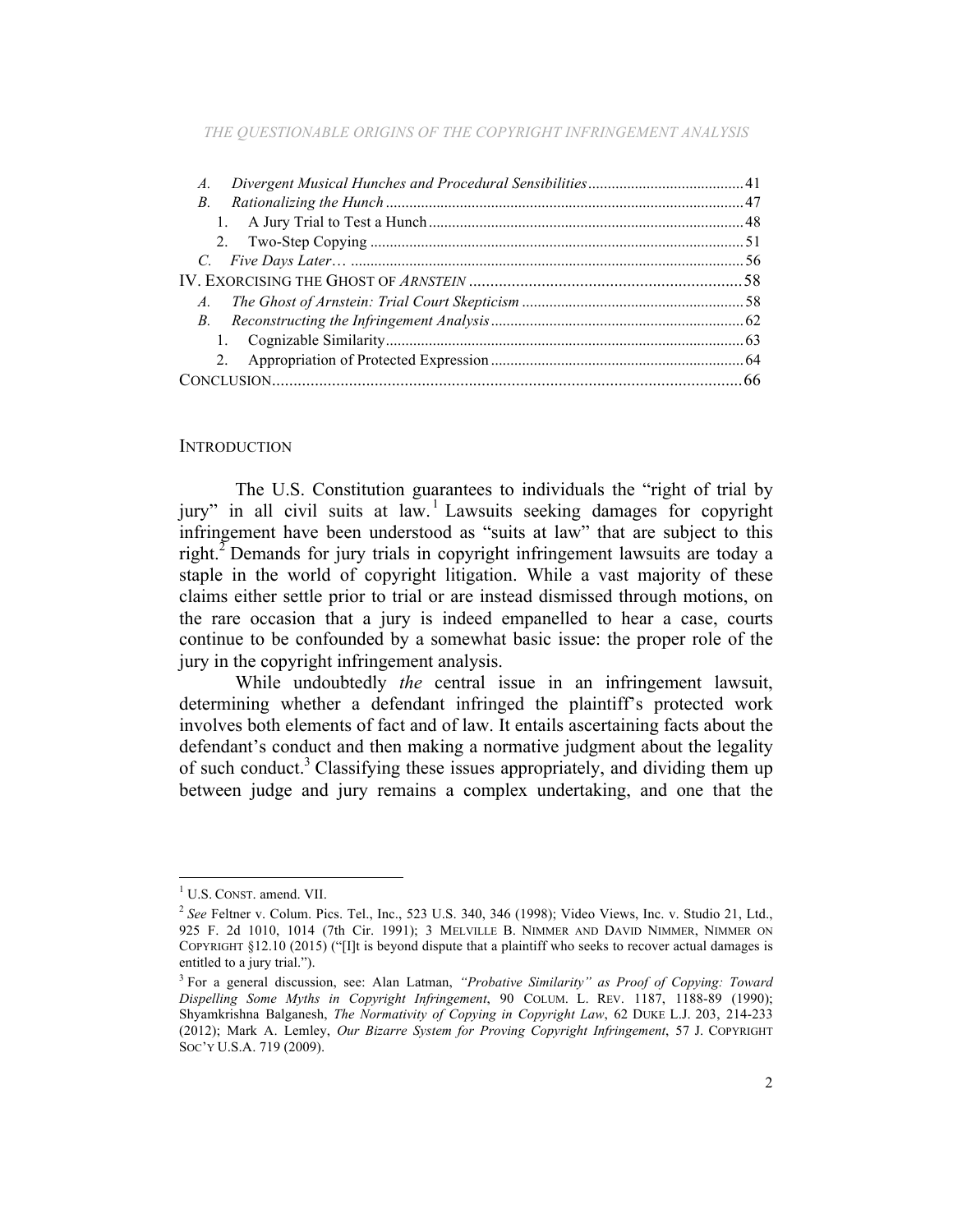parties routinely disagree over. <sup>4</sup> Indeed, the spate of criticism surrounding the jury verdict in the copyright infringement case involving the song "Blurred Lines," vividly illustrates the complexity of empaneling juries to determine the existence of copyright infringement.<sup>5</sup>

The complexity of the modern copyright infringement analysis cannot be overstated. Often referred to as the "substantial similarity" requirement, its structure, scope, and purpose continue to confound courts and scholars perhaps even more so (and more routinely) than the infamous "fair use" doctrine. Copyright's infringement analysis has been variously described as "bizarre," <sup>6</sup> "mak[ing] no sense," <sup>7</sup> "viscid," <sup>8</sup> and "problematic." 9 Indeed, recently the Ninth Circuit chose to "withdraw" its model jury instructions on the analysis, recognizing that no amount of abstract guidance could resolve the indelible complexity that it routinely engenders.<sup>10</sup> In short, despite the centrality of the infringement analysis to copyright law, its complexity renders it's a virtual black hole in copyright jurisprudence.

Even though the Supreme Court has never weighed in on the matter, courts around the country take their guidance on the copyright infringement analysis from a landmark decision of the Second Circuit that is believed to have defined the structure of the inquiry and the jury's role in it: *Arnstein v.*  Porter.<sup>11</sup> Handed down nearly seven decades ago, courts, scholars, and lawyers consider the Second Circuit's approach to the infringement analysis in the case to be part of the modern copyright law canon.<sup>12</sup> While a few circuits have

<sup>&</sup>lt;sup>4</sup> As it is in a variety of other areas. *See, e.g.*, LEON GREEN, JUDGE AND JURY (1930); Fleming James, Jr., *Functions of Judge and Jury in Negligence Cases*, 58 YALE L.J. 667 (1949); Stephen A. Weiner, *The Civil Jury Trial and the Law-Fact Distinction*, 54 CALIF. L. REV. 1867 (1966).

<sup>5</sup> *See, e.g.*, Wendy Gordon, *The Jury in the 'Blurred Lines' Case was Misled*, NEWSWEEK, March 18, 2015, http://www.newsweek.com/jury-blurred-lines-case-was-misled-314856; Tim Wu, *Why the "Blurred Lines" Copyright Verdict Should be Thrown Out*, NEW YORKER, March 12, 2015, http://www.newyorker.com/culture/culture-desk/why-the-blurred-lines-copyright-verdict-should-be-

thrown-out; Kal Raustiala & Christopher Jon Sprigman, *Squelching Creativity: What the "Blurred Lines" Team Copied is Either Not Original or Not Relevant*, SLATE, March 12, 2015, http://www.slate.com/articles/news\_and\_politics/jurisprudence/2015/03/\_blurred\_lines\_verdict\_is\_wrong \_williams\_and\_thicke\_did\_not\_infringe\_on.single.html.

 $\overline{6}$  Lemley, *supra* note , at 719.

 $^7$  *Id.* 

<sup>8</sup> BENJAMIN KAPLAN, AN UNHURRIED VIEW OF COPYRIGHT 48 (1967).

<sup>9</sup> Pamela Samuelson, *A Fresh Look at Tests for Nonliteral Copyright Infringement*, 107 NW. U. L. REV. 1821, 1823 (2013).

<sup>10</sup> *See* GEORGE H. KING ET AL., NINTH CIRCUIT JURY INSTRUCTIONS COMM., NINTH CIRCUIT, MANUAL OF MODEL JURY INSTRUCTIONS § 17.17 (2007) (withdrawn).

<sup>11</sup> Arnstein v. Porter, 154 F. 2d 464 (2d Cir. 1946) (hereinafter "*Arnstein*").

<sup>12</sup> *See, e.g.*, Batiste v. Najm, No. CIV.A. 13-5463, 2014 WL 2883019 (E.D. La. June 25, 2014) (noting how the *Arnstein* test "continues to be employed"); RONALD S. ROSEN, MUSIC AND COPYRIGHT 208 (2008)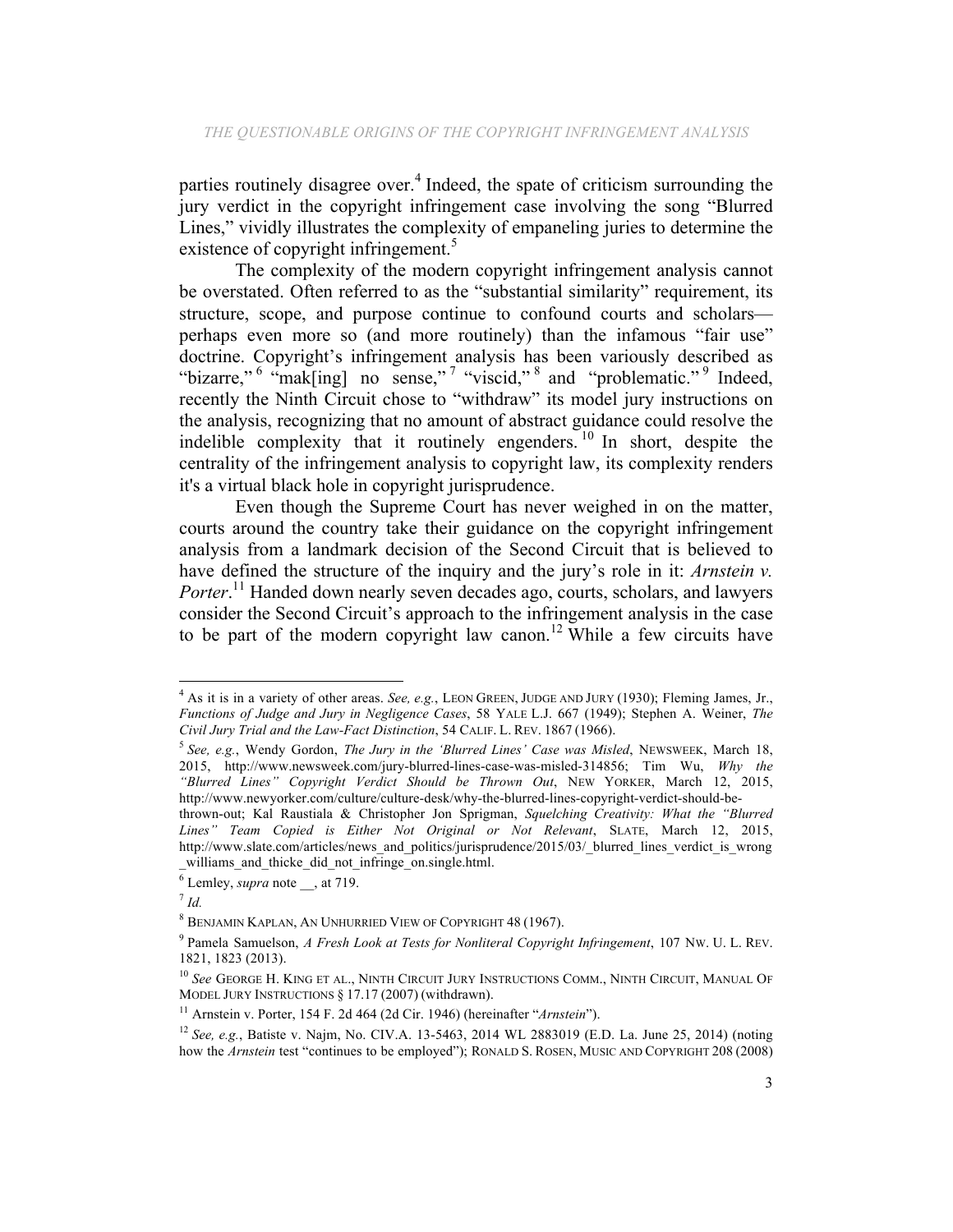made important modifications to its central approach, the "*Arnstein* test" as it has come to be known, remains the dominant approach to copyright infringement analysis today.<sup>13</sup>

The *Arnstein* test for copyright infringement involves two distinct steps. In the first, the decision-maker is to determine whether the defendant actually "copied" from the plaintiff's work, since without proof of copying there can be no copyright infringement.<sup>14</sup> As a purely factual issue, this question is ordinarily one for a jury. Once copying as a factual matter is found to exist, the next step is to determine whether the copying was substantial enough to be deemed illicit or wrongful—and therefore legally actionable.<sup>15</sup> Somewhat counter-intuitively, this second step is also treated as a purely factual question and therefore within the purview of the jury.<sup>16</sup> This second step attempts to measure the subjective reaction of the jury to the copying.<sup>17</sup> Consequently, expert testimony and other objective evidence are treated as presumptively irrelevant and therefore inadmissible.<sup>18</sup> Almost all courts around the country adhere to this two-step formulation in one way or another and continue to disallow any expert testimony or objective analysis of the works during the second step.<sup>19</sup>

The decision in *Arnstein* is thus to be credited with (or faulted for!) giving juries significant control over the infringement analysis. In treating the question of "wrongful" or "illicit" copying as a pure question of fact, precluding expert testimony on it, and then requiring juries to base their decision on what an "ordinary lay hearer" or "ordinary observer" would conclude,<sup>20</sup> *Arnstein* in effect cabined courts' (i.e., judges') supervision over the question of copyright infringement. Over the years, *Arnstein*'s

<sup>&</sup>lt;u> 1989 - Andrea San Andrew Maria (h. 1989).</u><br>1900 - Johann British, fransk politik (h. 1980). (noting how *Arnstein* "rises like a phoenix from the ashes" to influence the analysis); Samuelson, *supra* note \_\_, at 1827 (observing that the *Arnstein* dictum "lives on").

<sup>13</sup> Dawson v. Hinshaw Music Inc., 905 F.2d 731, 733 (4th Cir. 1990) (describing *Arnstein* as the "the source of modern theory"); Lemley, *supra* note \_\_, at 719 (describing *Arnstein* as representing the majority approach).

<sup>14</sup> *Arnstein*, 154 F. 2d at 468.

<sup>15</sup> *Id.*

<sup>16</sup> *Id.* at 469.

<sup>17</sup> Dr. Seuss Enters., L.P. v. Penguin Books USA, Inc., 109 F.3d 1394, 1398 n.4 (9th Cir. 1997) (describing the second step as entailing a subjective audience level response). In the Ninth Circuit, this second step is characterized as a subjective test, building on the *Arnstein* test. *See* Three Boys Music Corp. v. Bolton, 212 F.3d 477, 485 (9th Cir. 2000).

<sup>18</sup> *Arnstein*, 154 F. 2d at 468.

<sup>&</sup>lt;sup>19</sup> See ROBERT C. OSTERBERG & ERIC C. OSTERBERG, SUBSTANTIAL SIMILARITY IN COPYRIGHT LAW §3 (2014) (observing how most courts use one of two tests, both of which originate in *Arnstein*).

<sup>20</sup> *Arnstein*, 154 F. 2d at 468. Some courts have applied *Arnstein* to develop the test into an "ordinary observer" test. *See* Boisson v. Banian, Ltd., 273 F. 3d 262, 271-72 (2d Cir. 2001).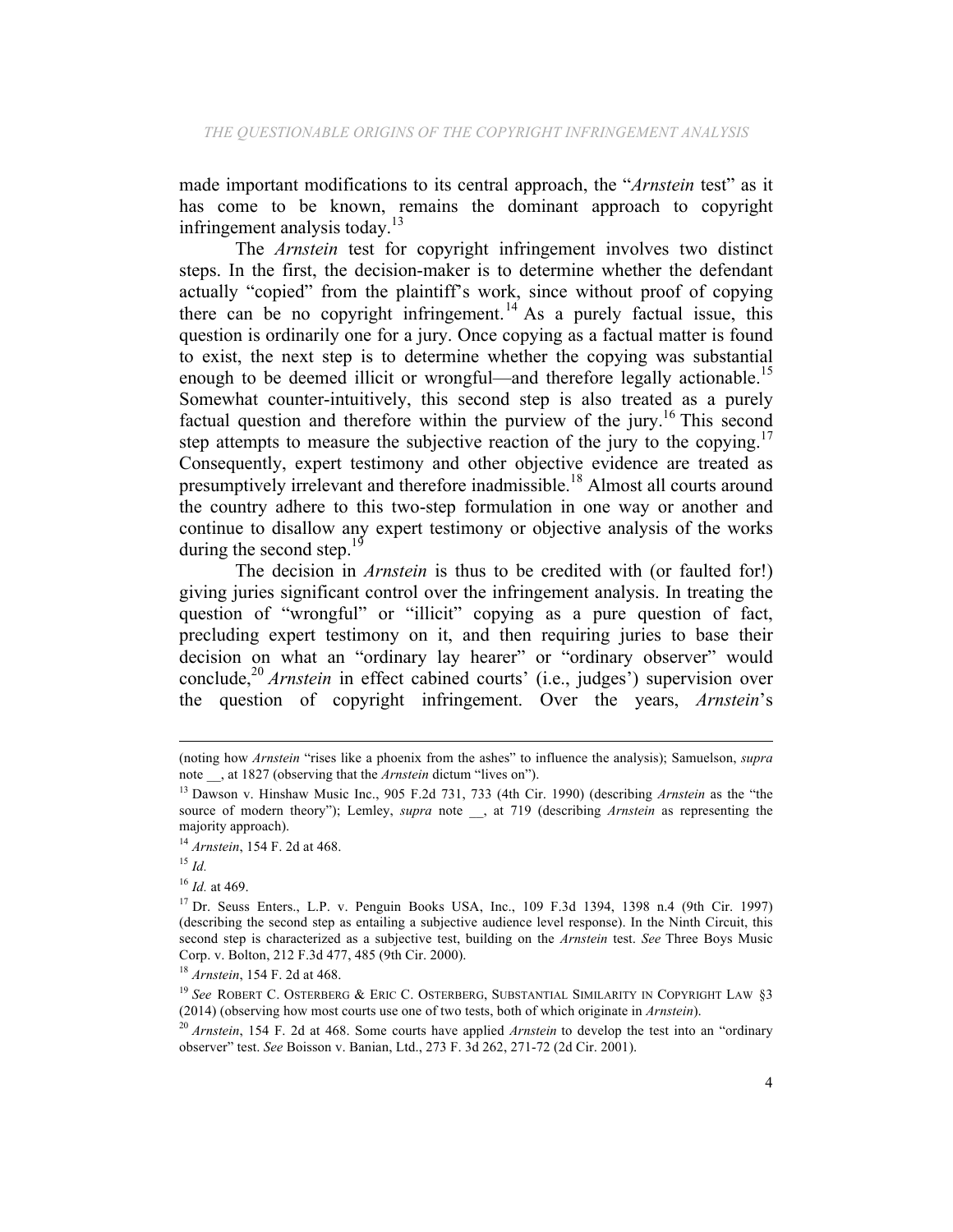empowerment of the jury in this regard has come to be accepted as  $law$ <sup>21</sup>. addition, *Arnstein*'s decision to hand the issue over to the jury has also come to be rationalized as comporting with the overall motivating utilitarian ideals of copyright law. *Arnstein*'s deference to juries is treated as a deliberate one, aimed at examining the potential market effects of the defendant's actions by assessing the reaction—to the copying—of the work's intended "audience." $^{22}$ And so the practice of allowing juries to decide the legality of a defendant's copying, i.e., its wrongfulness, continues unabated, and enters into the public spotlight every few years when a jury finds a well-known work to be infringing. $^{23}$ 

The *Arnstein* opinion itself says very little about its reasons for according juries such a central role in what is unquestionably a complex determination. What makes this omission in the opinion doubly perplexing is the reality that the author of the majority opinion, Judge Jerome Frank, was an outspoken and acerbic critic of the jury system.<sup>24</sup> A well-known Legal Realist, during his time as a federal judge Frank had devoted many hours of his nonjudicial work to criticizing the jury system in various books and articles.<sup>25</sup> The practice of allowing juries to decide what was in effect "the law of the particular case" was to Frank among the greatest scourges of the American system of adjudication, since it contributed to unpredictable "jury-made law," which often bore no connection to actual rules of law.<sup>26</sup> Frank's life-long dislike of juries and his careful identification of the various malaises promoted by the jury system are therefore hard to reconcile with the overwhelming

<sup>&</sup>lt;sup>21</sup> To the extent that a judge may grant summary judgment in some jurisdictions, it is only on the basis that no reasonable juror could have possibly arrived at a contrary decision. *See* OSTERBERG & OSTERBERG, *supra* note \_\_, at §3.1. Thus, it is accepted as a jury question. In some jurisdictions, courts remain extremely reluctant to award summary judgment on the second question. *Id.* at § 3.2.1[F].

<sup>&</sup>lt;sup>22</sup> *Dawson*, 905 F.2d at 734 ("In light of the copyright law's purpose of protecting a creator's market, we think it sensible to embrace *Arnstein* 's command that the ultimate comparison of the works at issue be oriented towards the works' intended audience.").

<sup>&</sup>lt;sup>23</sup> See supra note \_\_ (relating to the "Blurred Lines" case); *Frustrated Michael Bolton Ready To Move On*, BILLBOARD, Jan. 30, 2001, http://www.billboard.com/articles/news/80666/frustrated-michael-boltonready-to-move-on (discussing the jury award against Michael Bolton for copyright infringement); Corey Moss, *Jury Orders Dr. Dre To Pay \$1.5 Million For Copyright Infringement*, MTV NEWS, May 7, 2003, http://www.mtv.com/news/1471763/jury-orders-dr-dre-to-pay-15-million-for-copyright-infringement/ (discussing jury award against Dr. Dre for copyright infringement).

<sup>&</sup>lt;sup>24</sup> See generally NEIL DUXBURY, PATTERNS OF AMERICAN JURISPRUDENCE 134 (1995) (observing how Frank disbelieved in juries completely); Julius Paul, *Jerome Frank's Views on Trial by Jury*, 22 MO. L. REV. 28 (1957).

<sup>25</sup> *See, e.g.*, JEROME FRANK, LAW AND THE MODERN MIND 170 (rev. ed. 1949) (1930); JEROME FRANK, COURTS ON TRIAL: MYTH AND REALITY IN AMERICAN JUSTICE 109-47 (1949); Jerome Frank, *Both Ends Against a Middle*, 100 U. PA. L. REV. 20, 30 (1951); Jerome N. Frank, *The Case for the Special Verdict*, 32 J. AM. JUD. SOC. 142 (1949).

<sup>&</sup>lt;sup>26</sup> FRANK, COURTS ON TRIAL, *supra* note , at 120.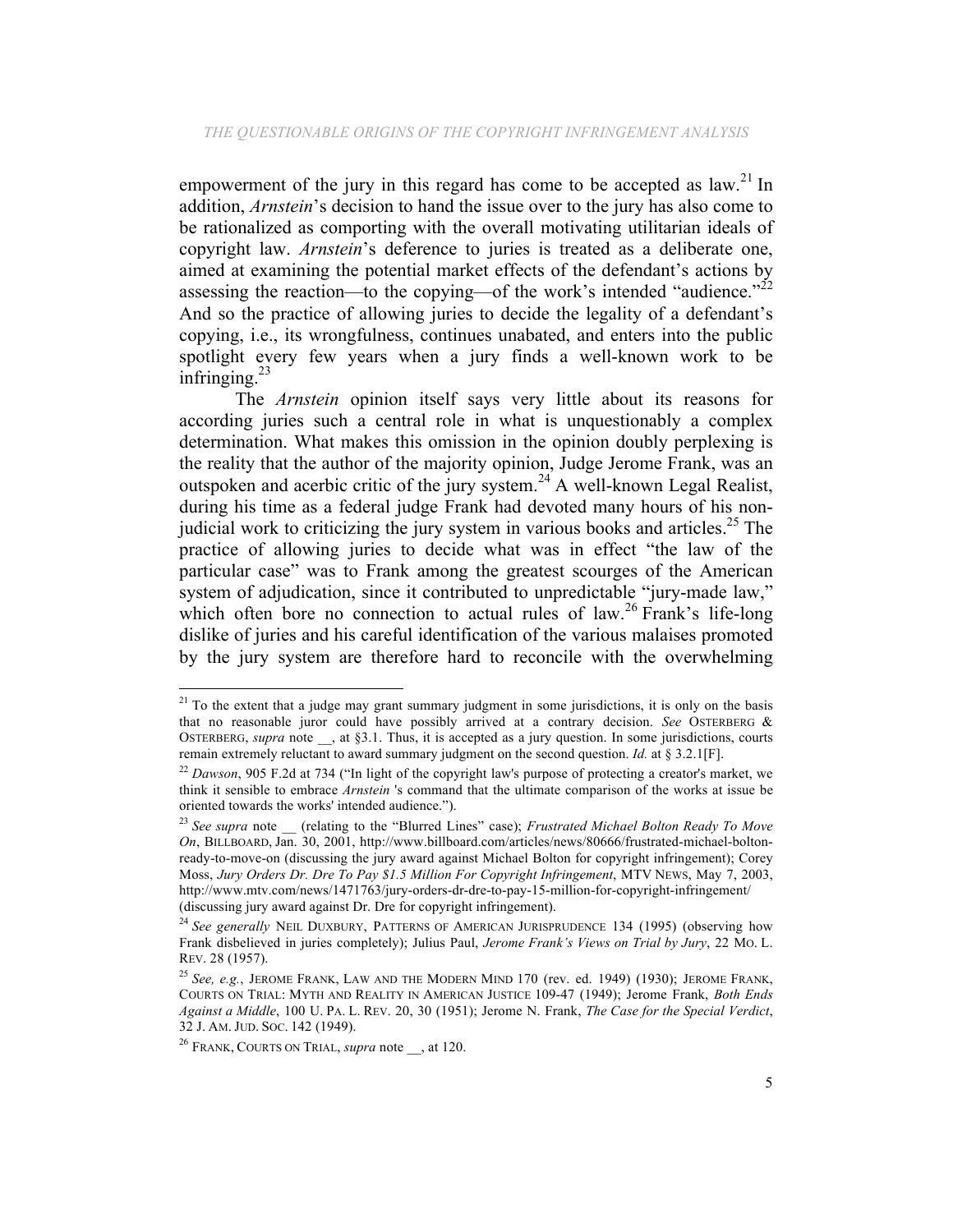confidence in juries that he exudes in *Arnstein*, a confidence that continues to haunt copyright law and practice to this day.

This Article argues that *Arnstein*'s decision to rely on juries for the infringement analysis had very little to do with copyright law or policy. It was hardly a considered decision about the values at stake in the copyright infringement analysis, but instead almost entirely the product of Frank's welldeveloped philosophy of fact-skepticism, which led him to develop an approach that minimized the role of lower court judges in the infringement analysis and controlled their ability to rely on issues of law to decide cases. Considerations of copyright law were for the most part entirely secondary to the court's decision. While scholars (and on occasion courts) have criticized the *Arnstein* court's analytical framework, <sup>27</sup> hardly anyone has examined why exactly it was that the majority opinion chose to go down the road that it did, and despite its author's own predispositions to the contrary.<sup>28</sup>

Understanding *Arnstein* and its legacy requires appreciating the unique worldview of its author, Jerome Frank, who held strong opinions about legal rules and the centrality of facts to adjudication. A close reading of the opinions in the case, an examination of the archival memoranda, draft opinions and correspondence between the judges, and an analysis of the judges' various extra-judicial writing contemporaneous to the time of the case, tell a complex story about the framing of the court's opinion and its decision to rely on the jury to assess the legality of a defendant's copying. In the end, it reveals that the *Arnstein* opinion remains a true epitome of Legal Realism, as famously and controversially articulated and advanced by Frank. This reading even suggests that *Arnstein'*s canonical status in copyright jurisprudence may merit serious reconsideration.

*Arnstein* is today taken to have decided an important substantive rule relating to the elements of an actionable copyright infringement claim. In actuality, the majority opinion in the case spends little time on copyright principles and devotes most of its attention to an important procedural question: the appropriate standard for summary judgment. This can be explained by the majority's discomfort with the lower court opinion. The district court in the case had granted the defendant's motion for summary judgment because the judge refused to believe the plaintiff's account of the

<sup>&</sup>lt;sup>27</sup> Lemley, *supra* note \_\_, at 719 (characterizing it as bizarre); Samuelson, *supra* note \_\_, at 1827; Maxtone-Graham v. Burtchaell, 803 F.2d 1253, 1258 n.5 (2d Cir. 1986); Denker v. Uhry, 820 F. Supp. 722, 729 (S.D.N.Y. 1992).

<sup>&</sup>lt;sup>28</sup> Some have alluded to the issue previously. *See* GARY ROSEN, UNFAIR TO GENIUS: THE STRANGE AND LITIGIOUS CAREER OF IRA B. ARNSTEIN 226-27 (2012) (observing that this put Frank in a "ticklish" position).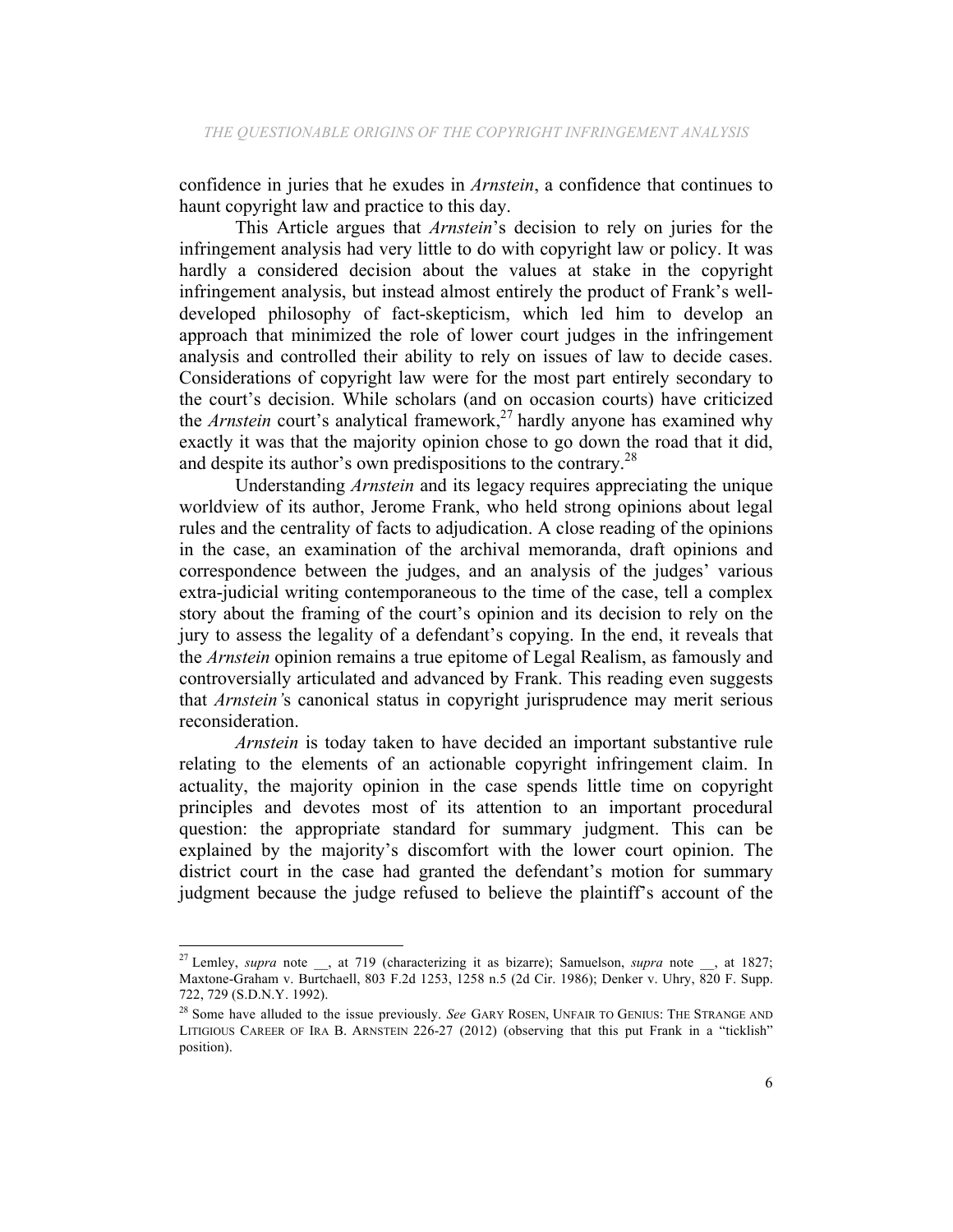facts.<sup>29</sup> In support of his opinion, the district court judge had placed reliance on the plaintiff's prior record of litigiousness and gone on to characterize his claims as "fantastic."30 To the majority in *Arnstein*, the district court's reliance on the plaintiff's prior filings was highly problematic since it suggested that the judge had failed to fully consider the merits of the plaintiff's particular case at hand.<sup>31</sup> What was additionally troublesome to them however—as revealed in their private correspondence—was their own intuitive detection of some similarity between the two works at issue,  $32$  which to them necessitated something more than a summary disposal of the case.

Reversing the district court's grant of summary judgment to ensure that their—i.e., the appellate court majority's—intuition received due attention upon remand required a fair bit of guile. Without ever mentioning that his disagreement with the lower court was *on the facts*, Frank devised an approach that would allow his version of the facts to be given due consideration. Instead of simply reversing the district court and remanding it back for another possible decision on summary judgment, Frank's opinion chose to send the case back to the lower court with specific instructions, not only as to who the fact-finder was meant to be (i.e, the jury) but also about the appropriate steps and standards to be employed in that process. While the first of these may have been procedurally desirable to avoid summary judgment, the second was altogether unnecessary since the lower court hadn't even reached the issue of improper appropriation when it granted summary judgment on the question of copying (access). Frank thus deftly intermingled both substantive and procedural rules to enable the majority's interpretation of the facts to be tested by a jury. Through such maneuvering, he effected a reversal that was in the end purely about the facts. This move was perfectly in keeping with Frank's fundamental belief in the importance of facts. To him "[l]egal rights turn on the facts as 'proved'" and since "facts are guesses," legal rights are "often guess-y, if-y."<sup>33</sup> Given the importance of facts, getting to prove them multiple times was imminently justifiable.

To ensure that Ira Arnstein's case actually reached a jury, the opinion needed to make sure that the claim survived a renewed motion for summary

<sup>29</sup> Arnstein v. Porter, 1945 WL 6897, at \*2 (S.D.N.Y. 1945) (hereinafter "*Porter*"). I use the term *Porter* to refer to the district court's opinion to distinguish it from *Arnstein*, the Second Circuit's opinion and to emphasize that in the lower court, the defendant had prevailed.

<sup>&</sup>lt;sup>30</sup> *Id.* ("I feel warranted in characterizing as fantastic the story on the subject told in the plaintiff's behalf.").

<sup>31</sup> *Arnstein*, 154 F. 2d at 469.

<sup>&</sup>lt;sup>32</sup> Memorandum of Jerome N. Frank, Jan. 11, 1946 (on file with the Yale Law Library); Memorandum of Learned Hand, Feb. 18, 1946 (on file with the Yale Law Library).

<sup>&</sup>lt;sup>33</sup> FRANK, COURTS ON TRIAL, *supra* note , at 14-15, 27.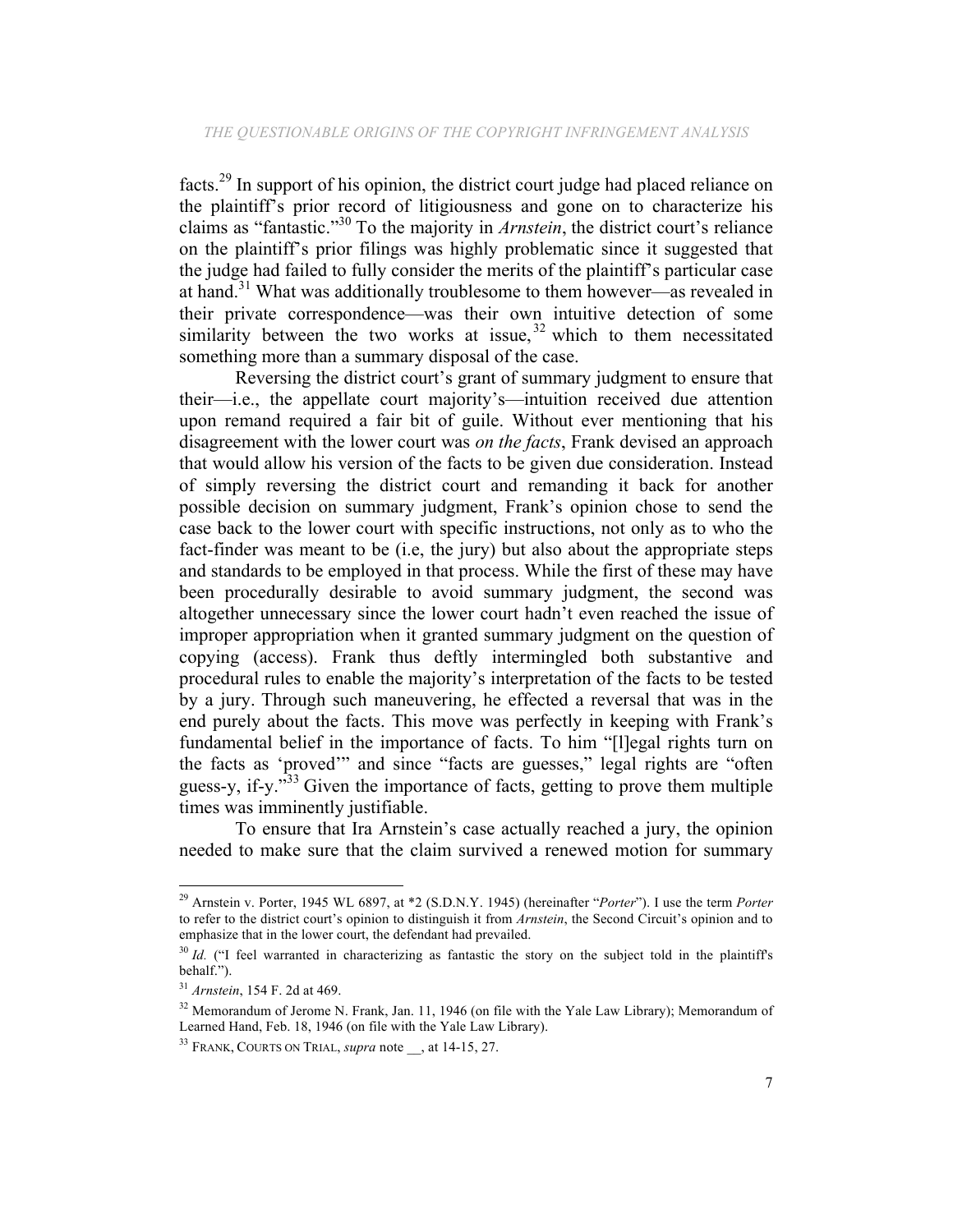judgment. Quite independent of his dislike of juries, Frank was an outspoken critic of the then-new summary judgment procedure, precisely because it undermined the centrality of facts. <sup>34</sup> The very year before *Arnstein*, he had authored an opinion admonishing lower courts to "exercise great care in granting motions for summary judgment" since "[a] litigant has a right to a trial where there is the 'slightest doubt' as to the facts."<sup>35</sup> *Arnstein* presented Frank with a perfect opportunity to deploy the 'slightest doubt' standard on reversal, and thereby ensure that the plaintiff's case reached a jury. In an ideal world, Frank might have wanted the plaintiff's factual case to have received an adequate and unbiased hearing by a judge, but given that this was unlikely, he was in effect choosing between two next-best options: summary judgment or jury trial. In the interests of eliciting a fair hearing for the plaintiff, he chose a jury trial; but in so doing created an all-important copyright law rule: the classification of improper copying as a subjective factual question for the jury, rather than as a legal question with its own normative standard.

*Arnstein* is perhaps a prime example of a hard case making bad law.<sup>36</sup> Frank's focus on the procedural aspects of the case in order to afford the plaintiff a fair hearing before a jury muddied up the copyright issues at stake by suggesting that the decision to involve juries in the copyright infringement analysis was a considered point of copyright law. Indeed, it is for this anomalous reason that even though the standard for summary judgment as enunciated in *Arnstein* has since been overruled,<sup>37</sup> copyright law—relying on *Arnstein* and its rich lineage—continue to accord juries a primary role in the infringement analysis. Ironically, in an opinion handed down a mere five days after *Arnstein* Frank himself remained comfortable with deciding copyright infringement without a jury at all, a reality that not too many have noticed.<sup>38</sup> The court's procedural maneuverings in *Arnstein*—to grant Ira Arnstein a jury trial—have thus over time assumed a life of their own.

The salience of the procedural arguments in *Arnstein* is best explained by the composition of the panel that decided the case on appeal. The panel consisted of three doyens of the federal judiciary, whose unique personalities,

<sup>34</sup> Samuel Issacharoff & George Loewenstein, *Second Thoughts About Summary Judgment*, 100 YALE L.J. 73, 119 n.21 (1990) (describing Frank as an opponent of summary judgment); Patricia M. Wald, *Summary Judgment at Sixty*, 76 TEX. L. REV. 1897, 1899 (1998) (describing Frank as one of the procedure's known "critics").

<sup>35</sup> Doehler Metal Furniture Co. v. United States, 149 F.2d 130, 135 (2d Cir. 1945).

<sup>36</sup> Northern Securities Co. v. United States, 193 U.S. 197, 400 (1904) ("Great cases like hard cases make bad law.").

<sup>37</sup> *See, e.g.,* Beal v. Lindsay, 468 F. 2d 287, 292 (2d Cir. 1972) ("The rule of *Arnstein v. Porter*… that summary judgment may not be rendered when there is the 'slightest doubt' as to the facts no longer is good law.") (citations omitted).

<sup>38</sup> Heim v. Universal Pictures Co., 154 F. 2d 480 (2d Cir. 1946).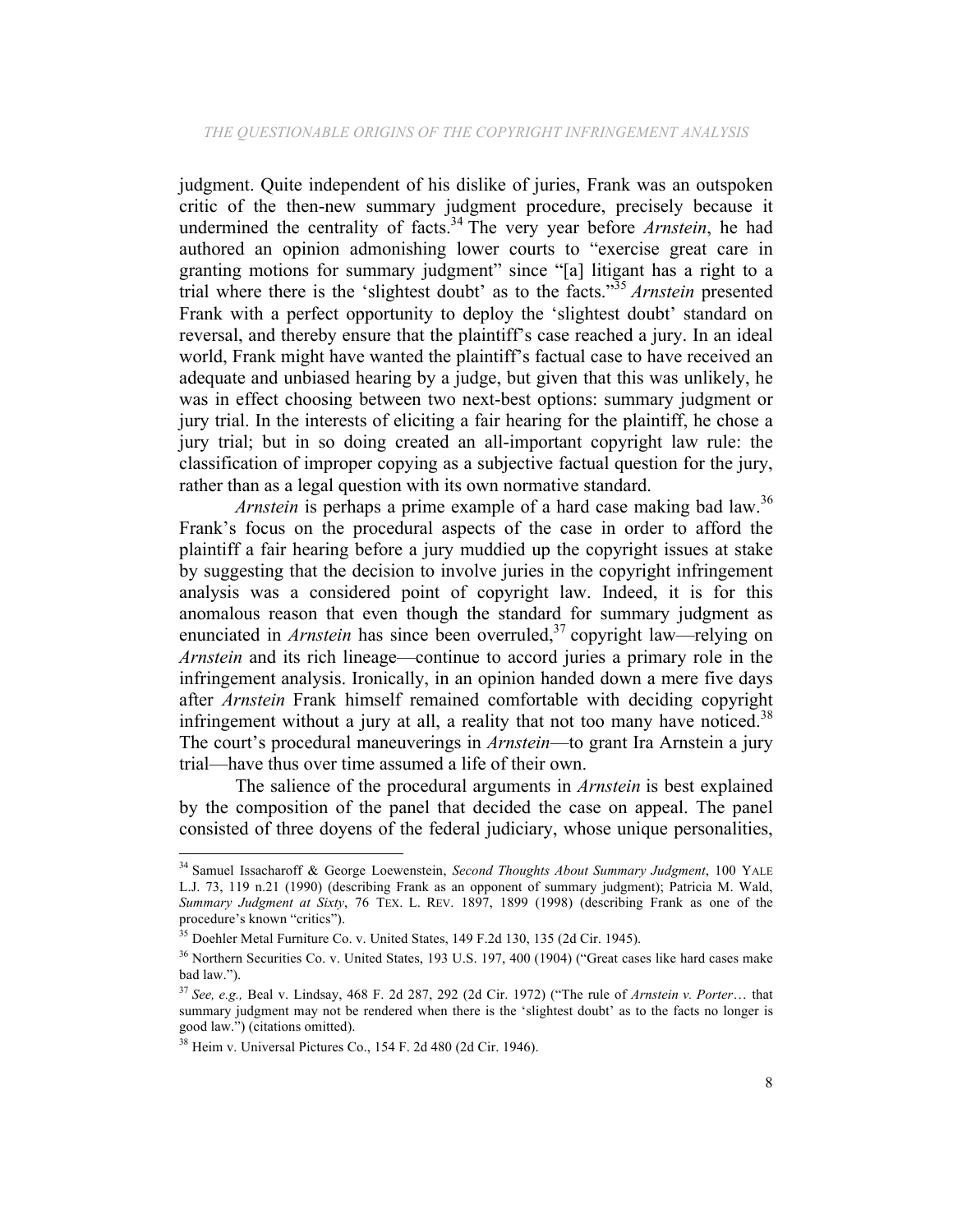scholarly contributions, and worldviews played no small part in shaping the peculiarities of the final opinions in the case. Joining Frank in the majority opinion was none other than Judge Learned Hand, considered by many to be the greatest copyright judge to have ever served on the judiciary.<sup>39</sup> Despite having authored a significant number of landmark copyright opinions that had defined the area, Hand deliberately chose not to author the opinion in *Arnstein*. <sup>40</sup> Hand's decision to not write the opinion may have influenced (or been influenced by) the direction that Frank wanted the opinion to take. The third judge on the panel, whose dissent in *Arnstein* unquestionably influenced the tone and tenor of the majority, was Judge Charles Clark.<sup>41</sup> A former Dean of the Yale Law School before being elevated to the court, Clark is perhaps best-known as one of the architects of the Federal Rules of Civil Procedure, responsible for Rule 56 therein, which introduced the procedure of summary judgment to federal courts for the first time.<sup>42</sup> As an unabashed champion for lower courts' use of summary judgment,<sup>43</sup> he therefore took strong exception to the majority's apparent willingness to prefer a jury trial to an efficacious disposal of the matter, which only enabled the majority opinion to focus more sharply on the procedural question.

The opinion in *Arnstein* was therefore principally about the facts of that case, as perceived by the majority. It represents a perfect application of Frank's own famous belief that a judge "begins…with a conclusion…and afterwards tries to find premises which will substantiate it."<sup>44</sup> Judges' "hunches make<sup>[]</sup> the law,"<sup>45</sup> shape their determinations of what is "fair or just," and indeed of what the facts in a case are.<sup>46</sup> While *Arnstein* may have forced Frank to suppress his dislike of juries, it was nonetheless constructed as a whole in the image of his overall worldview, a reality that copyright jurisprudence has scarcely acknowledged over the years. As a self-identified fact-skeptic, Frank firmly believed that legal rules rarely ever the determined outcomes in

<sup>39</sup> *See* GERALD GUNTHER, LEARNED HAND: THE MAN AND THE JUDGE 268 ("No area displays Hand's superlative traits as a judge more richly than his work in copyright law.").

<sup>&</sup>lt;sup>40</sup> *Id.* at 269 ("Hand's copyright opinions and memoranda convey the sense that he enjoyed writing them.").

<sup>41</sup> *Arnstein*, 154 F. 2d at 475 (Clark, J. dissenting).

<sup>42</sup> 10A CHARLES ALAN WRIGHT, ARTHUR R. MILLER & MARY KAY KANE, FEDERAL PRACTICE AND PROCEDURE § 2727, at 173 (2d ed. 1983).

<sup>43</sup> *See* Charles E. Clark, *The Summary Judgment*, 36 MINN. L. REV. 567, 579 (1952) ("Properly and responsibly applied, therefore, the summary judgment procedure is an important and necessary part of the series of devices designed for the swift uncovering of the merits and either their effective immediate disposition or their advancement toward prompt resolution by trial.").

<sup>44</sup> FRANK, LAW AND THE MODERN MIND, *supra* note \_\_, at 100.

<sup>45</sup> *Id.* at 104.

<sup>46</sup> *Id*. at 110-11.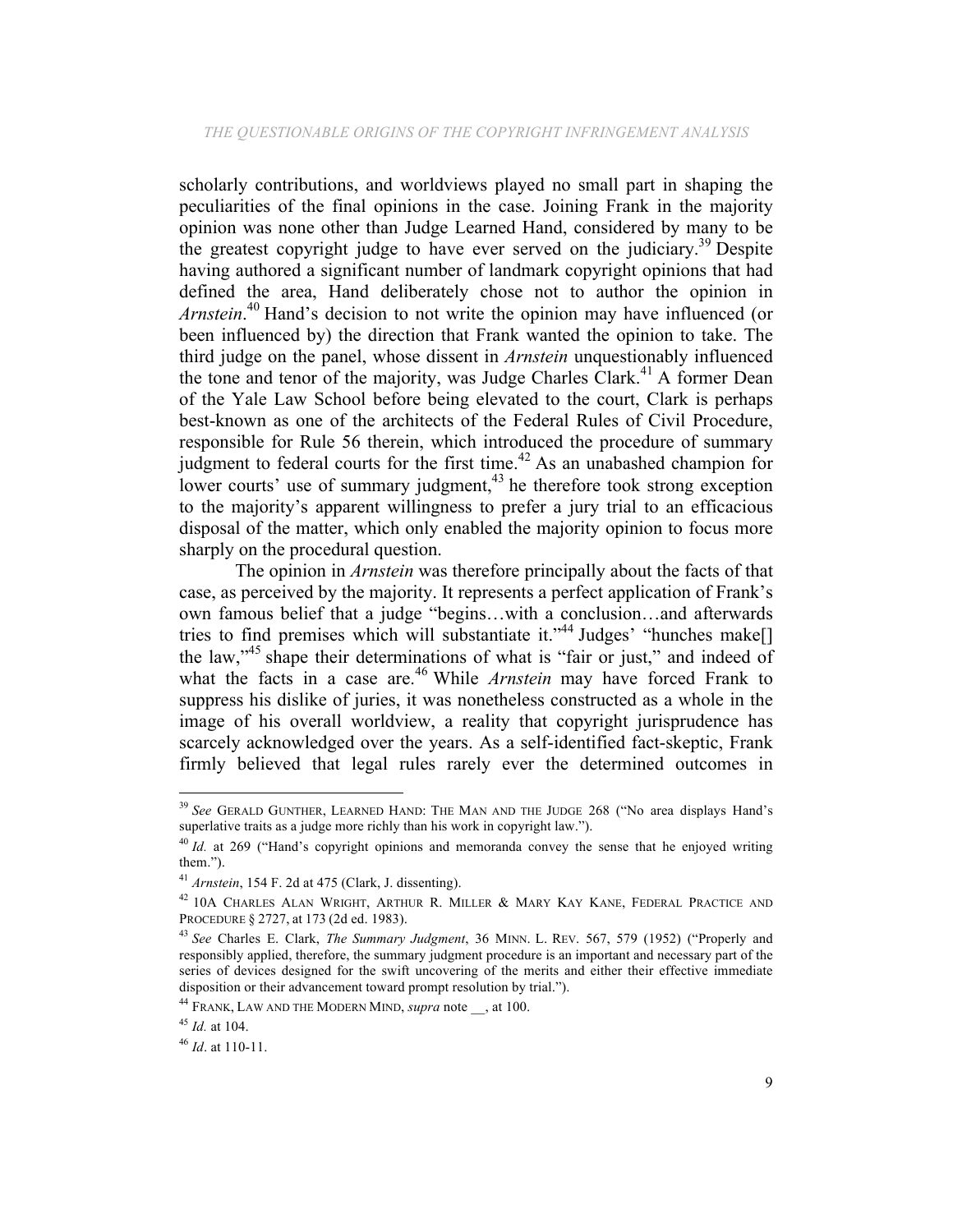individual cases given the uncertainty and subjective nature of fact-finding. *Arnstein*'s two-step formulation and its treatment of improper appropriation represent a near-perfect instantiation of Frank's beliefs.

Appreciating the interwoven factual, procedural, substantive and theoretical issues that were at play in *Arnstein* sheds new light on its importance within the copyright canon. Indeed, it raises the distinct possibility that as a principled normative matter—driven by copyright's utilitarian and Constitutional goals—there may be little reason to treat all aspects of the infringement analysis as purely factual questions for a lay jury. That position was driven in large measure by Frank's own philosophy of skepticism that he applied to the facts of the case before him, and which has since come to be repudiated all around in American legal thinking. There may thus be good reason to question the continuing need for juries to exercise primary control over the question of infringement, and in the manner suggested by *Arnstein*. Scholars have over the years voiced their skepticism of the *Arnstein* two step test and its seemingly naïve belief in the competence of lay juries to understand the complexities of copyright law. <sup>47</sup> Yet few have seriously investigated the reasons for this naiveté. A richer understanding of its mistaken legacy suggests that it might well be time for courts—or perhaps Congress—to seriously revisit and rationalize copyright's infringement analysis.

The argument in this Article unfolds in four parts. Part I begins with a discussion of Ira Arnstein's claim against Cole Porter, and a close reading of the three principal opinions in the case, one from the district court and two (i.e., the majority and dissent) in the Second Circuit. It closes with a brief discussion of how courts have interpreted and adopted *Arnstein* over the years, illustrating its canonical status in copyright law. Part II introduces the legal philosophies and views of the judges who heard the case. In it, we see how Judge Frank brought to the case his controversial views about the role of courts, rule-skepticism, fact-finding in trials, and the appropriate use of summary judgment, which played off of the views and opinions of the other judges in the case. Part III reconstructs the *Arnstein* opinion against the backdrop of these philosophies and the judges' own archival documents (draft opinions, conference memoranda, and private correspondence) to produce a more nuanced and textured image of the case and its contributions to copyright law. Part IV then moves to the normative and argues that with Frank's overarching philosophy in *Arnstein* coming to be rejected, it may well be time for copyright law to abandon its doctrinaire conformity to the *Arnstein* formulation.

<sup>&</sup>lt;sup>47</sup> Lemley, *supra* note , at 741 ("It is far from clear that juries can do that line-drawing justice, even with the aid of expert testimony and jury instructions telling them to do so.").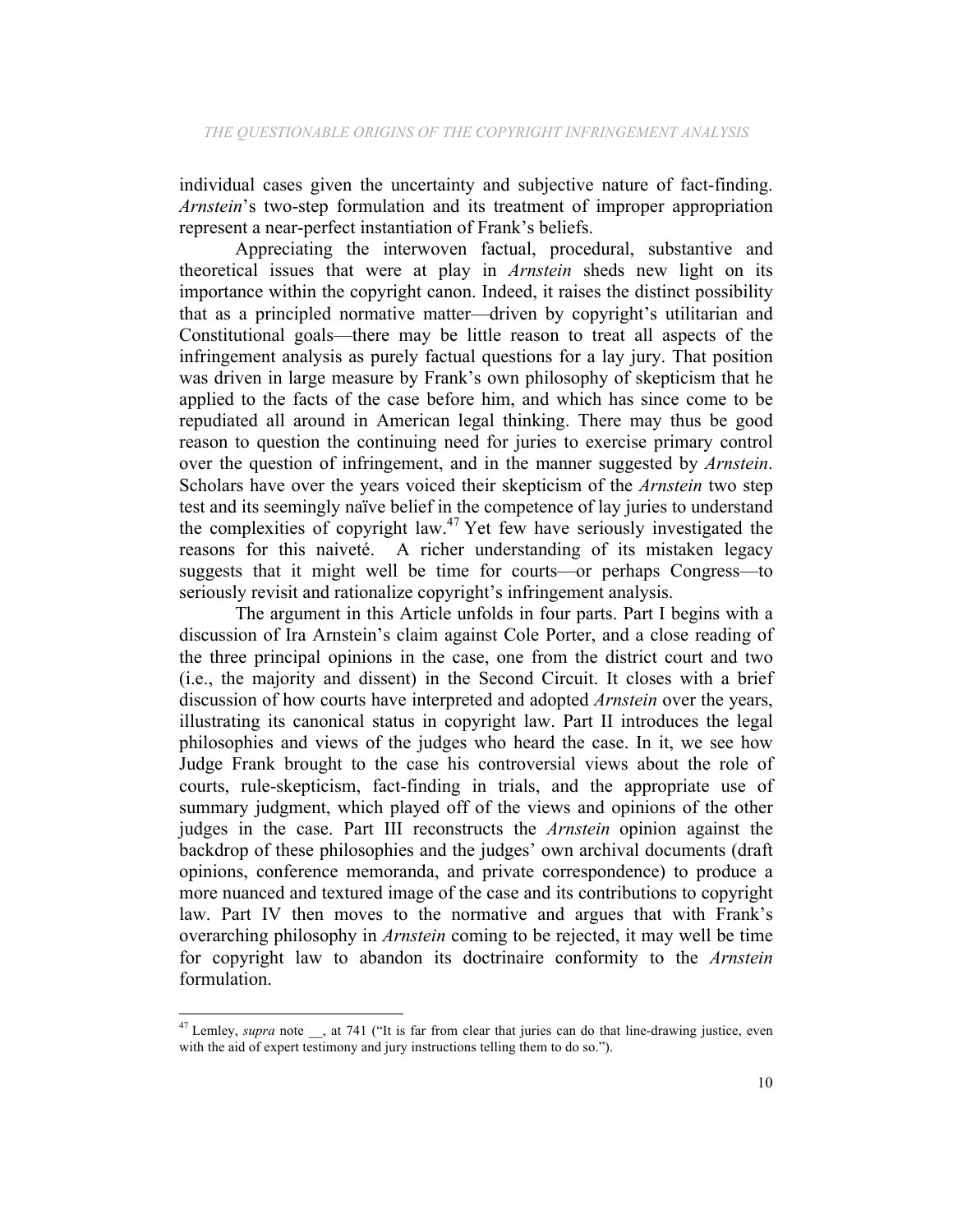### I. UNBUNDLING *ARNSTEIN V. PORTER*

The standard for copyright infringement that was laid down in *Arnstein v. Porter* is today received and understood primarily through attempts by later courts and scholars to summarize the majority's opinion in the case.<sup>48</sup> While these summaries may be accurate portrayals of the standard itself, they shed little light on the precise reasons for the *Arnstein* court's choice of that standard and its examination of alternatives. This Part examines the structure and reasoning of the different opinions in the case as well as their interplay, an issue that played no insignificant part in their final structure and content. It then provides an overview of *Arnstein*'s canonical status in copyright jurisprudence.

# *A. Three Different Opinions*

While Frank's majority opinion for the Second Circuit remains the main opinion in *Arnstein* that is of *legal* significance, the case itself generated three separate opinions, one in the lower court and two on appeal. Besides adopting analytically different approaches to the question of copyright infringement, the two additional opinions are significant because of the role that they each played in shaping the principal one.

### 1. Caffey and the "Fantastic" Story

The story of *Arnstein* begins many years before the plaintiff's actual filing of the complaint in the case.<sup>49</sup> Ira Arnstein was a middle-aged musical composer, who between 1935 and 1943 had commenced five different lawsuits (and likely threatened several others) for copyright infringement against several well-known composers, music publishers, and collection agencies.<sup>50</sup> In each of these lawsuits, Arnstein alleged that the defendant had plagiarized his work, but was unable to provide any evidence that each of the defendants had ever known of his work, let alone copied from it.<sup>51</sup> His claims were seemingly

<sup>&</sup>lt;sup>48</sup> See, e.g., Latman, *supra* note , at 1191-97; Computer Associates Int'l, Inc. v. Altai, Inc., 982 F. 2d 693, 713 (2d Cir. 1992); Concrete Mach. Co. v. Classic Lawn Ornaments, Inc., 843 F. 2d 600, 608 (1st Cir. 1988); Three Boys Music Corp. v. Bolton, 212 F. 3d 477, 485 (9th Cir. 2000).

<sup>49</sup> For an extensive account of Arnstein's litigious career, see: GARY A. ROSEN, UNFAIR TO GENIUS: THE STRANGE AND LITIGIOUS CAREER OF IRA B. ARNSTEIN (2012).

<sup>&</sup>lt;sup>50</sup> They were: Arnstein v. Twentieth Century Fox Film Corp, 52 F. Supp. 114 (S.D.N.Y. 1943); Arnstein v. Edward B. Marks Music Corp., 11 F. Supp. 535 (S.D.N.Y. 1935); Arnstein v. Twentieth Century Fox Film Corp., 3 F.R.D. 58 (S.D.N.Y. 1943); Arnstein v. Broad. Music, 46 F. Supp. 379 (S.D.N.Y. 1942); Arnstein v. Am. Soc. of Composers, Authors & Publishers, 29 F. Supp. 388 (S.D.N.Y. 1939).

<sup>51</sup> *See id.*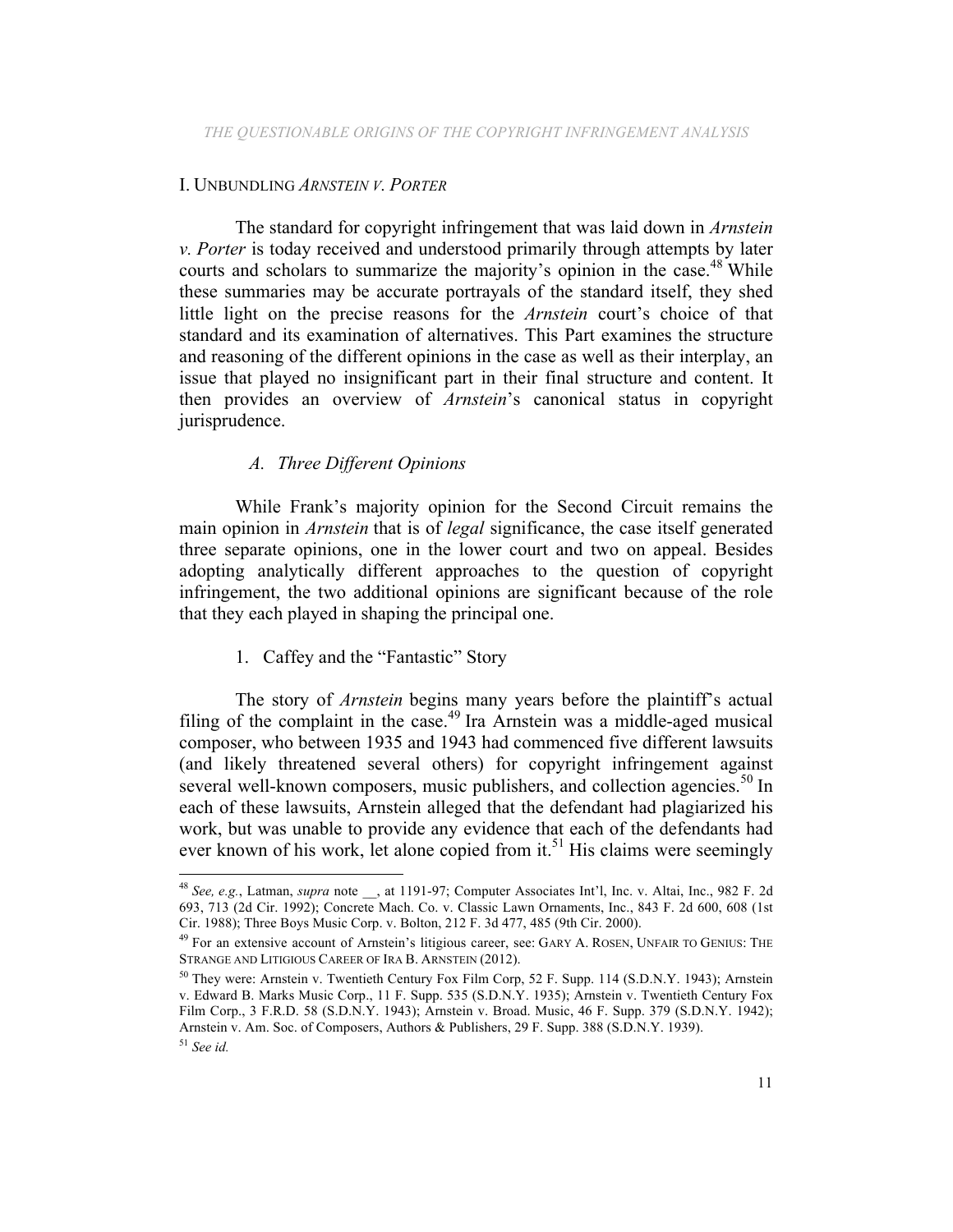motivated by what one biographer describes as a deep-seated "persecution complex."<sup>52</sup>

In early 1945, the renowned American composer and songwriter, Cole Porter, became the target of one of Arnstein's copyright infringement lawsuits.<sup>53</sup> In his complaint, Arnstein alleged that several of Porter's famous musical compositions had all been plagiarized from his own musical works.<sup>54</sup> Appearing *pro se*, Arnstein sought a jury trial and claimed damages of one million.<sup>55</sup> When deposed, Arnstein alleged that the defendant had hired stooges to follow him, watch him, ransack his apartment, and even live with him in the same apartment.<sup>56</sup> Yet, he presented absolutely no proof of these allegations, and merely responded when questioned: "I don't know that he had to do with it, but I only know that he could have."<sup>57</sup> Since his own work had been performed publicly, Arnstein further claimed that the defendant had clear access to his music, despite the defendant's own categorical denial that he even knew of Arnstein or his music.<sup>58</sup> Following depositions, the defendant moved for summary judgment. In a fairly short memorandum opinion, the district court—Judge Caffey—granted the motion.<sup>59</sup>

Despite being presented with evidence of dissimilarity between the plaintiff's and defendant's works, Caffey focused his opinion almost entirely on the factual question of actual copying, i.e., whether the defendant had actually taken/lifted material from the plaintiff's works.<sup>60</sup> Placing extensive reliance on the parties' depositions, Caffey concluded that based on "the evidence at the end of the discussion of the principal phase of the pending motion…access by the defendant to the plaintiff's compositions involved in [the] action ha[d] not been proved."<sup>61</sup> In addition he observed that based on the facts, he felt "warranted in characterizing as *fantastic* the story on the subject told in the plaintiff's behalf."<sup>62</sup>

<sup>52</sup> ROSEN, *supra* note \_\_, at xiii.

<sup>53</sup> *Id.* at 218.

<sup>54</sup> *Id.* at 218.

<sup>55</sup> *Id.* at 219.

<sup>56</sup> *Arnstein*, 154 F. 2d at 467 ("Plaintiff said that defendant 'had stooges right along to follow me, watch me, and live in the same apartment with me,' and that plaintiff's room had been ransacked on several occasions.").

<sup>57</sup> *Id.*

<sup>58</sup> *Id.*

<sup>59</sup> *Porter*, 1945 WL 6897 (S.D.N.Y. 1945).

<sup>60</sup> *Id.* at 1-2.

<sup>61</sup> *Id.* at 2.

<sup>62</sup> *Id.*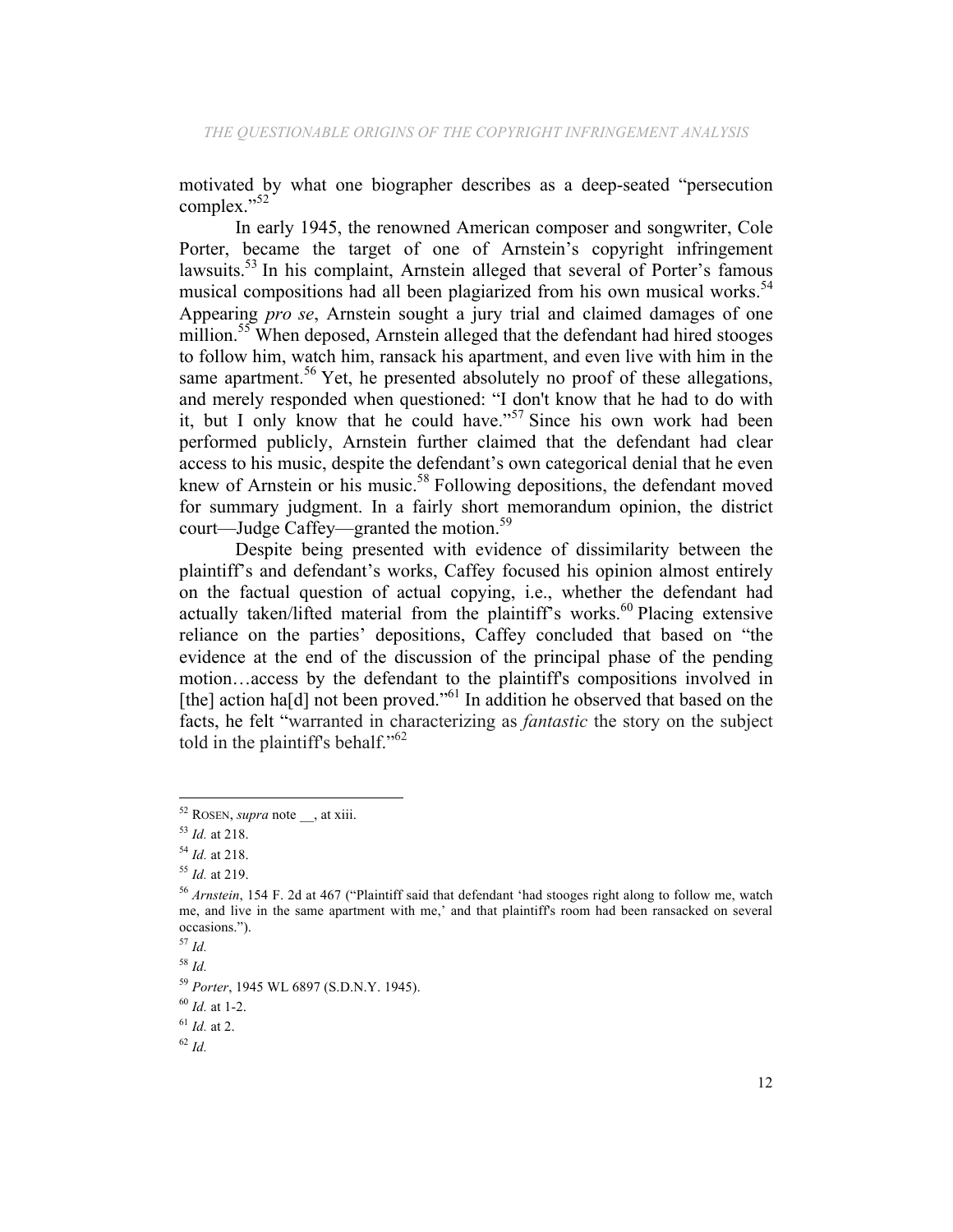It is important to note that Judge Caffey never reached the issue of similarity, i.e., improper appropriation, in any way or form in his opinion. Given the plaintiff's outlandish allegations, and the complete lack of any evidence to support them, he saw his focus on actual copying—and the absence of any access (by the defendant, to the plaintiff's works)—to be on fairly solid footing. Indeed, so much so that he chose to end his opinion with a somewhat curious observation that would eventually unsettle Judge Frank on appeal:

If time were available, I would deal with all the phases concerning each kind of relief sought. But my work growing out of the recent motion term is too pressing and voluminous to permit me to go further now. I have gathered all the files in five cases tried in this court wherein plaintiff sued for judgment in an action relating to music or copyrights on musical compositions. The size of the files warns me that several weeks would be needed in order to go through all the details. I feel bound to go to other cases in which decisions have been reserved.<sup>63</sup>

Even by the standards of *gratis dictum*,<sup>64</sup> this observation—in the opinion itself—was wholly out of place. It suggests that Caffey was choosing the easiest and quickest way to dispose of the case without wanting "to go further." In addition, by referring to the plaintiff's prior copyright infringement lawsuits, the observation also seemed to suggest that the judge had prioritized other cases ahead of the plaintiff's, principally because of the plaintiff's record of litigiousness. While every litigant was entitled to have his/her day in court, Caffey was suggesting that the plaintiff had already had his, enabling him to focus on other litigants who were more deserving of the court's attention. Even if the record in this case might have supported Caffey's logic, his reference to the plaintiff's prior lawsuits gave his opinion a distinctively personal—and therefore partial—dimension. Despite being legally sound and indeed wellgrounded in the facts of the case, its extreme candor unwittingly set in motion a whole series of events and arguments that would alter the very course of copyright law.

2. Frank's Crafty Reversal

 

<sup>63</sup> *Id.*

<sup>64</sup> *See, e.g.*, Lac Vieux Desert Band of Lake Superior Chippewa Indians v. Michigan Gaming Control Bd., 276 F. 3d 876, 881 (6th Cir. 2002) (adopting the *Black's Law Dictionary* definition of *gratis dictum* as a "court's discussion of points or questions not raised by the record").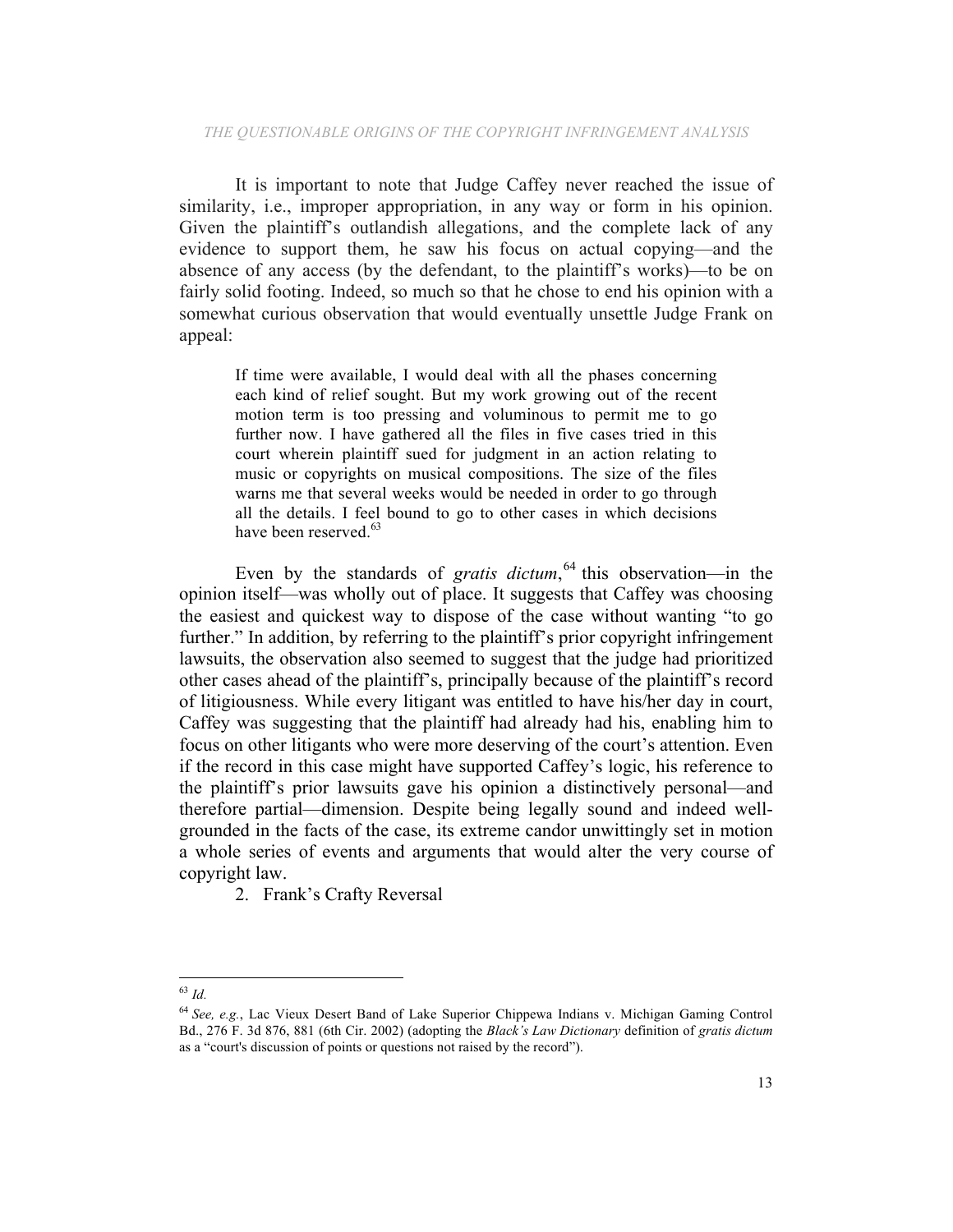Arnstein appealed from the district court's order to the Second Circuit Court of Appeals and the case ended up before a panel consisting of Circuit Judges Jerome Frank, Learned Hand and Charles Clark. Judge Frank authored the majority opinion, which Hand joined. Most immediately, the majority opinion reversed the district court. Yet, it did much more—and remains the primary opinion of legal significance in the case. Its framing, emphasis and reasoning are therefore worthy of serious scrutiny.

Fairly early on in the opinion, Judge Frank framed the principal issue in the case as a procedural one—"whether the lower court, under Rule 56, properly deprived plaintiff of a trial of his copyright infringement action.<sup>565</sup> If there was "the slightest doubt" as to the facts, such a denial was to him problematic.<sup>66</sup> The question then turned on whether there was indeed the slightest doubt as to the facts at issue. The effect of this framing is crucial to appreciate, since it indelibly merged the factual and legal issues involved in the case.

In the majority's opinion, answering the factual question (of slightest doubt) required separating out two different parts of the infringement analysis—(i) whether the defendant copied from the protected work, and (ii) whether such copying, if it were shown to exist, was sufficient to constitute improper appropriation.<sup>67</sup> On the question of actual copying (i.e., step one), the evidence could consist of the defendant's "admission" (i.e., direct evidence) or circumstantial evidence.68 Such circumstantial evidence might consist of the defendant's "access" to the work and the extent of similarity between the works themselves (what has since come to be known as "probative similarity<sup>69</sup>").<sup>70</sup> The opinion further details how this circumstantial evidence is to be weighted. When there are no similarities whatsoever between the works, mere evidence of access, however extensive, cannot be used to prove copying.<sup>71</sup> Conversely, when evidence of access is absent, copying may be presumed if the similarities are "striking" and rule out any possibility of independent creation.<sup>72</sup> When evidence of both (i.e., access and similarity) exists, the fact-finder is to determine whether they together prove copying, and

 

 $^{71}$  *Id.* 

<sup>65</sup> *Arnstein*, 154 F. 2d at 468.

<sup>66</sup> *Id.*

<sup>67</sup> *Id.*

<sup>68</sup> *Id.*

<sup>69</sup> Latman, *supra* note \_\_.

<sup>70</sup> *Arnstein*, 154 F. 2d at 468.

<sup>72</sup> *Id.*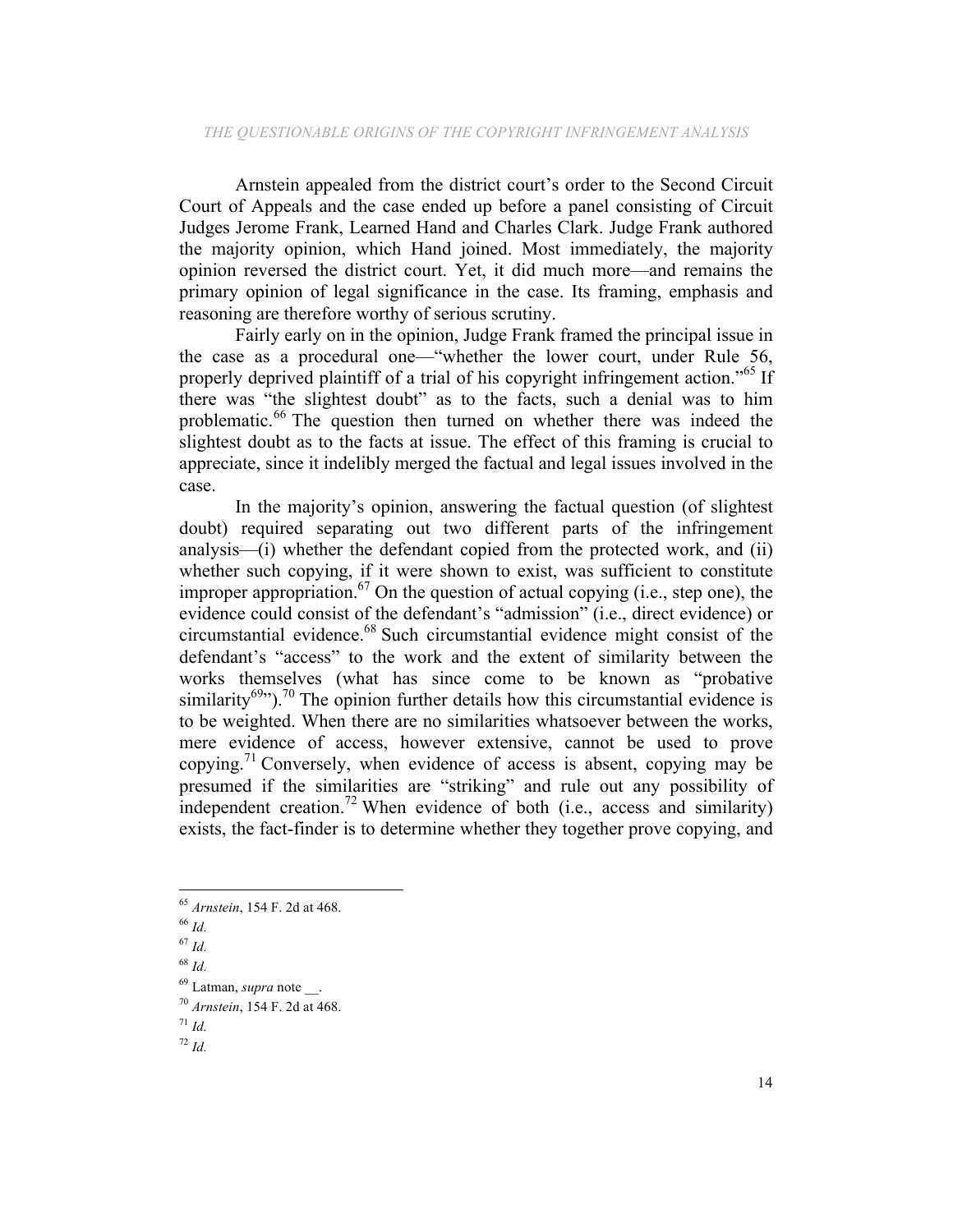for this the finder may rely on expert testimony and a "dissection" of the work.<sup>73</sup> All of this, to reiterate, goes to the question of actual copying.

Frank's reasoning then turned to the second step of the analysis, improper appropriation. As a preliminary, improper appropriation is contingent on there being actual copying ("then only<sup>74"</sup>). By implication therefore, if a plaintiff fails to prove actual copying, improper appropriation is not reached. Such improper appropriation is to be analyzed based on the response of the "lay" hearer, rendering expert testimony and dissection "irrelevant" to the determination.75 Despite treating the two steps of the analysis as distinct, the opinion further notes that on occasion the same evidence (e.g., similarities) may be used to satisfy both elements, although this is not required in every case.<sup>76</sup>

Up until this point, Frank's parsing of the infringement analysis seems to be principally in the nature of a digression, since by his own framing the principal question in the case was whether there was any doubt at all about the facts involved. The opinion then returns to the question of facts and somewhat summarily declares that each step of the infringement analysis "is an issue of fact."<sup>77</sup> Nowhere in this part of the opinion does it tell us why the second step of the analysis—improper appropriation—is to be treated as a question of fact, beyond the suggestion that it is to look to the response of a lay hearer.

Turning to the facts of the case at hand, the opinion then admits that "after listening" to the works involved, the judges signing it (i.e., Frank and Hand) had found similarities between them, even though they concede that these similarities would not on their own show copying.<sup>78</sup> Yet, "[t]he similarities…[we]re sufficient so that, *if there is enough evidence of access* to permit the case to go to the jury," it could "infer that the similarities did not result from coincidence."<sup>79</sup> The district court was therefore allowed to rely on summary judgment if without doubt the defendant had no access. On the face of things, these initial observations about the facts seem to suggest that while he found there to be similarities, it was still up to the district court to decide whether there was "enough" evidence of access so as to send the matter to a jury. And it is here that the opinion changes gears and adopts a more heavyhanded approach.

 <sup>73</sup> *Id.*

<sup>74</sup> *Id.* ("If copying is established, *then only* does there arise the second issue, that of illicit copying."). <sup>75</sup> *Id.*

<sup>76</sup> *Id.* at 469.

<sup>77</sup> *Id.*

<sup>78</sup> *Id.*

<sup>79</sup> *Id.* (emphasis supplied).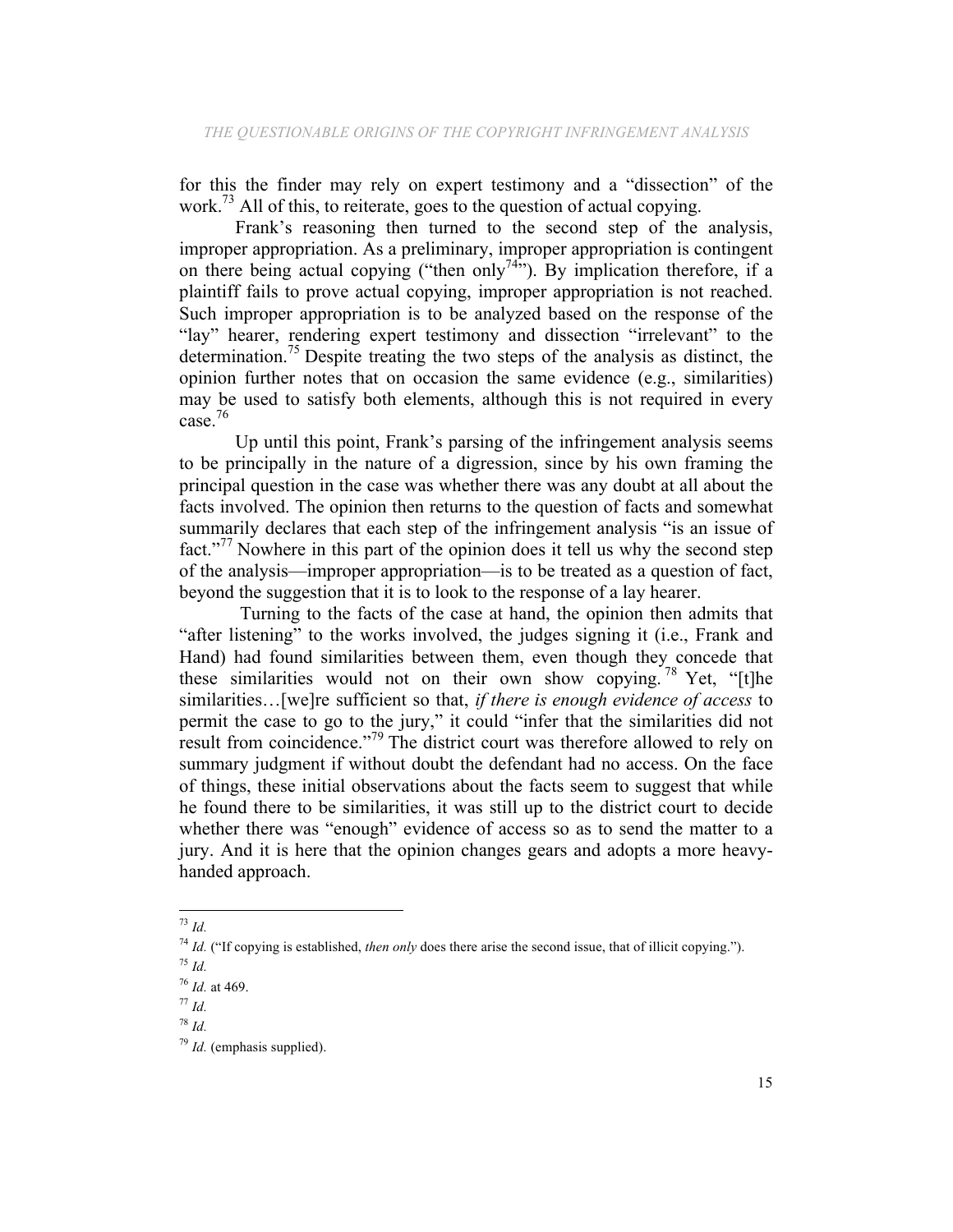Noting that the lower court judge had relied entirely on depositions to characterize the plaintiff's story as "fantastic," Frank concluded that the judge should have turned the question over to a jury since it was ultimately an issue of witness credibility, which was in the end a question of fact.<sup>80</sup> The plaintiff was to be allowed the opportunity to cross-examine the defendant before a jury, so as to have them (i.e., the jury) determine the credibility of the defendant's denials. $81$  Depositions were to be disfavored as substitutes for incourt examinations except when necessity demanded otherwise, which to Frank was hardly the situation in the case at hand.<sup>82</sup>

Having thus far effectively suggested that most—if not all—copyright infringement lawsuits needed to head to a jury, the opinion at this point makes an effort to reiterate the there could be instances where "a trial would be farcical" and summary judgment appropriate. <sup>83</sup> Since he had already emphasized the slightest doubt standard previously, Frank's examples of such farcical cases each involved instances where there was by concession of the parties, no doubt whatsoever on the facts at hand, making a trial "absurd."<sup>84</sup> To illustrate the dangers of allowing summary judgment all too quickly, the opinion then describes an incident in the "court below" where a judge had refused summary judgment despite numerous affidavits pointing to the absence of any factual doubts, only to discover a host of dispositive facts during crossexamination at trial, which caused the case to be decided for the other side.<sup>85</sup> Somewhat intriguingly Frank nowhere mentions the name, citation, or judge for this "recent case."<sup>86</sup>

The opinion could have ended at this point, since it had successfully reversed the lower court's grant of summary judgment owing to existence of some doubt as to the facts related to actual copying. Yet Frank chose to proceed further and discuss the issue of improper appropriation as well and for good reason, given what he wanted to achieve upon remand. Reiterating that improper appropriation was an issue of fact, Frank framed the question as "whether defendant took from plaintiff's works so much of what is pleasing to the ears of lay listeners, who comprise the audience for whom such popular music is composed."<sup>87</sup> Here, the suggestion is that since copyright is about

<sup>80</sup> *Id.* at 469.

<sup>81</sup> *Id.* at 469-70.

<sup>82</sup> *Id.* at 470.

<sup>83</sup> *Id.*

<sup>84</sup> *Id.* at 471.

<sup>85</sup> *Id.*

<sup>86</sup> *Id*. (describing a "recent case in the court below")*.*

<sup>87</sup> *Id.* at 473.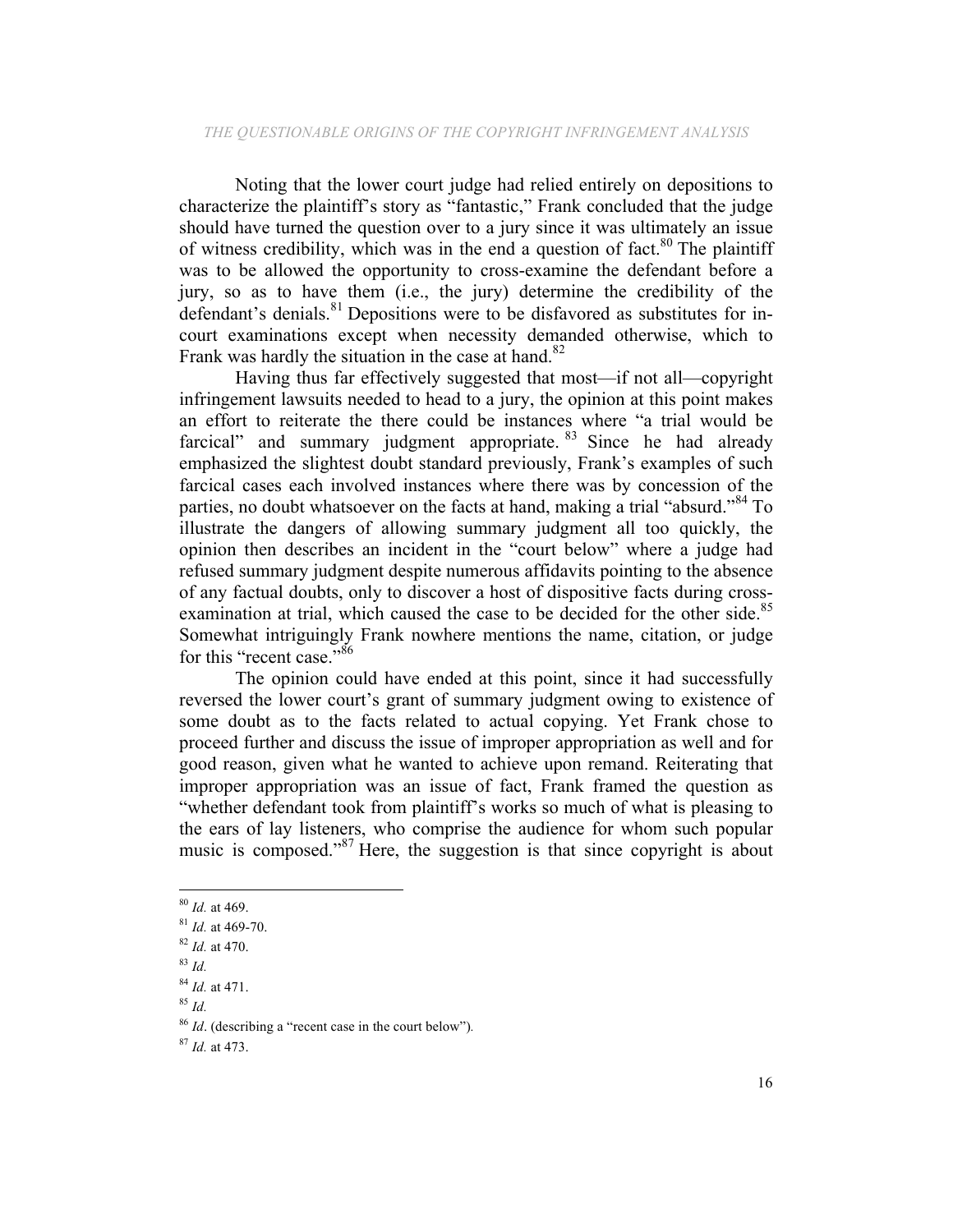market-protection rather than reputation-protection, the test is to focus on examining the effect of the copying on the market (i.e., the audience). And to reiterate its point, the opinion notes that "[s]urely, then, we have an issue of fact which a jury is peculiarly fitted to determine.<sup>588</sup> But why precisely is this question an "issue of fact"? Whereas the question of actual copying is an attempt to ascertain *whether* an event actually occurred and is therefore premised on a epistemic reconstruction of the past, improper appropriation is indelibly a normative judgment, even in the majority's own terms. Determining whether enough was taken or whether what was taken would be "pleasing" to lay audiences is not only intrinsically subjective but also in addition deeply evaluative. Thus while improper appropriation was, in Frank's reasoning, an issue of fact; it was so not because of its epistemic quality, but because of its obvious consequence: allowing it to go to the jury. In this subtle move, Judge Frank was being a true Legal Realist and defining a category (issue of fact) by its consequence rather than by its underlying content.

Having classified the question of improper appropriation as a factual one for the jury, the opinion then makes the startling observation that "after listening to the playing of the respective compositions, we are, at this time, unable to conclude that the likenesses are so trifling, that on the issue of misappropriation, a trial judge could legitimately direct a verdict for the defendant."<sup>89</sup> This is a somewhat puzzling observation, which makes sense only when one considers it in light of Frank's overwhelming desire to have the case go before a jury. As a purely analytical matter, Frank of course did not have to do this. Since the lower court had not decided the question of improper appropriation, remanding it to the lower court on the issue of actual copying with the observation that it should reach a jury on that question, and proceed to the next step *if* the jury did find actual copying—might have given the plaintiff a jury trial. All the same, this would not have ruled out the possibility that a lower court judge could now decide the second step of the analysis (i.e., improper appropriation) on summary judgment, thereby obviating the need for a jury trial on the first step as well. On remand, a deft judge could have simply concluded that *even if* there was some copying by the defendant Porter, there was not the slightest doubt that it was insufficient to be treated as improper. Given the subjective nature of the inquiry, such a move might have been impossible to reverse (or scrutinize) on appeal. Were this to happen, all of Frank's maneuvering on the first step in order to get the plaintiff a jury trial would have been altogether futile.

<sup>89</sup> *Id.*

 <sup>88</sup> *Id.*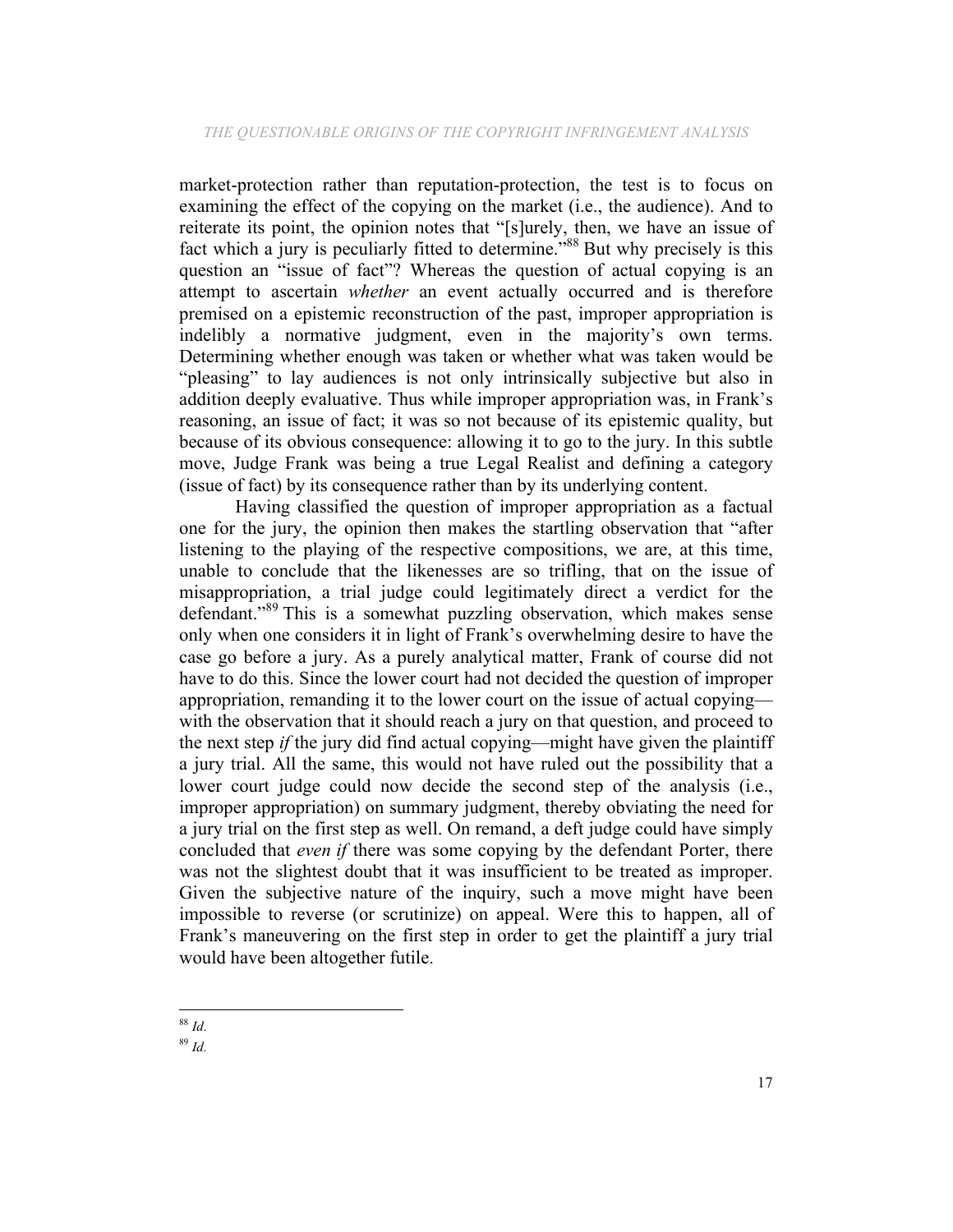To prevent this from happening, the opinion had to eliminate the possibility of summary judgment on the issue of improper appropriation in the case at hand. And this it chose to do with the observation just quoted. While it isn't clear that the statement was meant to eliminate all use of summary judgment on the question of improper appropriation,<sup>90</sup> it almost certainly was aimed at preventing summary judgment on improper appropriation in the case before the court. By so doing, the opinion was effectively guaranteeing the plaintiff a jury trial, and taking the infringement analysis entirely out of the hands of the trial court judge (on remand). In short, the move effectively entrenched the majority's factual finding of some similarity between the parties' works.

While the majority opinion's engagement with improper appropriation may have been almost entirely as part of its "dictum,"<sup>91</sup> it nonetheless played a crucial role in preventing the district court from relying on summary procedures by viewing the facts of the case differently. It is thus worth emphasizing that much of the opinion's maneuvering was motivated by the majority's belief that there was some basis for the plaintiff's allegations, but not enough (on the record that existed then) to find infringement. A jury trial was therefore seen as critical to elicit further factual information. The majority could not have put the point any more directly when it observed that until corrected by the Supreme Court, it would "adhere to the view[]…that generally there should be trials in plagiarism suits."<sup>92</sup>

Frank then closed the majority opinion with a direct rebuke to Caffey for his reliance on the plaintiff's prior litigation history. Exaggerating the matter a little, the opinion notes that "in his order for final judgment [Judge Caffey] specifically referred to the 'records' of the court in the five cases, naming them, as constituting in part the basis of the judgment.<sup>"93</sup> It is far from clear that the district court was "bas[ing]" its judgment—which was limited to the question of actual copying—on these records. Frank appears to been conscious of his own hyperbole, when he observes a few lines later that although Caffey "in his opinion…did not say that he rested his decision on those other suits, the language of his final judgment order indicates that he was probably affected by them.<sup>"94</sup> In support of this, Frank makes reference in a footnote to the idea of "extraneous" factors affecting a judge

 <sup>90</sup> Though later courts have interpreted it in this way. *See, e.g.*, Shaw v. Lindheim, 919 F. 2d 1353, 13559 (9th Cir. 1990).

<sup>&</sup>lt;sup>91</sup> Samuelson, *supra* note \_\_, at 1827.

<sup>92</sup> *Arnstein*, 154 F. 2d at 474.

<sup>93</sup> *Id.*

<sup>94</sup> *Id.* at 475.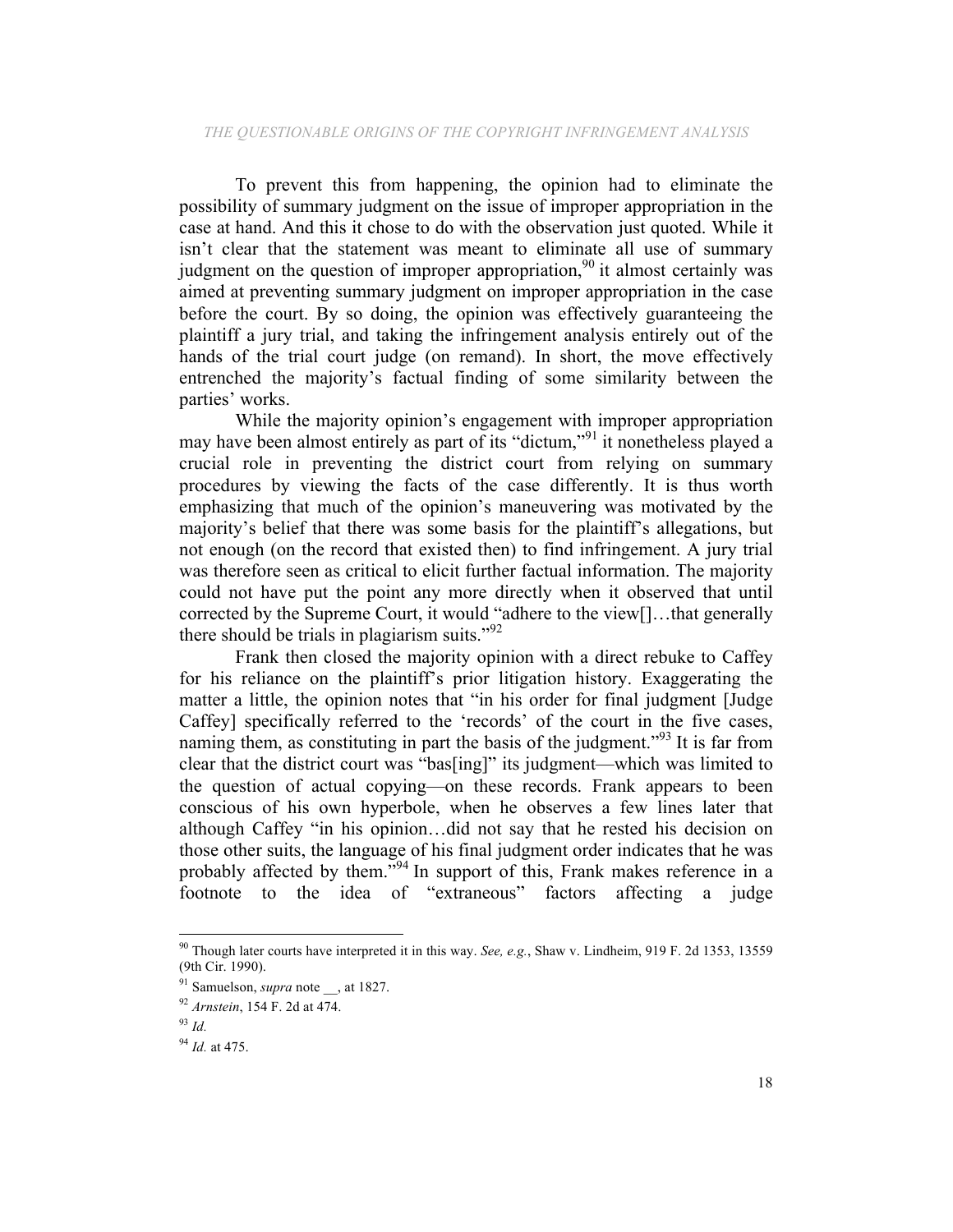"unconscious $[y]$ ."<sup>95</sup> As noted previously, Caffey was using the plaintiff's litigation history to explain his reluctance to reach the *additional* issues pressed by the parties. But by portraying the district court as having either used these "records" for its own judgment or instead been improperly (and unconsciously) influenced by them, Frank was rather starkly implying that the lower court judge had been biased/prejudiced against the plaintiff; all of which only supported his push for a jury trial in the case.

\* \* \*

The majority opinion in *Arnstein* is a complex mix of procedure, substance, and its author's view on the facts of the case. In it, we see three strands of thought. First, its authors (Judges Frank and Hand) were clearly troubled by the existence of some similarity between the works. While they were unwilling to characterize it as striking, they nonetheless believed that if access could be proven, the similarity might be enough to prove copying. Second, for this theory to have any chance, it was critical that the case reach a jury and not be disposed of by a judge summarily. This would enable a "lay" audience to either confirm or deny the similarity that the majority perceived, and spell out its legal consequences. Third, for the case to reach a jury, the judge's ability to dispose of the matter at hand either by summary judgment or directed verdict had to be minimized (even if not eliminated). Each of these strands explains a different part of the opinion's reasoning, which together resulted in reversing the district court and in developing the famous two-part "*Arnstein* test" for the infringement analysis.

### 3. Clark's Disbelief

"[W]e are reversing our own precedents to substitute chaos, judicial as well as musical."<sup>96</sup> This observation just about captures the tone and sentiment of Judge Clark's dissenting opinion in the case. Clark begins his dissent by alluding to the majority's interpretation of the facts—and the similarity between the works—in their framing of the appropriate standard for copyright infringement.<sup>97</sup> He thus notes that "after repeated hearings of the records,  $[he]$ could not find" the similarity that the majority opinion did, and which made them decide for the plaintiff "to the exclusion of all else, including the real

 <sup>95</sup> *Id.* at 475 n.33.

<sup>96</sup> *Id.* at 480 (Clark, J. dissenting).

<sup>97</sup> *Id.* at 475-76.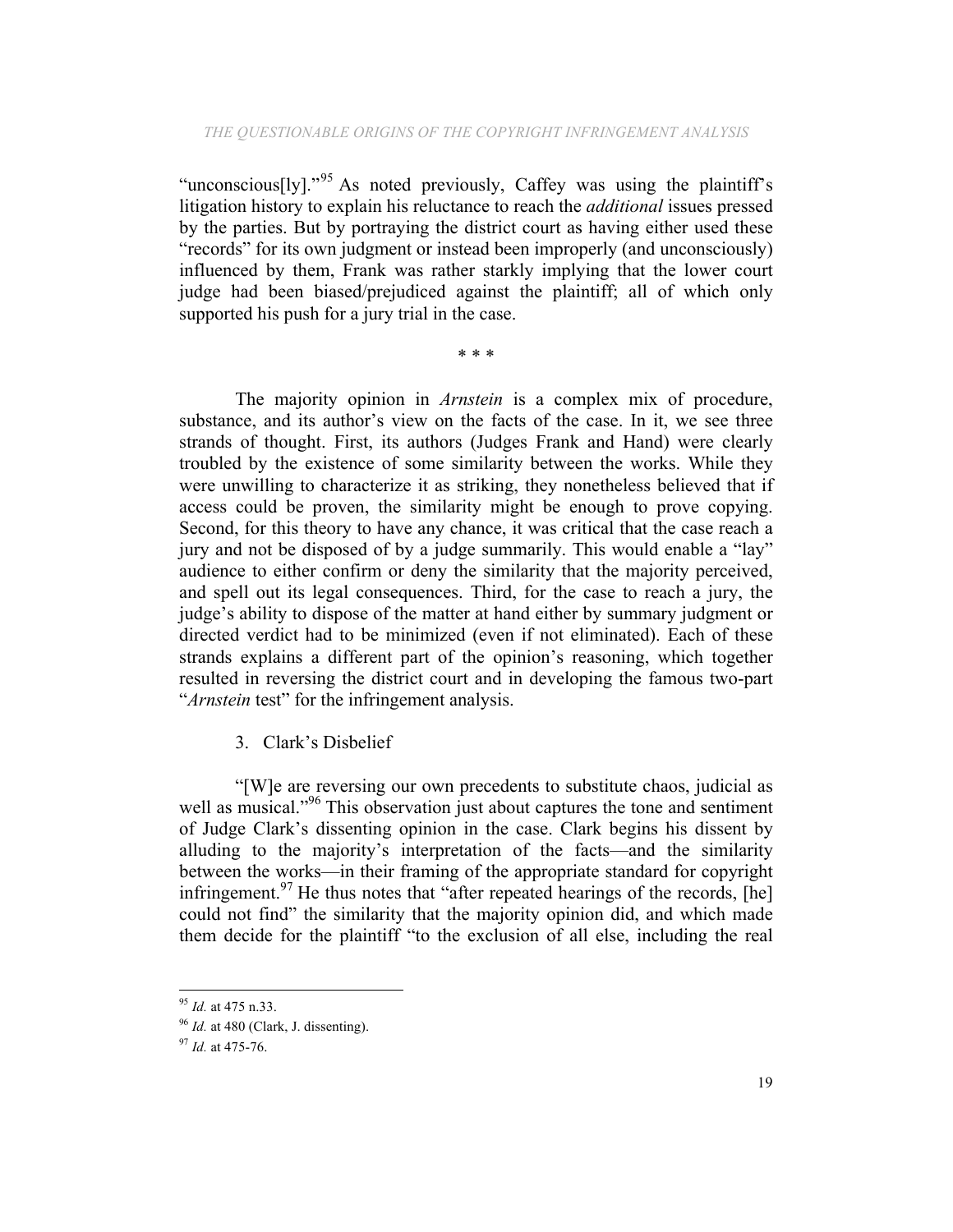issues in the case."98 While precluding dissection and technical analysis on the question of similarity was justifiable, turning the question over the jury to decide without any guidance on how to carry out the analysis made little sense, since "[m]usic is a matter of the intellect as well as emotions."<sup>99</sup> To him, the majority's standard effectively "abolish[ed]" the use of intellect during the analysis.<sup>100</sup>

Baffled by the majority's insistence on a trial even when they themselves appeared unconvinced that the plaintiff would succeed, the dissent further notes that the court's opinion is "one of those procedural mountains which develop where it is thought that justice must be temporarily sacrificed, lest a mistaken precedent be set."<sup>101</sup> In the dissent's view, this mistaken precedent involved two separate elements: juries and summary judgment.<sup>102</sup> On the use of juries, Clark then highlights an important irony. Noting that while he—unlike Frank (citing to the latter's extra-judicial writing<sup>103</sup>)—was not opposed to the use of juries, he did not think the jury was "pre-eminently fitted to decide questions of musical values" which was different from an ordinary fact-finding exercise.<sup>104</sup> Characterizing the majority's insistence on juries for the issue of improper appropriation as "premature obiter dictum" he then excoriated the majority for failing to see that it was a mere appellate court, "not an administrative or judicial director of trial courts."<sup>105</sup> Clearly then, Clark too saw little rationale for Frank's characterization of the second part of the infringement analysis as a pure question of fact.

On the issue of summary judgment, Clark's criticism was even more trenchant. Noting that Rule 56 does not make an exception for copyright infringement cases, he points out that the "slightest doubt" standard that the majority relies on for its reversal was mere dictum in prior cases, and was now being converted into a binding rule surreptitiously.<sup>106</sup> Describing this as a "novel method of amending" the rules of procedure and as "ad hoc legislation", the dissent notes that it "subverts the plans and hopes of the profession for careful, informed study leading to the adoption and the amendment of simple rules which shall be uniform throughout the country."<sup>107</sup>

 

<sup>107</sup> *Id.*

<sup>98</sup> *Id.* at 476, 475.

<sup>99</sup> *Id.* at 476.

<sup>100</sup> *Id.* at 477.

<sup>101</sup> *Id.* at 479.

<sup>102</sup> *Id.*

<sup>103</sup> *Id.* (citing Judge Frank's two monographs, *Law and the Modern Mind* and *If Men Were Angels*).

<sup>104</sup> *Id.* at 479.

<sup>105</sup> *Id.*

<sup>106</sup> *Id.*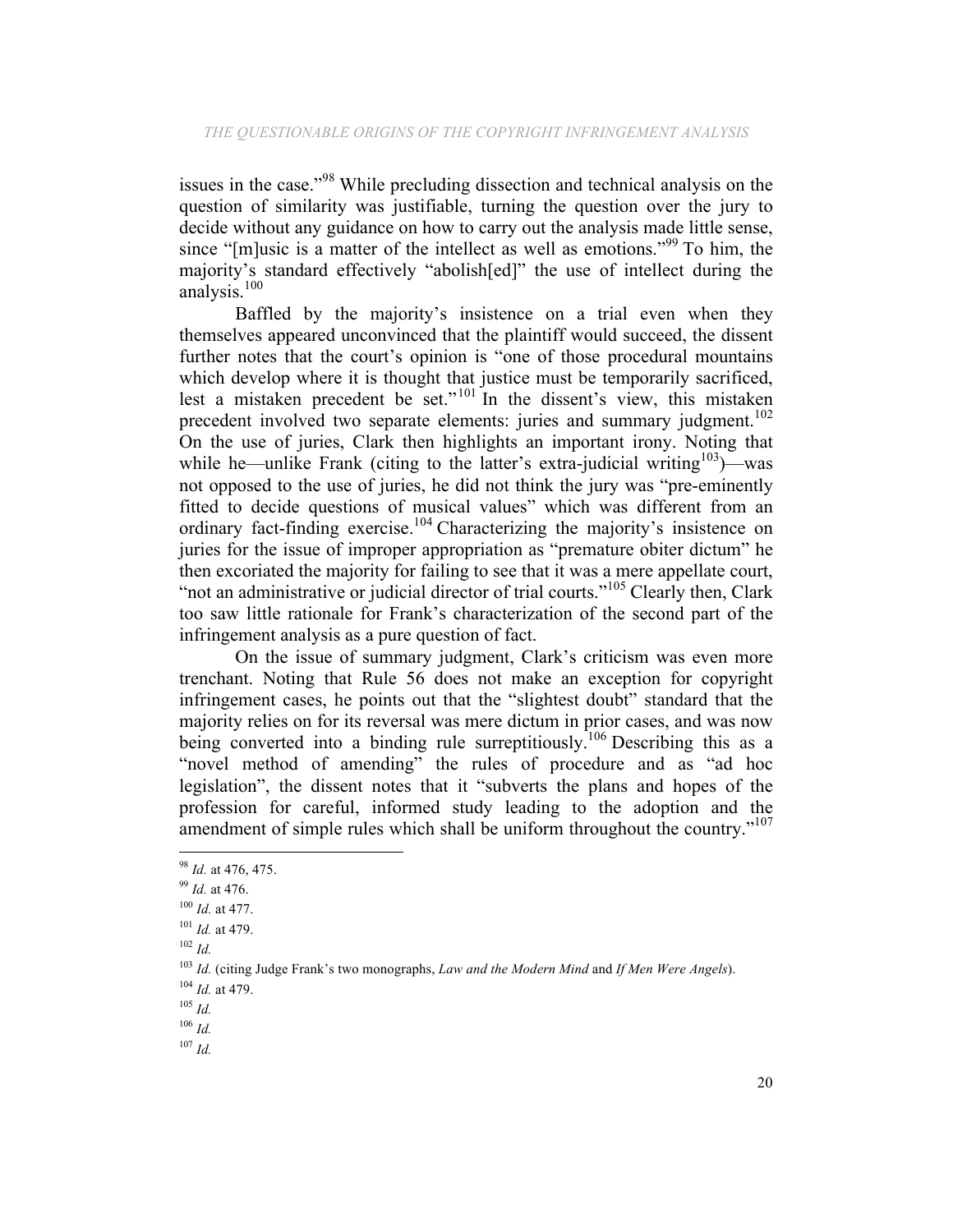Coming from Clark, one of the architects of the Federal Rules of Civil Procedure, $108$  this critique was hardly unexpected. What is however surprising is that it had little effect on the majority's own discussion and/or defense of the standard it was adopting.

Clark could not have been more emphatic in his dissent; in noting that it was in the end the majority's perception of some similarity between the works that was motivating its entire analysis—procedural and substantive. The dissent ranks among the most acerbic and direct attacks seen in the Second Circuit at the time. Somewhat surprisingly though, it had no influence on the majority; not even a reference to the disagreement.

# *B. Canonical Status Through Influence*

Despite the majority's framing of the opinion in procedural terms, i.e., as revolving around the application of Rule 56 to copyright infringement claims, <sup>109</sup> it is the decision's substantive analysis of infringement that continues to influence copyright law. The division of the analysis into the bifurcated steps of actual copying and improper appropriation, and their treatment as questions of fact for the jury is today attributed to *Arnstein*. 110 What is crucial to appreciate however, is that *Arnstein*'s influence on copyright law has little do with its status as binding precedent, especially since its views on summary judgment have come to be expressly overturned.<sup>111</sup> Its prominence is instead attributable to the belief that the majority's parsing of the infringement analysis represents a workable, fair, efficient, and constitutionally compliant process for dealing with infringement claims; one that recognizes the "necessarily vague<sup>112</sup>" nature of the inquiry that is heavily context-dependent.

A particularly good example of this influence is to be found in the Ninth Circuit, which chose to develop its own standard for the infringement analysis in 1977.<sup>113</sup> Despite the fact that the *Arnstein* opinion's views on summary judgment had since been abrogated the Supreme Court, the Ninth

 <sup>108</sup> *See* Michael E. Smith, *Judge Charles E. Clark and the Federal Rules of Civil Procedure*, 85 YALE L.J. 914, 915 (1976) (noting that Judge Clark was "principally responsible" for the drafting of the Federal Rules of Civil Procedure).

<sup>109</sup> *Arnstein*, 154 F. 2d at 468.

<sup>110</sup> *See* OSTERBERG, *supra* note \_\_, at §3.

<sup>111</sup> Beal v. Lindsay, 468 F. 2d 287, 292 (2d Cir. 1972).

<sup>112</sup> The phrase originates Judge Learned Hand's description of the test for copyright infringement. *See* Shipman v. R.K.O. Radio Pics., 100 F. 2d 533, 538 (1938) (Hand, J. concurring) ("The test is necessarily vague and nothing more definite can be said about it.").

<sup>113</sup> Sid & Marty Krofft Television v. McDonald's Corp., 562 F. 2d 1157 (9th Cir. 1977).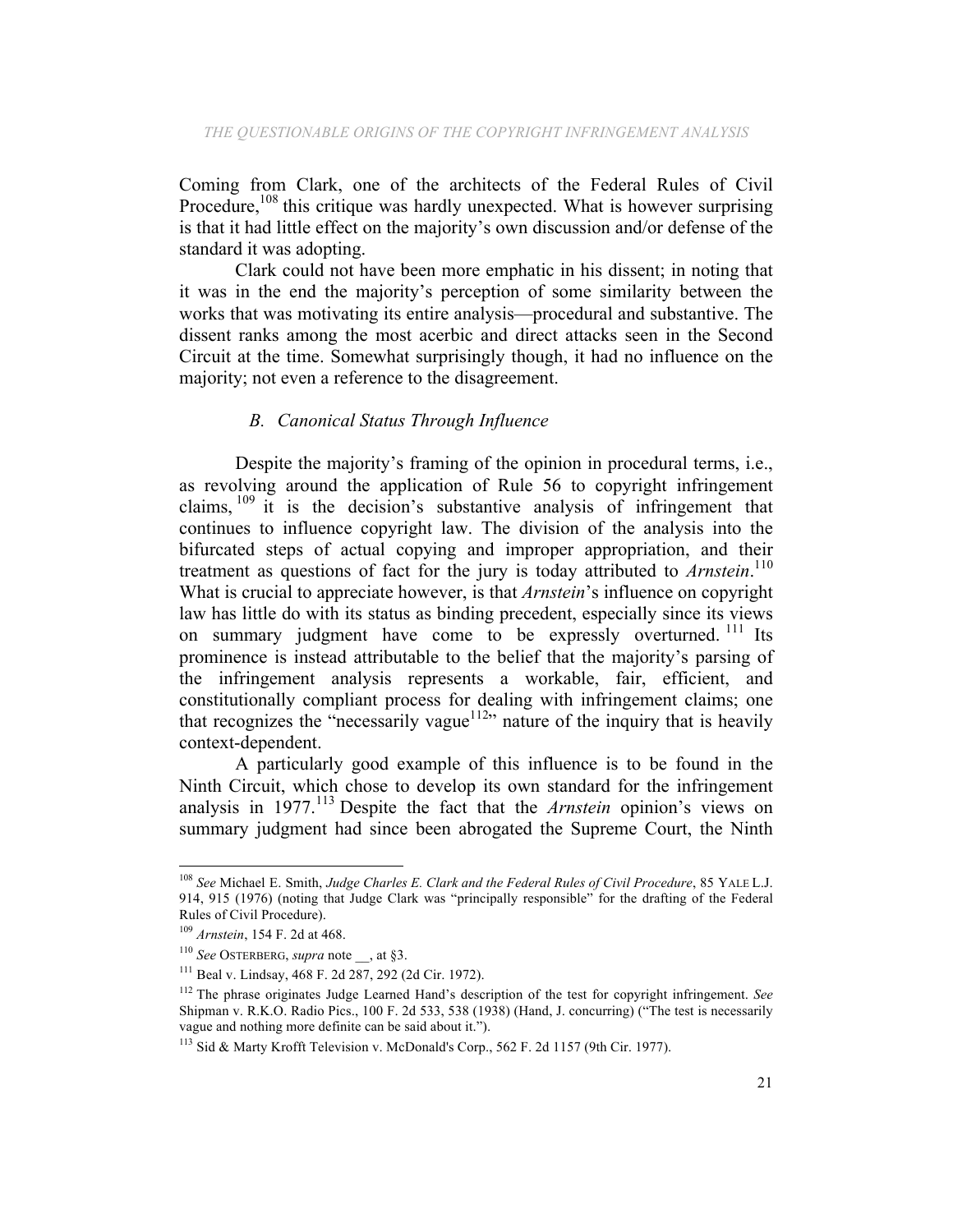Circuit nonetheless relied heavily on Frank's logic in developing its "bifurcated" two part test, claiming to base it on the "*Arnstein* doctrine."<sup>114</sup> Responding to the defendant's argument that *Arnstein* had been overruled on its holding in the case, the Ninth Circuit nonetheless confidently asserted that *Arnstein*'s "tests for infringement" are "still good law" and have been followed by courts around the country.<sup>115</sup> Much like *Arnstein*, the Ninth Circuit too without any reasoning—proceeded to treat both steps of the analysis as questions for the jury, disallowing even summary judgment on the second step.<sup>116</sup> In a largely similar vein, most circuits around the country have followed the *Arnstein* bifurcation and its reliance on juries, albeit with some modifications (none of which touch on these two fundamental premises). $117$ 

While courts have on occasion disagreed with the *Arnstein* framework, they have done so largely within the context of specialized subject matter, leaving the opinion's basic framework largely untouched.<sup>118</sup> Consequently, *Arnstein* continues to exert a tremendous amount of influence on copyright law around the country, by continuing to limit the judge's role in the infringement analysis. The opinion is firmly ensconced within the copyright canon (every copyright law casebook in the country discusses  $it^{19}$  and accepted as establishing American copyright law's jury-driven approach to the infringement analysis.

Scholars have routinely criticized elements of its framework, <sup>120</sup> and yet the case continues to endure and direct the structure, shape, and tone of the infringement analysis, either explicitly or implicitly. The jury continues to occupy an exalted place in copyright litigation—prolonging disputes, rendering outcomes uncertain, and preventing any rationalization of the law relating substantial similarity—all because of *Arnstein*; when ironically, the majority opinion's reasons for favoring the jury continue to remain largely unexplored.

# II. THE LEGAL PHILOSOPHIES (AND PERSONALITIES) INVOLVED

A close reading of the opinions in the case reveals that the dispute involved a complex interplay of procedural, substantive and institutional

<sup>114</sup> *Id.* at 1164.

<sup>115</sup> *Id.* at 1165.

<sup>116</sup> *Id.*

<sup>117</sup> *See id.* at 1166.

<sup>118</sup> *See, e.g.*, Computer Associates Int'l., Inc. v. Altai, Inc., 982 F. 2d 693, 713-15 (2d Cir. 1992).

<sup>119</sup> *See, e.g.*, JULE E. COHEN ET AL., COPYRIGHT IN A GLOBAL INFORMATION ECONOMY 306 (3d ed. 2013); ROBERT A. GORMAN ET AL., COPYRIGHT: CASES AND MATERIALS 583 (8th ed. 2011); CRAIG JOYCE ET AL., COPYRIGHT LAW 658 (9th ed. 2013) .

<sup>&</sup>lt;sup>120</sup> *See, e.g.*, Lemley, *supra* note ; Samuelson, *supra* note .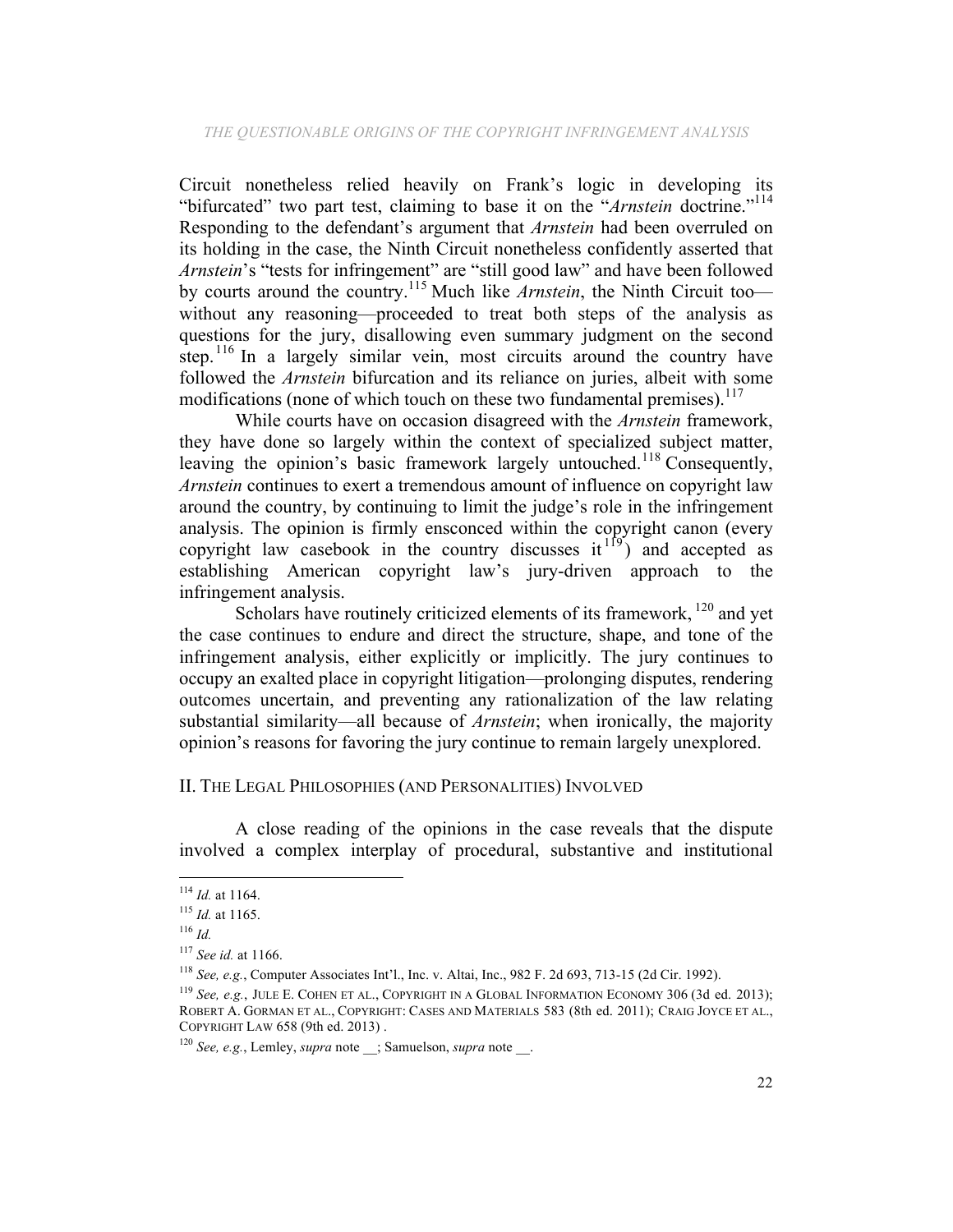considerations. All the same, Frank's majority opinion itself—which is the opinion of legal significance in *Arnstein*—says very little about why the court chose to treat the entire infringement inquiry as a purely factual question, requiring a judge to send it over to the jury at every possible instance. In addition, it provides scantily little justification for treating the improper appropriation as a purely subjective determination for the jury where all expert testimony and objective evidence is deemed presumptively irrelevant—or, to use Clark's colorful language, as a process which "abolish[es] the use of the intellect.<sup>121</sup>"

Understanding these crucial aspects of the *Arnstein* opinion requires looking beyond the opinions themselves, to the views, personalities and judicial philosophies of the judges involved in the case. The appellate court panel that heard and decided the appeal in *Arnstein* consisted of three very prominent judges, Jerome Frank, Learned Hand and Charles Clark, each of who held strong—and well-developed—views on certain substantive, procedural, and structural questions. These questions in turn became intertwined in the case, producing the rather intriguing majority opinion. Appreciating the opinion therefore necessitates understanding what each of the judges on the panel brought to the case. As the author of the majority opinion, Frank certainly brought most of his own legal philosophy to bear on the reasoning in the opinion. All the same, Hand's decision to support Frank's opinion, as well as Clark's extensive (and acrimonious) pushback, played no small role in influencing the tone and certitude exuded by Frank in the opinion.

Using their extensive writing, this Part provides an overview of the legal philosophies and ideals of the three judges on the *Arnstein* panel. In it, we begin to see how large swaths of the opinion were determined by Frank's unique worldview, which was only strengthened by Hand's endorsement of their application to the case, and Clark's disagreement with them. The next Part then reconstructs *Arnstein* using these insights and the judges' correspondence and deliberations during the drafting of the opinions.

# *A. The Legal Realist: Jerome Frank*

Even prior to his appointment to the Second Circuit (in 1941), Jerome Frank had risen to prominence as a legal thinker, principally for his contributions to American Legal Realism.<sup>122</sup> His 1930 book, *Law and the Modern Mind*,<sup>123</sup> created ripples through the American legal establishment for

 <sup>121</sup> *Arnstein*, 154 F. 2d at 477.

<sup>122</sup> *See* Neil Duxbury, *Jerome Frank and the Legacy of Legal Realism*, 18 J.L. & SOC'Y 175, 181 (1991).

<sup>&</sup>lt;sup>123</sup> FRANK, LAW AND THE MODERN MIND, *supra* note.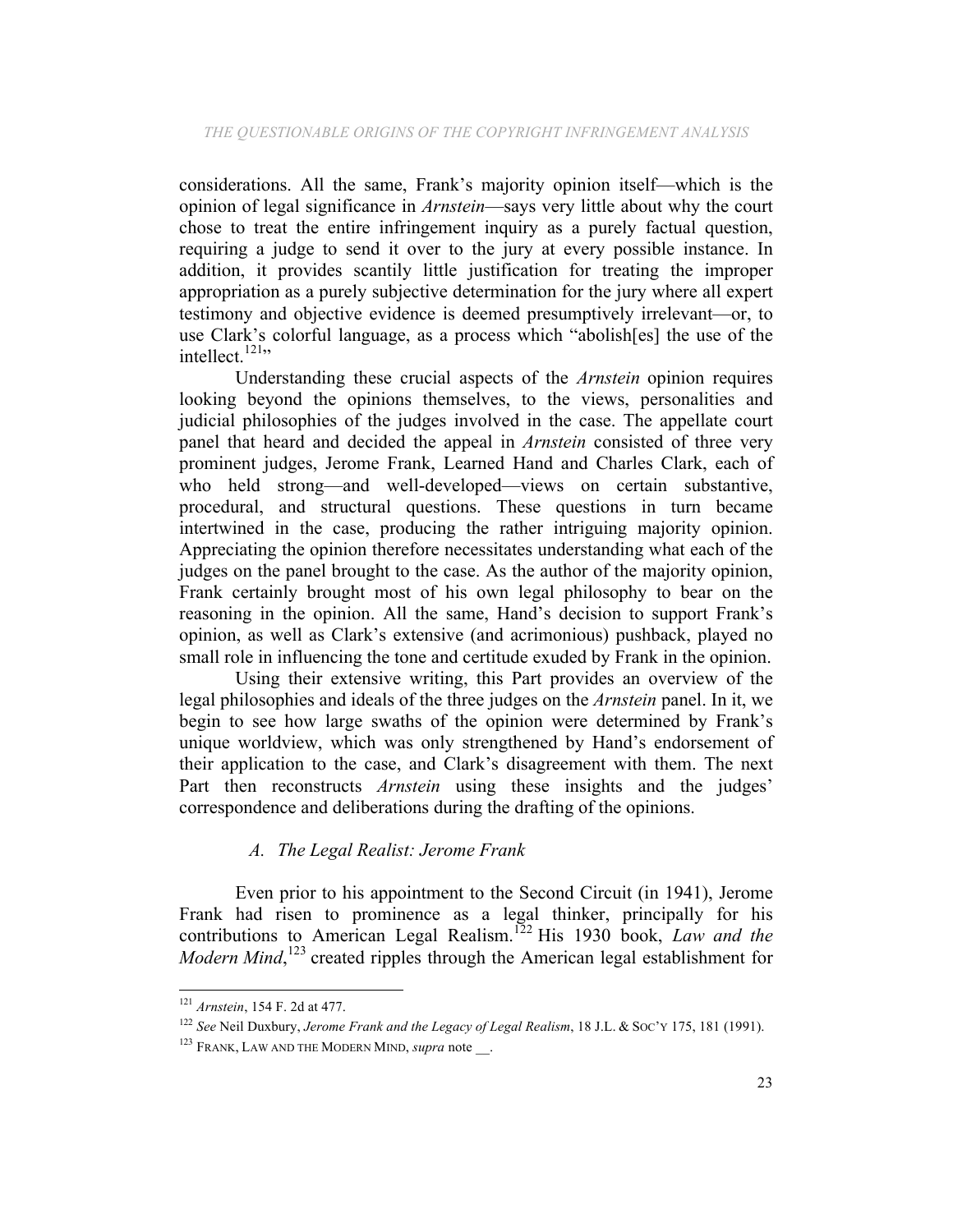its contrarian and controversial arguments. <sup>124</sup> Described by Karl Llewellyn as "excit[ing]," "keen, cogent" and unique, the book set out to meticulously attack the "basic myth" of certainty that Frank believed plagued the American legal system, relying on advances at the time in psychological research.<sup>125</sup> Between 1930 and 1950, Frank published a large number of additional books and articles, in which he developed his critiques of the legal and judicial systems even further.<sup>126</sup> Towards the later part of his judicial career, Frank brought together his work and thinking on the peculiarities and failings of the judicial process in a book titled *Courts on Trial*, <sup>127</sup> in which he gave much of his prior (Realist) thinking a distinctively judicial dimension.

What is perhaps most interesting (certainly for our purposes) in his body of work, is that in it Frank articulated a comprehensive and welldeveloped account of the litigation process, with particular emphasis on judging. This account has both descriptive (critical) and prescriptive (constructive) aspects. By the time of his opinion in *Arnstein*, Frank had therefore developed and articulated a particular approach to judicial decisionmaking and reasoning, one that he attempted to instantiate in that case.

As with any body of work that spans twenty years, Frank's writing does contain its share of contradictions, inconsistencies, and equivocations.<sup>128</sup> Indeed, in later editions of his own early books Frank himself disavowed certain prior positions in an effort to clarify them.<sup>129</sup> In addition, Frank's own thinking came to focus on different aspects of the legal system, during the course of his legal career. His work as a scholar differed from his writing as a government official, which in turn varied significantly from his writing as a Second Circuit judge. Frank's legal philosophy is therefore fairly hard to categorize under any one overarching label. Scholars have even tended to treat his views as being an outlier within Legal Realism, given how unique and distinctive it is in comparison to the work of others who are ordinarily put in

<sup>124</sup> *See* Charles E. Clark, *Jerome Frank*, 66 YALE L.J. 817, 817 (1957) (noting that the book "fell like a bomb on the legal world").

<sup>125</sup> Karl N. Llewellyn, Law and the Modern Mind*: A Symposium*, 31 COLUM. L. REV. 82, 82-83 (1931).

<sup>&</sup>lt;sup>126</sup> For a sample, see: JEROME N. FRANK, SAVE AMERICA FIRST (1938); JEROME N. FRANK, IF MEN WERE ANGELS (1942); JEROME N. FRANK, COURTS ON TRIAL: MYTH AND REALITY IN AMERICAN JUSTICE (1949); Jerome N. Frank, *Are Judges Human*, 80 U. PA. L. REV. 17 (1931); Jerome N. Frank, *Words and Music: Some Reflections on Statutory Interpretation*, 47 COLUM. L. REV. 1259 (1947); Jerome N. Frank, *Say it With Music*, 61 HARV. L. REV. 921 (1948); Jerome N. Frank, *Cardozo and the Upper Court Myth*, 13 LAW & CONTEMP. PROBS. 369 (1948); Jerome N. Frank, *The Case for the Special Verdict*, 32 J. AM. JUD. SOC'Y 142 (1949); Jerome N. Frank, *Legal Thinking in Three Dimensions*, 1 SYR. L. REV. 9 (1949); Jerome N. Frank, *Judicial Fact-Finding and Psychology*, 14 OHIO ST. L.J. <sup>183</sup> (1953). 127 FRANK, COURTS ON TRIAL, *supra* note \_\_, at vii.

<sup>128</sup> *See, e.g.*, Duxbury, *supra* note \_\_, at 182, 188.

<sup>129</sup> *Id.* at 185.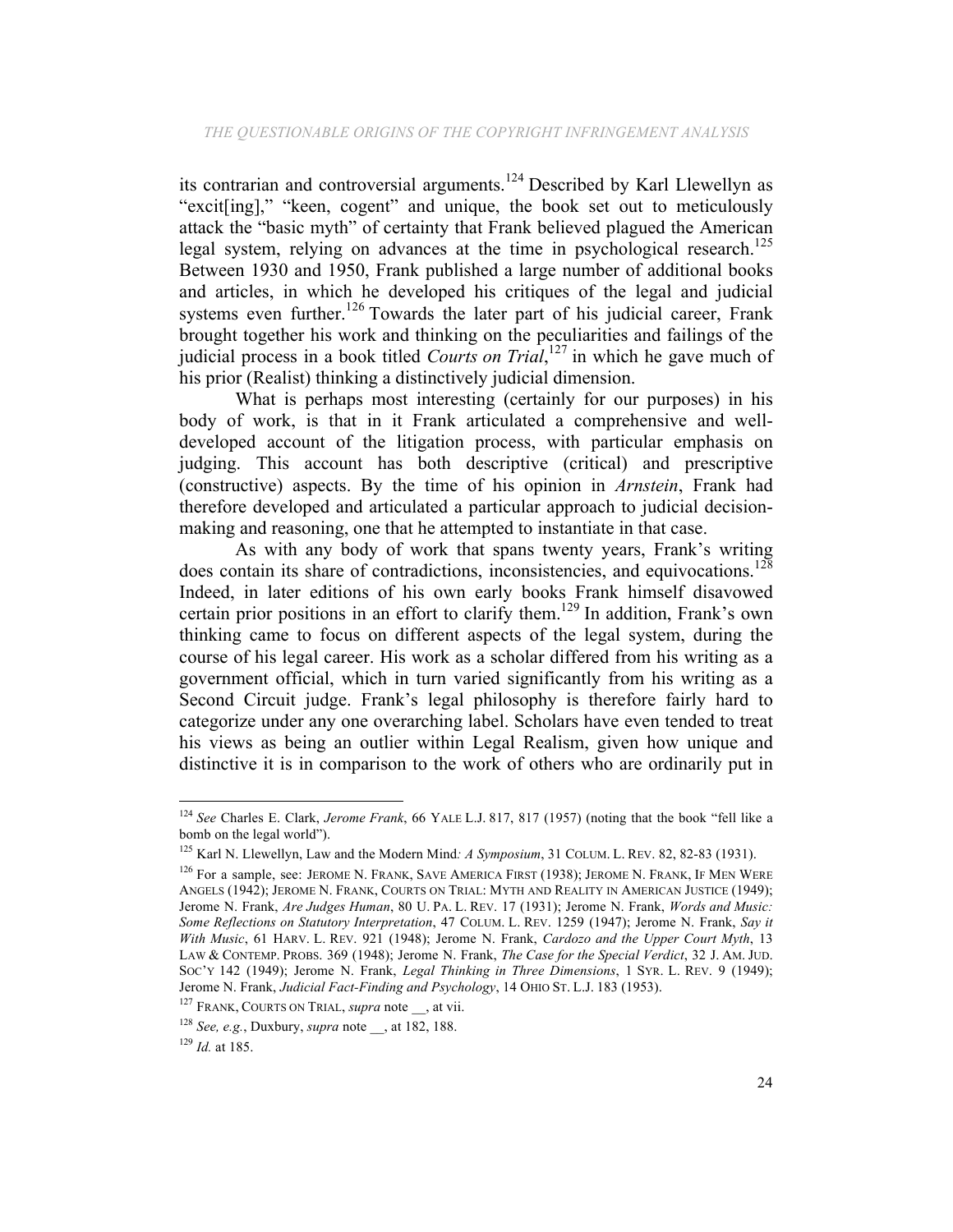that category.130 Without getting into the category question though, Frank's legal philosophy may fruitfully be understood as embodying three core ideas, all of which he articulated and none of which he repudiated at any point: indeterminacy, hunches, and fact-skepticism.<sup>131</sup>

(a) *Indeterminacy.* — Frank's identification with other Legal Realists in the first half of the twentieth century is largely attributable to his work on the indeterminacy of legal rules in legal and judicial thinking. In *Law and the Modern Mind*, Frank sets out what he took to be the "basic myth" plaguing the legal system: certainty in legal reasoning.<sup>132</sup> According to Frank, lawyers "like the laymen, fail to recognize the essentially plastic and mutable character of law" and believe that "rules either are or can be made essentially immutable."<sup>133</sup> While he was quick to acknowledge that lawyers were not being "*consciously* deceptive" when they articulate this belief, he took it to be pervasive in the legal system.<sup>134</sup> The consequence of the myth was that "demand for exactness and predictability in law is incapable of satisfaction because a greater degree of legal finality is sought than is procurable, desirable or necessary,"135 in turn bringing the entire legal system into disrepute.

The primary analytical lesson of the basic myth was the recognition that legal rules do not determine individual cases.<sup>136</sup> The process of "judging" was more than just a rote or mechanistic application of a rule to fact, but instead involves actual law-making as well. In an effort to avoid engaging "incompatible beliefs," lawyers and judges were seen as routinely engaging in the practice of "rationalization," where they manufactured principles to reconcile these beliefs after arriving at a decision.<sup>137</sup> Legal rules—and principles—were in this understanding rarely ever a hard constraint on legal and judicial thinking.

Frank's account of indeterminacy in his early work was fairly extreme in its claims that judicial discretion was altogether "unavoidable" and at play "in almost all cases."<sup>138</sup> In this, he is commonly seen to have believed in what

<sup>130</sup> *See, e.g.*, HANOCH DAGAN, RECONSTRUCTING AMERICAN LEGAL REALISM & RETHINKING PRIVATE LAW THEORY 3 (2013); Brian Leiter, *Rethinking Legal Realism: Toward a Naturalized Jurisprudence*, 76 TEX. L. REV. 267, 269 (1997).

<sup>131</sup> Duxbury classifies Frank's dominant ideas along similar lines. *See* Duxbury, *supra* note \_\_, at 181.

<sup>&</sup>lt;sup>132</sup> FRANK, LAW AND THE MODERN MIND, *supra* note , at 3-12.

<sup>133</sup> *Id.* at 9.

<sup>&</sup>lt;sup>134</sup> *Id.* (emphasis in original).

<sup>135</sup> *Id.* at 11.

<sup>136</sup> *Id.* at 130.

<sup>137</sup> *Id.* at 30-31.

<sup>138</sup> *Id.* at 362.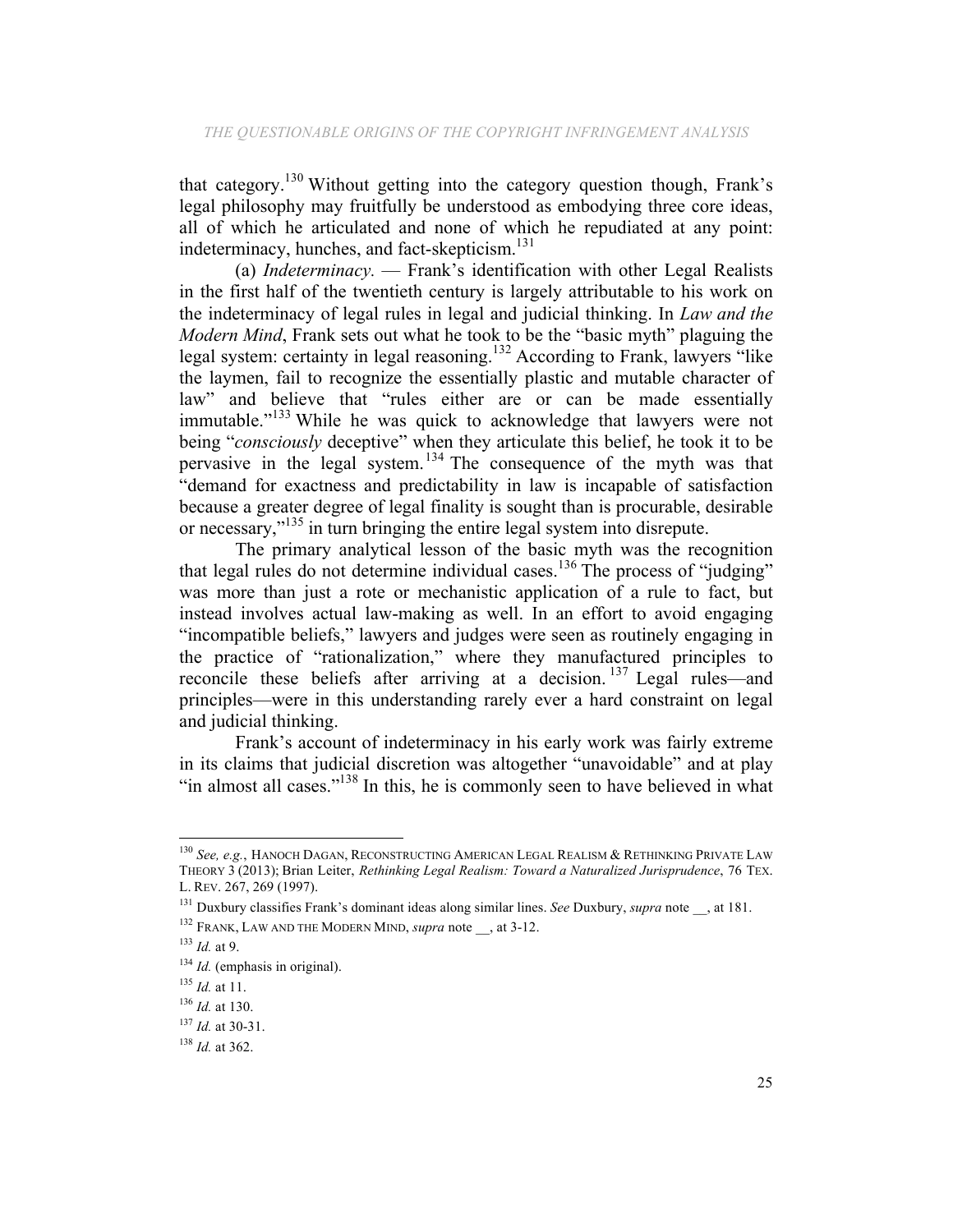theorists call global legal indeterminacy,<sup>139</sup> the idea that law is *never* capable of providing determinate answers. While scholars disagree about the scope and reach of Frank's beliefs in indeterminacy,<sup>140</sup> it remains undisputed that he adhered to a core skepticism about the determinacy of legal rules. While this did not mean that judges were to abandon any and all reliance on legal rules, it required an understanding and acknowledgement of the additional influences on judicial decisions.

Relying on then-recent work in the field of psychology, Frank attributed this "basic myth" and the quest for certainty in the law, to lawyers' (and judges') unconscious child-like desire to seek a replacement "fatherfigure" in their professional lives in order to support their intuitive decisionmaking.141 This part of his work, which involved analyzing the symptoms that he had identified, proved to be the most controversial. While Frank came to distance himself from this analysis somewhat in later years, $142$  he remained steadfast in his commitment to the idea that the quest for certainty in the law was a futile exercise.

(b) *Hunches. —* If legal rules were not the primary determinants of judicial reasoning, then how do courts decide individual cases? In developing an answer to this question, Frank relied on an idea first introduced by Judge John Hutcheson around the same time: the hunch.<sup>143</sup> According to Hutcheson, in deciding a case a judge "waits for the feeling, the *hunch*—that intuitive flash of understanding that makes the jump-spark connection between question and decision and at the point where the path is darkest for the judicial feet, sets its light along the way.<sup>144</sup><sup>144</sup> Hutcheson further posited that "[t]he judge really decides by feeling and not by judgment, by hunching and not by ratiocination.<sup>145</sup><sup>145</sup> Frank built this into his account of indeterminacy. Courts "beg[i]n with the results they desire[] to accomplish" and "work back from conclusions to principles."<sup>146</sup> Consequently, determining the source of these hunches was to him "the key to the judicial process."<sup>147</sup> Here we first see Frank

<sup>&</sup>lt;sup>139</sup> See generally Brian Leiter, Legal Indeterminacy, 1 LEGAL THEORY 481 (1995).

<sup>&</sup>lt;sup>140</sup> See Michael Steven Green, *Leiter on the Legal Realists*, 30 LAW & PHIL. 381, 393 (2011) (arguing that Frank was not an adherent of global indeterminacy); Leiter, *supra* note , at 269 (making the opposite claim).

<sup>&</sup>lt;sup>141</sup> FRANK, LAW AND THE MODERN MIND, *supra* note \_\_, at 69-83.

<sup>142</sup> *Id.* at xxii.

<sup>143</sup> Joseph C. Hutcheson, Jr., *The Judgment Intuitive: The Function of the "Hunch" in Judicial Decision*, 14 CORNELL L.Q. 274 (1929).

<sup>144</sup> *Id.* at 278.

<sup>145</sup> *Id.* at 285.

<sup>&</sup>lt;sup>146</sup> FRANK, LAW AND THE MODERN MIND, *supra* note , at 102.

<sup>147</sup> *Id.* at 104.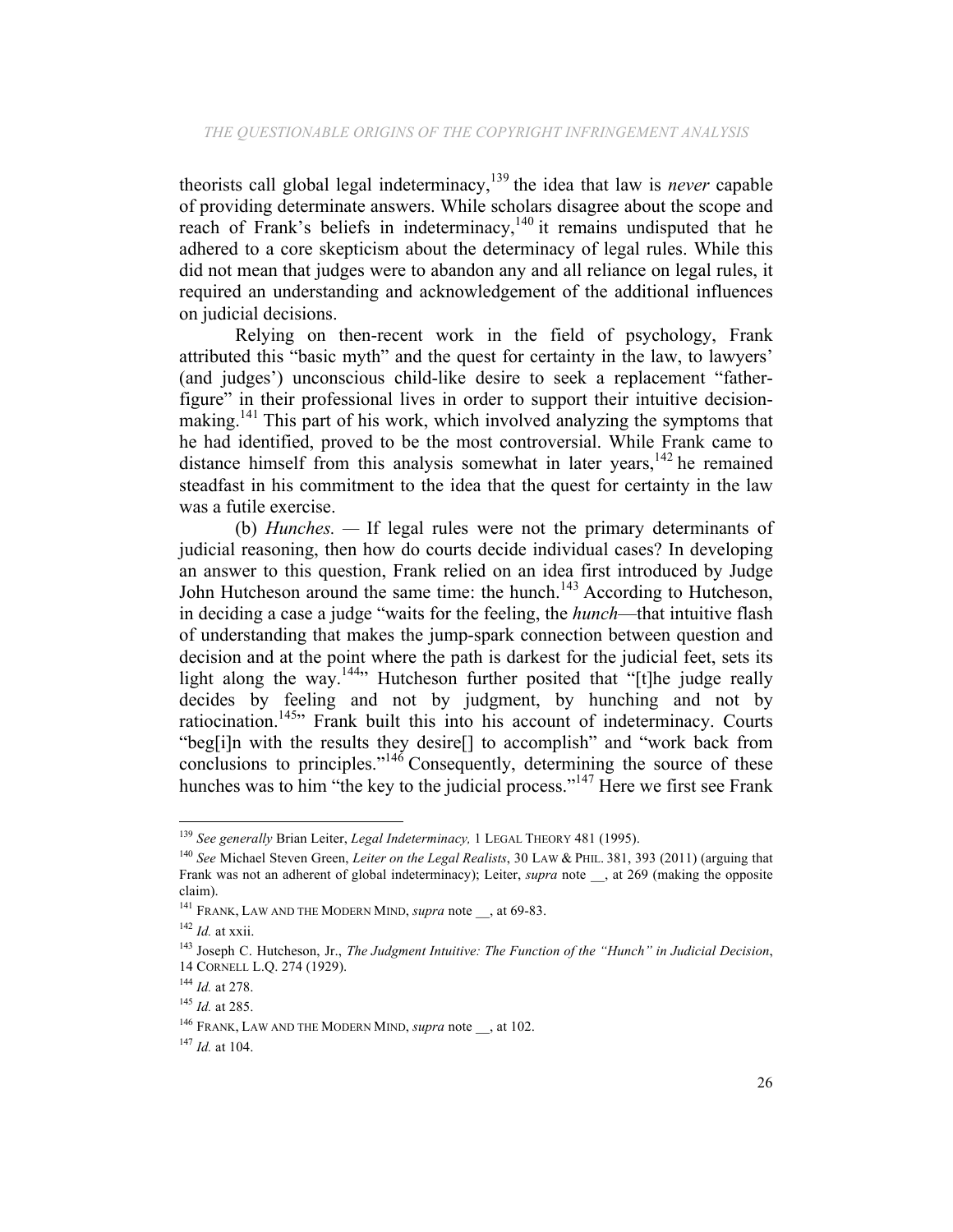disavowing the global indeterminacy traditionally attributed to him, for he "concede[s]" that legal rules and principles play some role in decision-making, by suggesting hunches and by allowing the "judge to check up on the propriety of the hunches."<sup>148</sup>

 In Frank's account, a hunch represents no more than a judge's idiosyncratic and subjective reaction to the facts, circumstances and context of the dispute at hand. Or, as he put it:

The judge in arriving at his hunch, does not nicely separate his belief as to the "facts" from his conclusion as to the "law"; his general hunch is more integral and composite, and affects his report—both to himself and to the public—concerning the facts. The judge's decision is determined by a hunch arrived at long after the event on the basis of his reaction to fallible testimony.<sup>149</sup>

While the facts of the case usually generate the hunch, those facts are then filtered through the judge's impulsive reactions to them, and the judge's subconscious predispositions to the witnesses and lawyers who present them to the court.<sup>150</sup> Consequently, hunches are usually hard to determine ex ante.<sup>151</sup> What is important to appreciate though is that Frank was at all times overtly neutral on the legitimacy of the hunch in judicial decision-making. Nowhere did he exhort judges to abandon such hunches, nor did he seem to believe that their influence might be curbed in any significant manner. His only prescription then, was for lawyers and judges to openly acknowledge the influence of such hunches on their thinking rather than hide behind the rationality of legal doctrine.<sup>152</sup>

(c) *Fact-Skepticism*. — Based on his belief in the indeterminacy of legal rules and principles, one might readily conclude that Frank was a hardened rule skeptic. Indeed many, including H.L.A. Hart, characterized him as one.<sup>153</sup> Yet, the reality remains that Frank's version of skepticism was far more nuanced, and indeed fairly unique among his peers. In it, we perhaps see the single-most distinguishing feature of Frank's philosophy; one, that he developed during the later part of his career drawing from his experiences as a judge. His 1949 book *Courts on Trial* was devoted almost entirely to the

<sup>148</sup> *Id.* at 104 n.†.

<sup>149</sup> *Id.* at 116.

<sup>150</sup> *Id.* at 109-11.

<sup>151</sup> *Id.* at 116.

<sup>152</sup> *Id.* at 117.

<sup>153</sup> H.L.A. HART, THE CONCEPT OF LAW 250 n.4 (OUP 2012).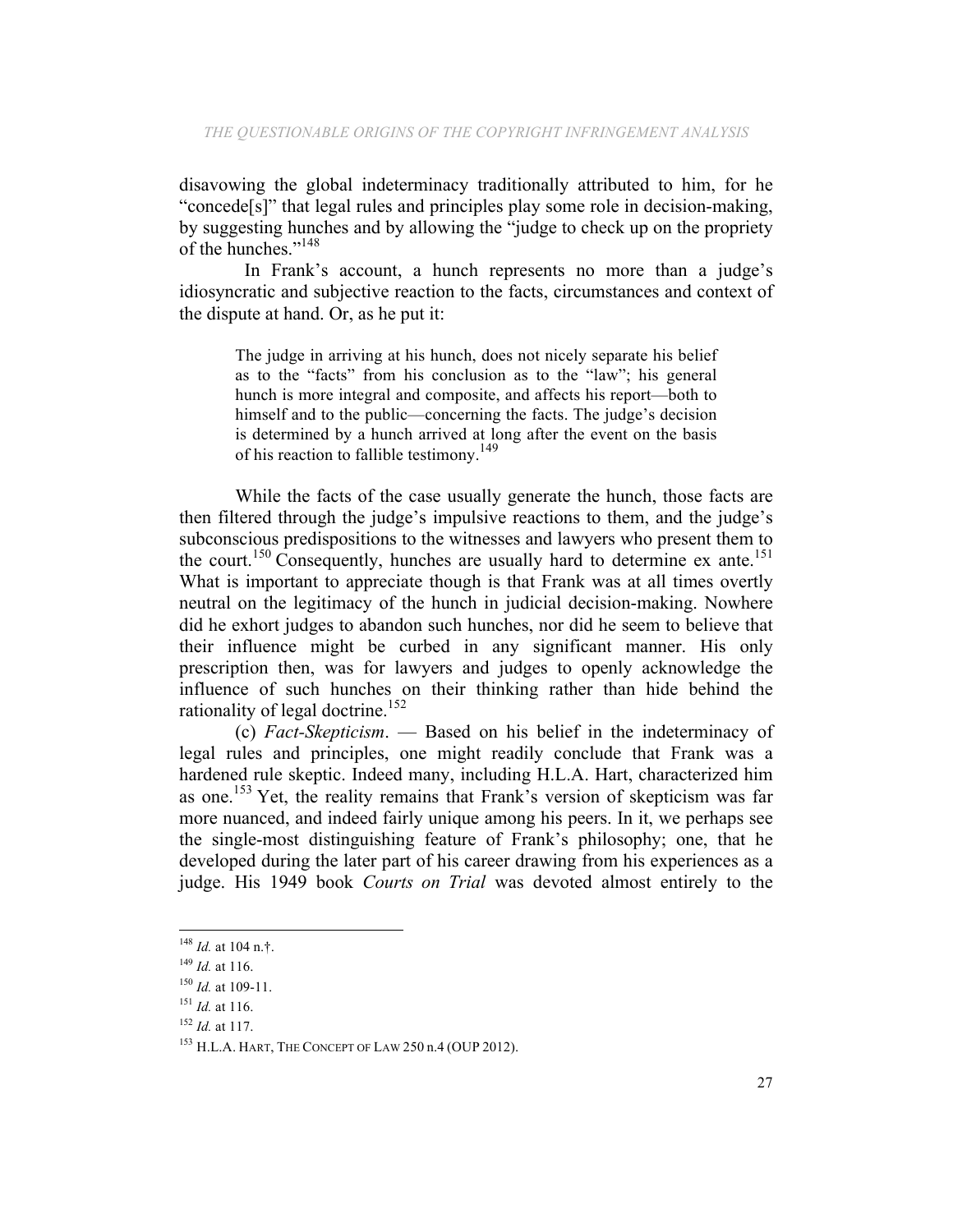idea,  $154$  even though we see traces of it in his prior work. As we shall see, it was this part of his philosophy that influenced the opinion most directly in *Arnstein*.

Frank reserved the term "rule skeptics" for scholars who had shown that formal legal rules were inaccurate predictors of legal outcomes, but who nonetheless believed in "greater legal certainty."<sup>155</sup> These skeptics, such as Karl Llewellyn, were seen to be looking for some "real rules" behind the "paper rules" in their quest for certainty and patterns in the law that render it predictable.<sup>156</sup> Fact skeptics on the other hand begin with a belief in the indeterminacy of legal rules, but take it one step further and believe that

No matter how precise or definite may be the formal legal rules…no matter what the discoverable uniformities behind these formal rules. nevertheless it is impossible, and will always be impossible, because of the elusiveness of the facts on which decisions turn, to predict future decisions in most (not all) lawsuits, not yet begun or not yet tried. The fact skeptics, thinking that therefore the pursuit of greatly increased legal certainty is, for the most part, futile—and that its pursuit, indeed, may well work injustice—aim rather at increased judicial justice.<sup>157</sup>

The fallibility, subjectivity, and structural weaknesses of fact finding in trial courts thus motivated Frank's fact-skepticism. In his writing he took the idea to rather extreme lengths in laying out its implications. The intrinsic subjectivity of fact finding meant that, to him, to speak of a "legal right" was meaningless; for, until a court actually ruled on the underlying facts, the very existence of such a right was an uninformed guess.<sup>158</sup> Since "[m]ost legal rights turn on the facts as 'proved' in a future lawsuit, and proof of those facts, in 'contested' cases, is at the mercy of such matters as [mistaken, inattentive, or biased, judges and juries, or perjured, missing or dead witnesses]…a legal right is usually a bet, a wager, on the chancy outcome of a possible future lawsuit."<sup>159</sup> It is important to appreciate the unstated implication of this observation, which feeds right into the idea of indeterminacy. If rights are indeed probabilistic and highly uncertain, by implication they seem to merit less respect and less constraint as determinants of individual decisions and

<sup>154</sup> *See* FRANK, COURTS ON TRIAL, *supra* note \_\_, at 1-156.

<sup>&</sup>lt;sup>155</sup> FRANK, LAW AND THE MODERN MIND, *supra* note \_\_, at viii.

<sup>156</sup> *Id.*

<sup>157</sup> *Id.* at ix.

<sup>&</sup>lt;sup>158</sup> FRANK, COURTS ON TRIAL, *supra* note , at 5-36.

<sup>159</sup> *Id.* at 27.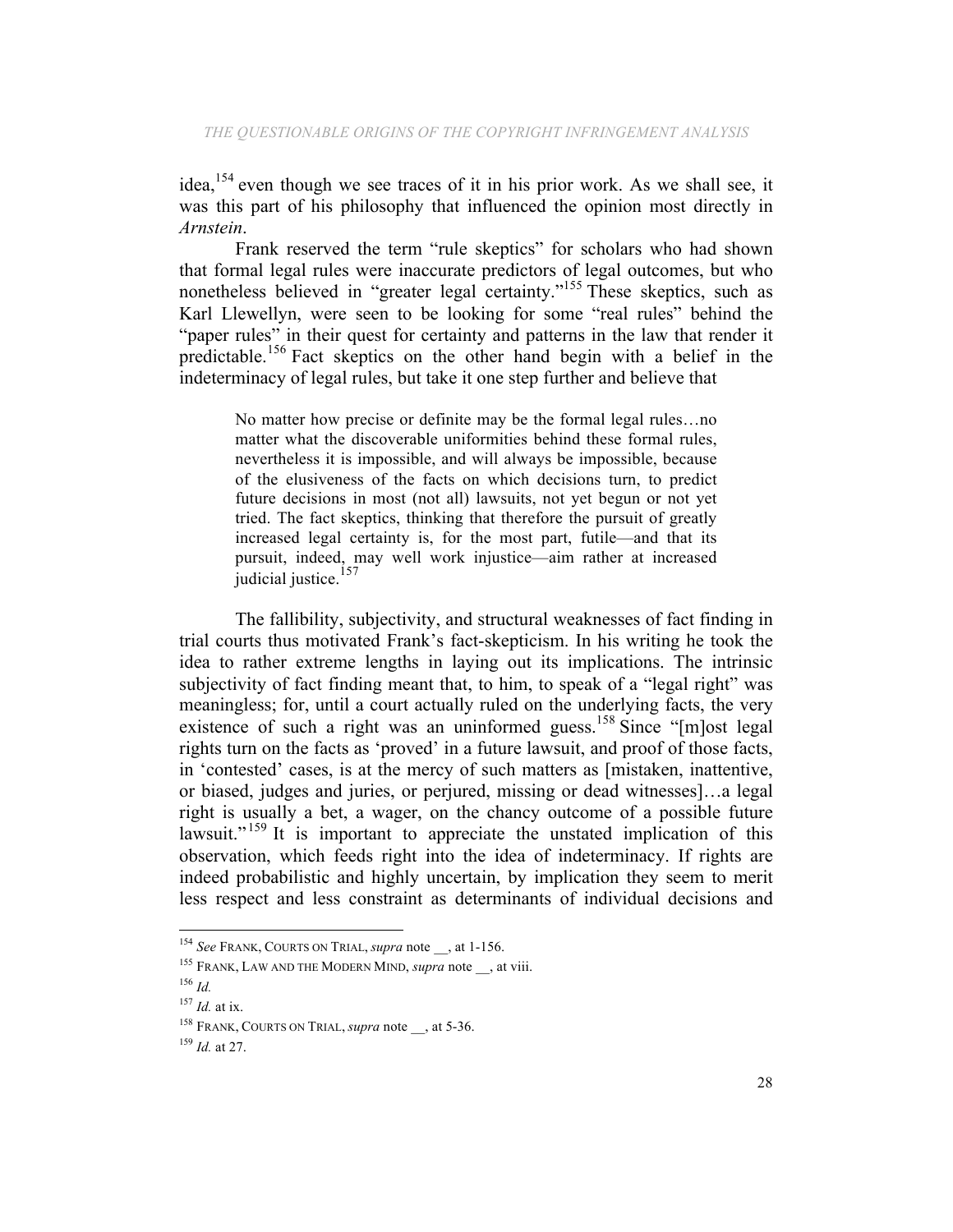outcomes. Fact-finding in trial courts was then, to Frank, little more than guesswork, given the subjectivity inherent in the process.

Frank's fact-skepticism drew from structural forces that were taken to be well engrained in the working of the legal system. The first cause was the adversarial system of justice, which to him focused on ensuring a fair "fight" between the parties rather than on determining the truth of the matter.<sup>160</sup> Contentious litigation had produced lawyering tactics and strategies that he saw as denigrating the value of actual fact-finding in courts.<sup>161</sup> Second was the reality that judges were rarely ever seen as subjective decision-makers.<sup>162</sup> The legal system had refused to see that "judges are human and share the virtues and weakness of mortals," which had in turn produced a belief in the objectivity of judicial fact-finding.<sup>163</sup> Yet, Frank argued, judges too were influenced by innumerable "unconscious" and personality-driven influences that caused them to rarely ever "'find' the 'facts' identically."164 Judges, much like historians, were always engaged in the "unconscious involuntary distortion" of facts, even by being mere observers.<sup>165</sup> The third source for Frank's fact-skepticism was also the subject of his most trenchant criticism: the jury system.<sup>166</sup>

Relying on what he dubbed the "realistic theory" of the jury's function, Frank argued that juries very often ignore all legal rules and "determine, not the 'facts,' but the respective legal rights and duties of the parties to the suit."<sup>167</sup> Since they were indelibly influenced by their own conceptions of justice in the case, juries routinely paid little attention to the "law" as such and exercised their "incorrectible power."<sup>168</sup> All the same, Frank didn't believe that the juries were in any sense deceptive or malicious. The reason for their functioning in this way, was to him, a product of the system's overarching naiveté. "[C]ourts are obligated to make the unrealistic assumption that the often incomprehensible words, uttered in the physical presence of the jurors, have some real effect on their thought process.<sup>169</sup><sup>,</sup> In addition, evidence was seen as routinely presented to a jury in a disorderly manner that was

<sup>160</sup> *Id.* at 80.

<sup>161</sup> *Id.* at 82-85.

<sup>162</sup> *Id.* at 146.

<sup>163</sup> *Id.*

<sup>164</sup> *Id.* at 150, 152.

<sup>165</sup> *Id.* at 156.

<sup>166</sup> *Id.* at 108.

<sup>167</sup> *Id.* at 111.

<sup>168</sup> *Id.* at 113.

<sup>169</sup> *Id.* at 117.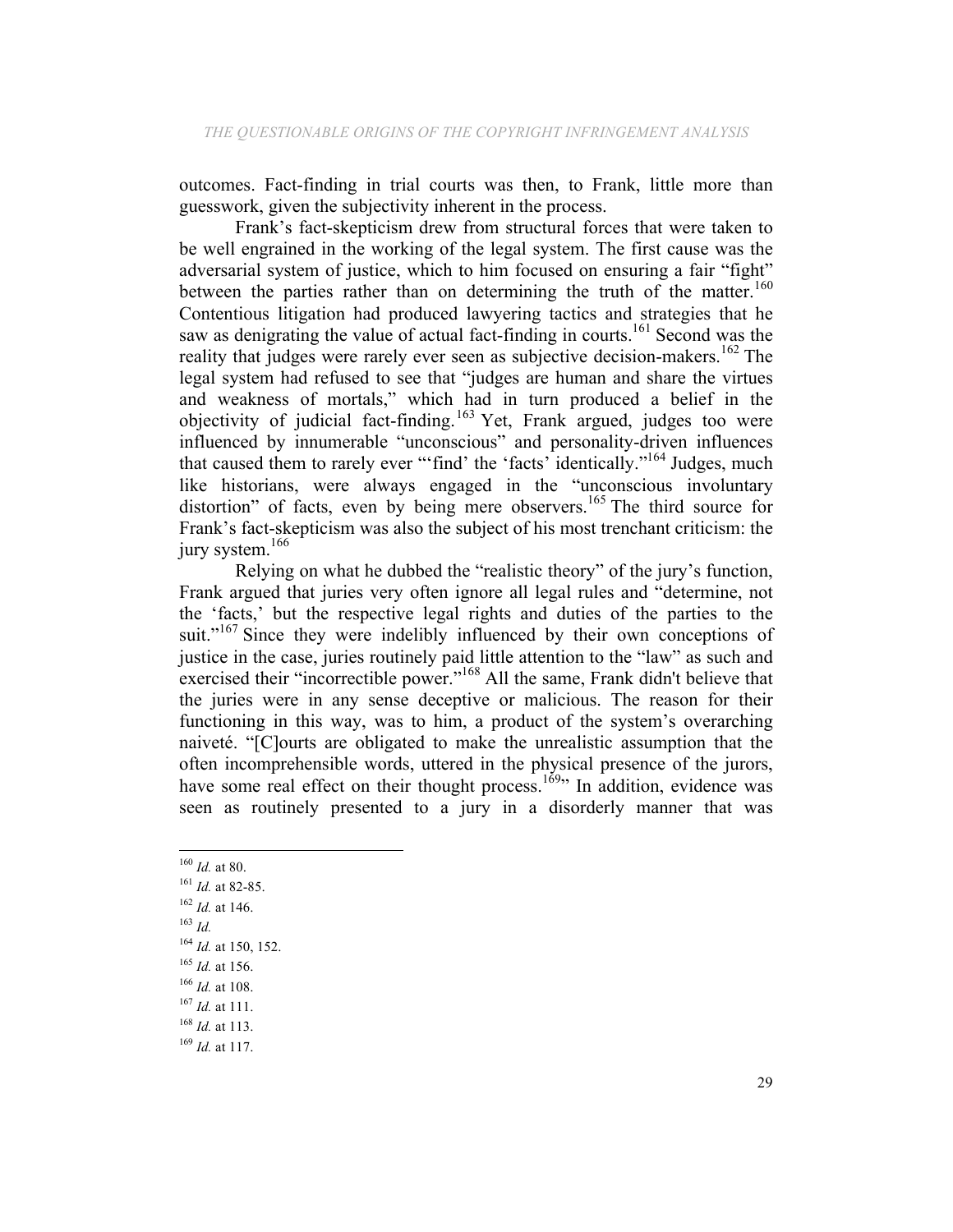"confusing" and produced its own set of "obstacles."<sup>170</sup> The net result was that neither the rules of evidence, nor the substantive rules of an area, operated as constraints on the jury's finding of facts. This in turn produced what Frank described as "jury-made law" where "each jury makes its own 'law' in each case with little or no knowledge of, or reference to, what has been done before, or regard to what will be done thereafter, in similar cases."<sup>171</sup>

To Frank, the jury system was clearly "undesirab[le]."<sup>172</sup> Nevertheless, he recognized that as a judge committed to protecting the Constitution and enforcing statutory provisions, he was obligated to preserve the jury's role in the adjudicative process.<sup>173</sup> This obviously put him in an awkward position when advocating for juries in different contexts. He therefore made a somewhat half-hearted effort to offer suggestions for reforming the jury system, recognizing that it was unlikely to go away any time soon.<sup>174</sup> All the same, if one understands his dislike for juries as forming but *a part* of his overall philosophy of fact-skepticism, it begins to allow for some leeway in evaluating his occasionally favorable treatment of juries. As we shall see, this became an issue in *Arnstein*.

Describing fact-skepticism as the single most pervasive element of Frank's legal philosophy, Edmond Cahn identifies three distinctive strands in it, all of which are drawn from supposedly Aristotelian traditions: a criticism of "our capacity to ascertain the transactions of the past", a "distrust[] [of] our capacity to predict the concrete fact-findings and value judgments of the future," and lastly, an emphasis on the "importance of the personal element in all processes of choice and decision."<sup>175</sup> Whether or not it had true Aristotelian roots, fact-skepticism certainly remained the most dominant feature of Frank's legal and judicial philosophies.

\* \* \*

While Frank is commonly labeled a "Legal Realist," this characterization is at best imperfect. What really characterized his thinking was his belief that it was in the vicissitudes of the fact-finding process that the legal system actually functioned and served to realize justice. His fact-skepticism was more than just an abstract philosophy, and informed much of his judicial reasoning on what

<sup>170</sup> *Id.* at 118.

<sup>171</sup> *Id.* at 120.

<sup>172</sup> *Id.* at 145.

<sup>173</sup> *Id.*

<sup>174</sup> *Id.* at 141-45.

<sup>175</sup> Edmond Cahn, *Jerome Frank's Fact-Skepticism and Our Future*, 66 YALE L.J. 824, 828 (1957).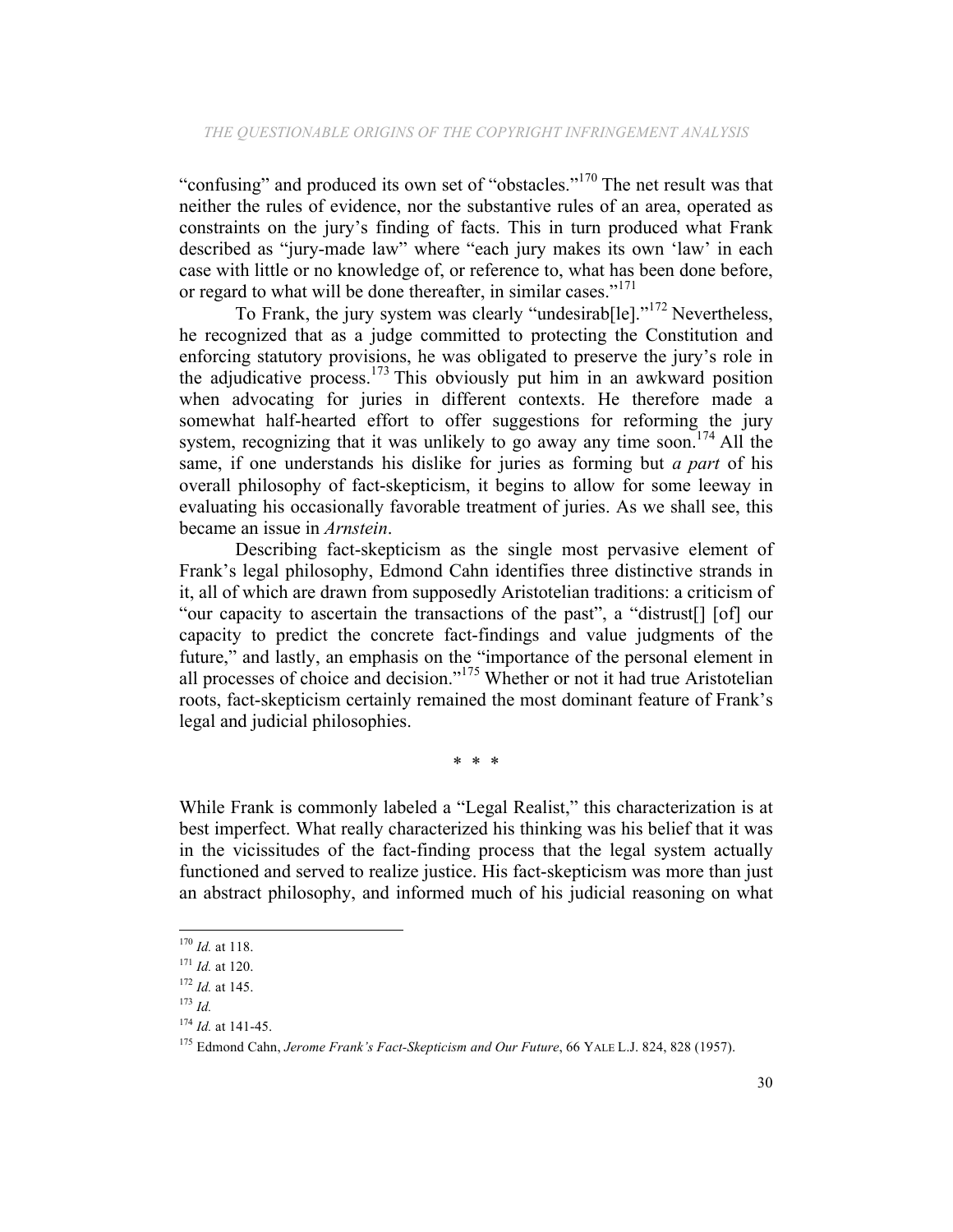appeared to be core substantive issues and procedural, often giving them an unappreciated facet.

### *B. The Copyright Expert: Learned Hand*

The second member of the panel in *Arnstein* was none other than Judge Billings Learned Hand, described by some as "the greatest judge to never sit on the Supreme Court.<sup>176</sup> While on paper his primary contribution to the opinion was in joining Frank's majority opinion, his very presence on the panel that decided the case is of some significance owing to his significant contributions to copyright jurisprudence in the decades preceding the case, much of which influenced the *Arnstein* formulation. During his time on the bench—both as a district court judge and later as a circuit court judge—Hand authored innumerable opinions on a wide variety of critical copyright law issues. Gerald Gunther, in his biography of Hand observes that "[n]o area displays Hand's superlative traits as a judge more richly than his work in copyright law."177 Understanding Hand's judicial philosophy, or indeed his overall approach to copyright law, is largely orthogonal to our inquiry here except for one important area of copyright law where he had a lasting impact: the test for copyright infringement.

Even as a district court judge, Hand came to recognize the imprecise and subjective nature of the copyright infringement inquiry. Especially in relation to musical works, his opinions often focused on the melodic component of a work, which he believed endowed the work with its commercial and popular significance.<sup>178</sup> Consequently, for copying to be actionable it needed to be of the melody, regardless of how extensive it was. In Hein v. Harris,<sup>179</sup> which he decided in 1910, Hand found the plaintiff's musical score to have been infringed by the defendant, even though there were differences of some significance between the works. He thus observed, that even though "the keys [we]re different…this is a distinction which is of no consequence to the ears of all but those especially skilled in music."180 In *Hein*, Judge Hand also set out his basic approach to balancing creativity and copying in the world of musical copyright:

 <sup>176</sup> *See* Ari L. Goldman, *Gerald Gunther, Legal Scholar, Dies at 75*, N.Y. TIMES, Aug. 1, 2002, http://www.nytimes.com/2002/08/01/us/gerald-gunther-legal-scholar-dies-at-75.html.

<sup>&</sup>lt;sup>177</sup> GUNTHER, *supra* note, at 268.

<sup>178</sup> *See* ALFRED M. SHAFTER, MUSICAL COPYRIGHT 204-05 (1939).

<sup>179</sup> 175 F. 875 (C.C.S.D.N.Y. 1910).

<sup>180</sup> *Id.* at 876.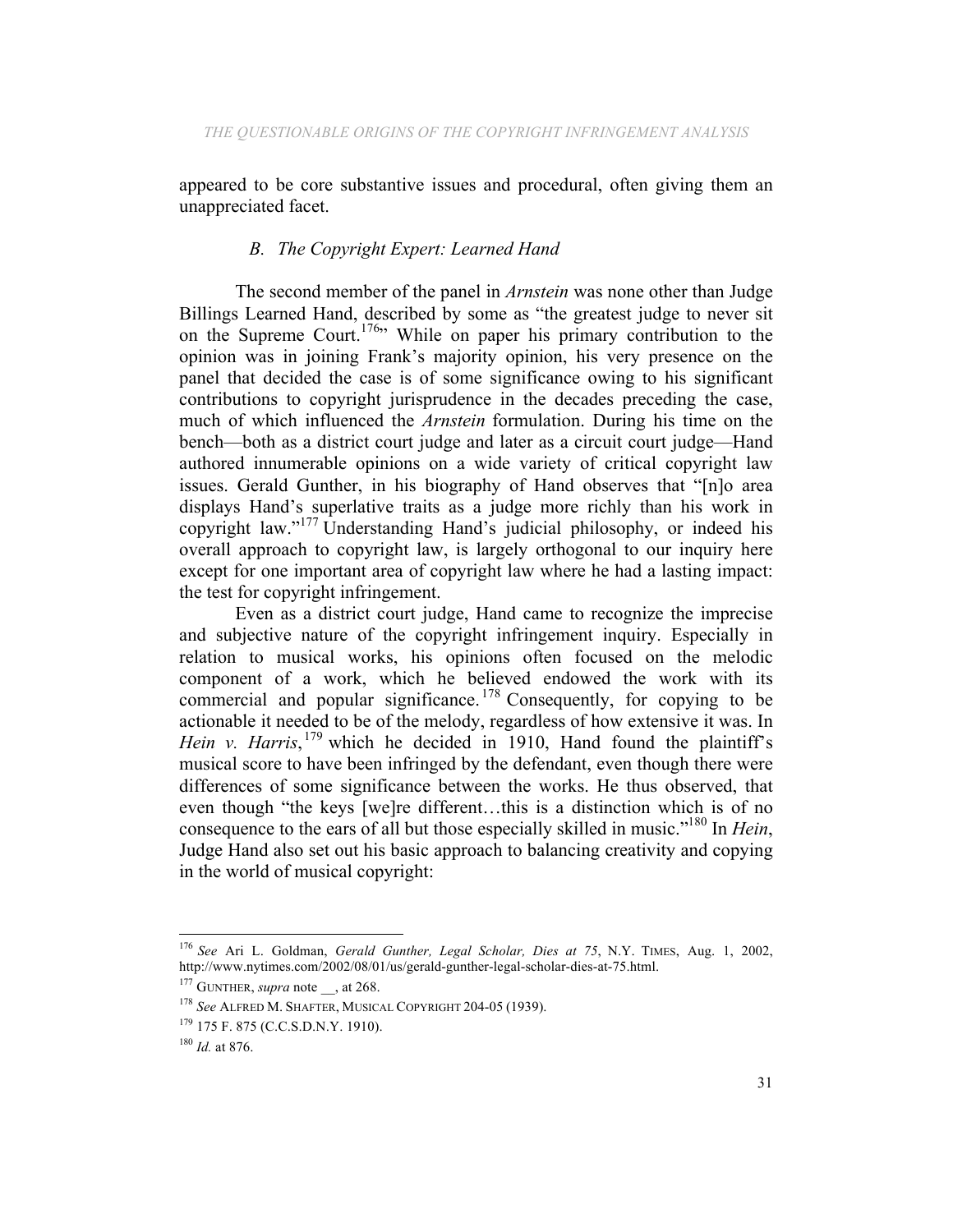[T]he right of the author of a musical composition is not affected by the fact that he has borrowed in general from the style of his predecessors. The collocation of notes, which constitutes the composition, becomes his own, even though strongly suggestive of what has preceded, and it ceases to be an invention, and becomes an infringement, only when the similarity is substantially a copy, so that to the ear of the average person the two melodies sound to be the same. Therefore the lack of originality and musical merit in both songs, upon which the defendant insists, is of no consequence in law. While the public taste continues to give pecuniary value to a composition of no artistic excellence, the court must continue to recognize the value so created. Certainly the qualifications of judges would have to be very different from what they are if they were to be constituted censors of the arts.<sup>181</sup>

In this paragraph, we observe three points of significance. The first is Hand's observation that even a work of low artistic (i.e., musical) excellence can qualify for copyright protection. Here we see an echo of Justice Holmes's famous observations in *Bleistein*. <sup>182</sup> Second is the idea that something is a copy only when it "substantially" the same as the original, measured by the average listener's reaction to the melodies in the two works. Third is his rationalization that this method most accurately measures the public taste in music, which gives the work its pecuniary value.

Hand's focus on the melody came to be called the "comparative method" of analysis, and was soon widely applied.<sup>183</sup> A few years later, it was Judge Hand who also introduced the requirement of "access" into the infringement analysis, i.e., that copying needed to be proved as a factual matter.<sup>184</sup> In *Haas v. Leo Feist*,<sup>185</sup> he was thus willing to find such access based on the testimony of the parties and upon his personal "musical sense," which he employed to detect similarities. <sup>186</sup> "[D]erivation" needed to be independently proved. In subsequent unreported decisions, he even went one step further, observing that mere similarity without access, could not amount to an infringement.<sup>187</sup> As a district court judge, Hand also applied his approach to

<sup>181</sup> *Id.* at 877.

<sup>&</sup>lt;sup>182</sup> Bleistein v. Donaldson Lithographing Co., 188 U.S. 239, 251 (1903) ("It would be a dangerous undertaking for persons trained only to the law to constitute themselves final judges of the worth of pictorial illustrations, outside of the narrowest and most obvious limits.").

<sup>&</sup>lt;sup>183</sup> SHAFTER, *supra* note \_\_, at 205.

<sup>184</sup> *Id.* at 222-23.

<sup>185</sup> 234 F. 105, 107 (S.D.N.Y. 1916).

<sup>186</sup> *Id.*

<sup>&</sup>lt;sup>187</sup> SHAFTER, *supra* note, at 223.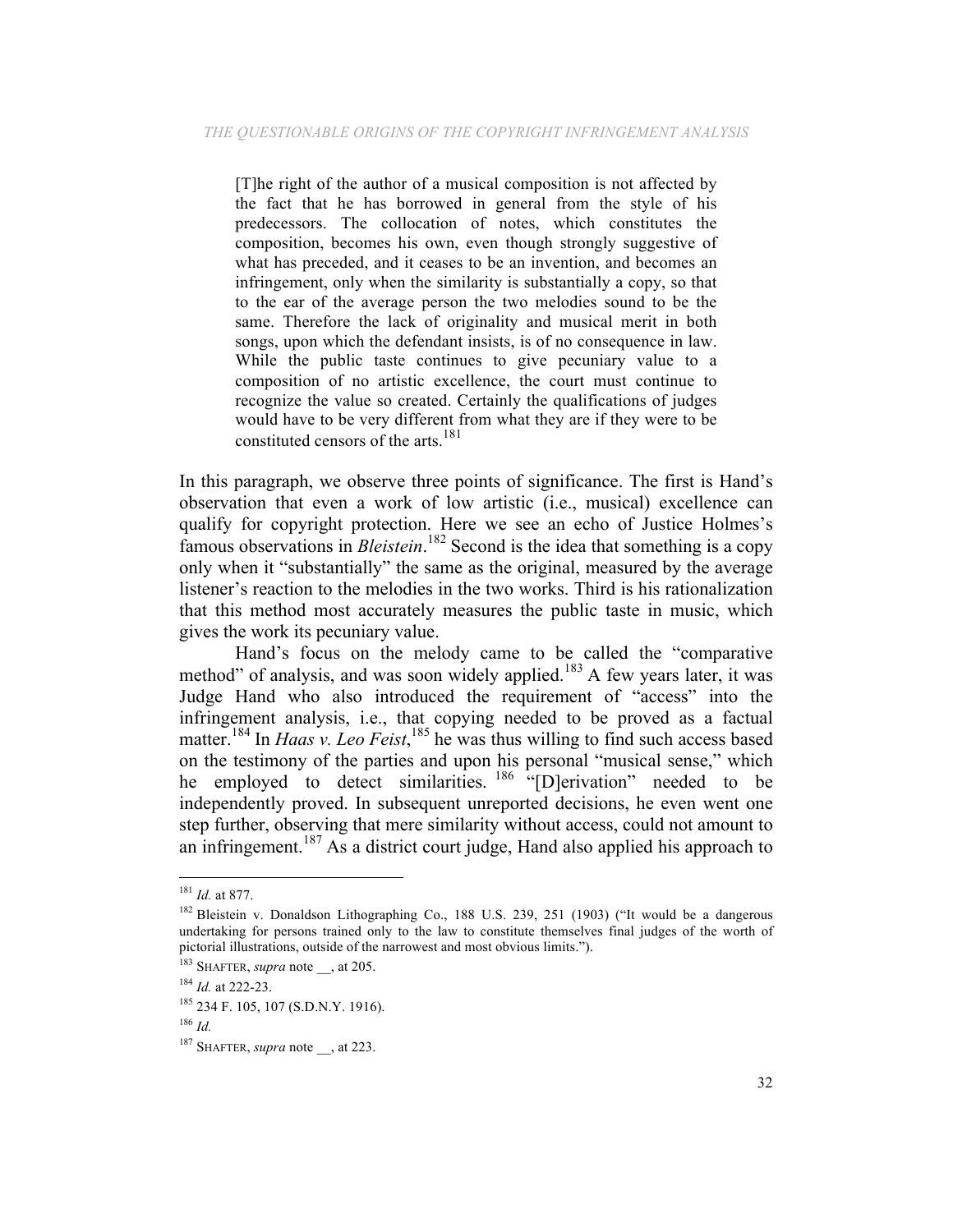the comparison of literary works, specifically to plays and motion pictures. In *Stodart v. Mutual Film*, the plaintiff alleged that his play had been plagiarized by two motion picture companies in their movies.<sup>188</sup> Working through the plot, incident, characters, story line, and scenes of the work—Hand concluded that there was indeed an infringement. Echoing his observation in *Hein*, he thus went on to note:

A man may take an old story and work it over, and if another copies, not only what is old, but what the author has added to it when he worked it up, the copyright is infringed. It cannot be a good copyright, in the broader sense that all features of the plot or the bare outlines of the plot can be protected; but it is a good copyright in so far as the embellishments and additions to the plot are new and have been contributed by the copyright.<sup>189</sup>

In this observation, we see the early outline of what would come to be understood as analytic "dissection" during the infringement analysis—the idea that a protected work might contain both protected and unprotected material, which needed to be sifted through during the comparison.

Hand's lasting impact on copyright jurisprudence however came about during his time on the Second Circuit, by which time he had spent several years developing his judicial philosophy of copyright. His 1930 opinion in *Nichols v. Universal Pictures* is credited with explaining the logic behind copyright's test for infringement.<sup>190</sup> The case involved a plaintiff who alleged that his play had been infringed by the defendant's "motion picture play," which had a similar story line and set up.<sup>191</sup> Hand thus began his analysis with the observation that for "any protection of literary property, whether at common-law or under the statute…the right cannot be limited literally to the text, else a plagiarist would escape by immaterial variations" which in turn meant that "when the plagiarist does not take out a block in situ, but an abstract of the whole, decision is more troublesome."<sup>192</sup> He then went on to describe the approach in a paragraph that has since been quoted innumerable times, and has since acquired iconic status as the "abstractions" principle in copyright law:

 <sup>188</sup> 249 F. 507 (S.D.N.Y. 1917).

<sup>189</sup> *Id.* at 510.

<sup>190</sup> 45 F. 2d 119 (2d Cir. 1930).

<sup>191</sup> *Id.* at 120.

<sup>192</sup> *Id.* at 121.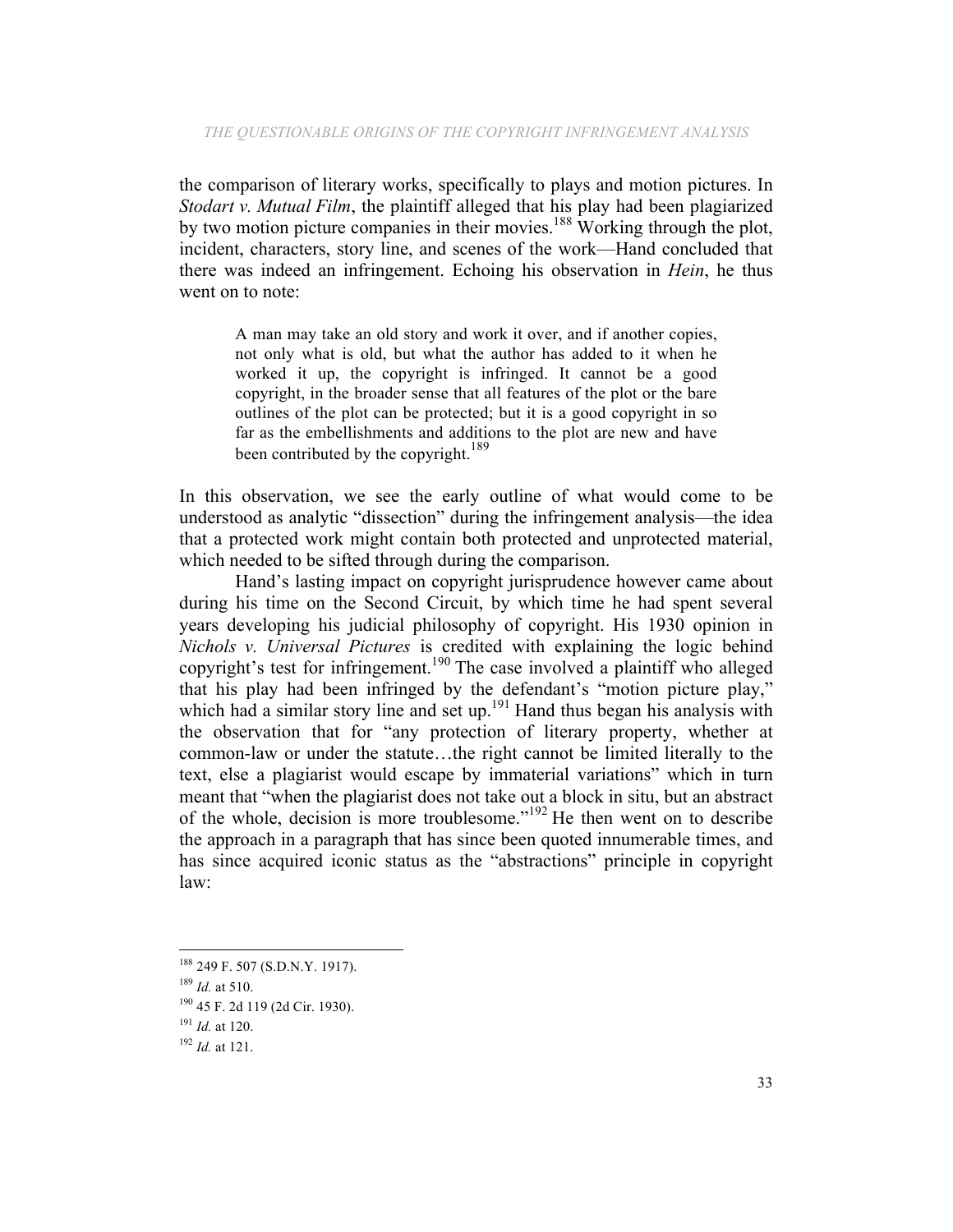Upon any work, and especially upon a play, a great number of patterns of increasing generality will fit equally well, as more and more of the incident is left out. The last may perhaps be no more than the most general statement of what the play is about, and at times might consist only of its title; but there is a point in this series of abstractions where they are no longer protected, since otherwise the playwright could prevent the use of his "ideas," to which, apart from their expression, his property is never extended.… Nobody has ever been able to fix that boundary, and nobody ever can.<sup>193</sup>

In the end, after a detailed analysis of the plays, he went on to conclude that the defendant's copying was no more "than the law allowed," rendering it non-infringing.194 Hand's reasoning in *Nichols* is special, not merely because of its "brilliant<sup>195</sup>" factual analysis, but also because of its candid admission that the infringement analysis in copyright law is necessarily imprecise and heavily contextual. Perhaps more importantly, in applying the test to the facts before him, Hand vividly illustrated how courts were to look past strong similarities between the works when they related to unprotectable elements. A few years after *Nichols*, Hand applied the same logic to a different set of facts to come to the exact opposite conclusion, noting that "others may 'copy' the 'theme,' or 'ideas,' or the like, of a work, though not its 'expression'" and emphasizing that "unconscious plagiarism is actionable quite as much as deliberate" since creators "might quite honestly forget what they took."<sup>196</sup> Hand's recognition of the contextual nature of the infringement inquiry was thus more than just rhetoric, as revealed in his own application of its reasoning to future cases. *Nichols* continues to influence copyright law to this day, with courts most recently extending its application to the realm of computer software, which copyright law treats as a literary work.<sup>197</sup>

By 1946, when *Arnstein* was argued before the Second Circuit, Hand had therefore established himself as the nation's leading judge on copyright law. Indeed, it would only be a slight exaggeration to say that the basic approach to copyright infringement, including the concepts of "substantial" similarity, access, and dissection, were essentially his very creation, since he had by then "creatively shaped the law."<sup>198</sup> Additionally, as some scholars have noted, Hand's copyright opinions reveal a rhetorical flourish and

<sup>193</sup> *Id.*

<sup>194</sup> *Id.*

<sup>&</sup>lt;sup>195</sup> GUNTHER, *supra* note \_\_, at 276.

<sup>196</sup> Sheldon v. Metro-Goldwyn Pictures Corp., 81 F. 2d 49, 54 (2d Cir. 1936).

<sup>197</sup> Computer Assocs. Int'l, Inc. v. Altai, Inc., 982 F. 2d 693, 704 (2d Cir. 1992).

<sup>&</sup>lt;sup>198</sup> GUNTHER, *supra* note , at 268.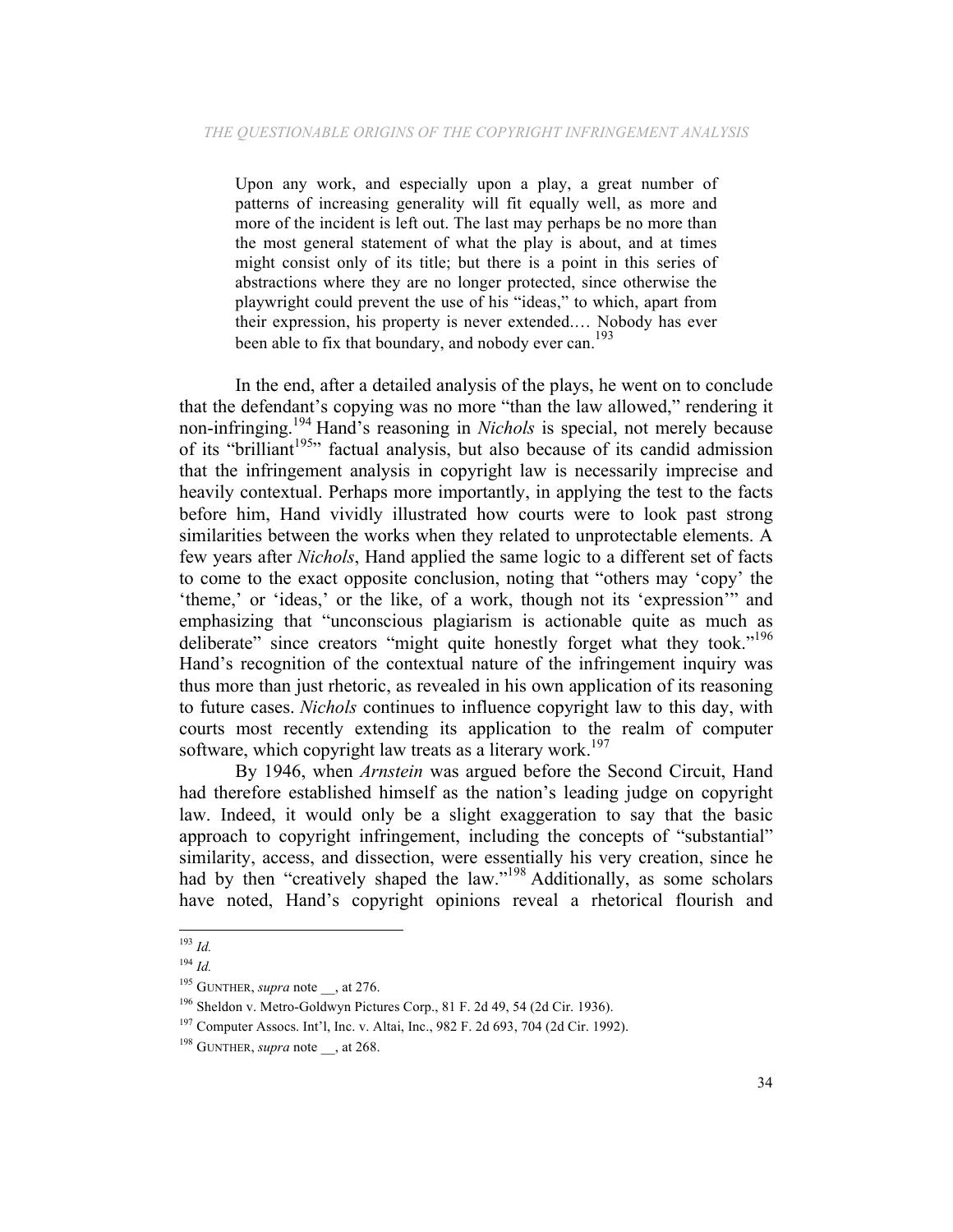"virtuos[ity]" that "convey the sense that he enjoyed writing them."<sup>199</sup> His decision to allow Frank to author the majority opinion in *Arnstein* and to lend his imprimatur to it was therefore of some considerable significance in the case.

# *C. The Procedural Reformer: Charles Clark*

The final member of the *Arnstein* panel, who authored the powerful dissent in the case, was Judge Charles E. Clark. A prominent scholar of civil procedure, Clark was a tenured member of the Yale Law faculty who went on to serve as the law school's dean.<sup>200</sup> Before being appointed to the bench, Clark had however also held an important reform-related position that would come to color much of this judicial writing: Reporter to the Supreme Court's Advisory Committee on the Federal Rules of Civil Procedure.<sup>201</sup> In that position, he was "principally responsible" for the drafting of the Federal Rules, which came into effect in  $1938$ ,  $202$  and many of his contemporaries have noted how the Rules bear the indelible imprint of his core philosophy.<sup>203</sup> Scholars have long observed how his judicial opinions were greatly influenced by his work on the Advisory Committee, and that they were characterized by a "passionate and fervent devotion to the" Federal Rules and the work of the committee, and in particular to Rule 56 dealing with summary judgment, which Clark had personally been involved in drafting.<sup>204</sup>

As a scholar of civil procedure, Clark articulated his basic philosophy to the area in an article published a few years before he became a judge: *The*  Handmaid of Justice.<sup>205</sup> In it, he emphasized that procedure was meant to have a subordinate position to substantive rules of law, as a handmaid rather than a mistress, and that procedural rules were to be characterized by efficiency, simplicity, regularity, and flexibility (adaptability to new circumstances).<sup>206</sup> As some have noted, Clark failed to fully appreciate how these ideals might

 <sup>199</sup> *Id.* at 269.

<sup>200</sup> *See* Eugene V. Rostow, *Judge Charles E. Clark*, 73 YALE L.J. iv (1963); Fred Rodell, *For Charles E. Clark: A Brief and Belated but Fond Farewell*, 65 COLUM. L. REV. 1323 (1965).

<sup>201</sup> Michael E. Smith, *Judge Charles E. Clark and the Federal Rules of Civil Procedure*, 85 YALE L.J. 914, 915 (1976); Stephen N. Subrin, *How Equity Conquered the Common Law: The Federal Rules of Civil Procedure in Historical Context*, 135 U. PA. L. REV. 909, 961 (1987). 202 Smith, *supra* note \_\_, at 915.

<sup>203</sup> *See, e.g.*, Elmo Hunter, *One Year of Our Federal Rules*, 5 MO. L. REV. 1, 6-7 (1940); ROBERT WYNESS MILLAR, CIVIL PROCEDURE OF THE TRIAL COURT IN HISTORICAL PERSPECTIVE 908 (1952).

<sup>204</sup> SCHICK, *supra* note \_\_, at 241.

<sup>205</sup> Charles E. Clark, *The Handmaid of Justice*, 23 WASH. U.L.Q. 297 (1938). 206 *Id.* at 297-300.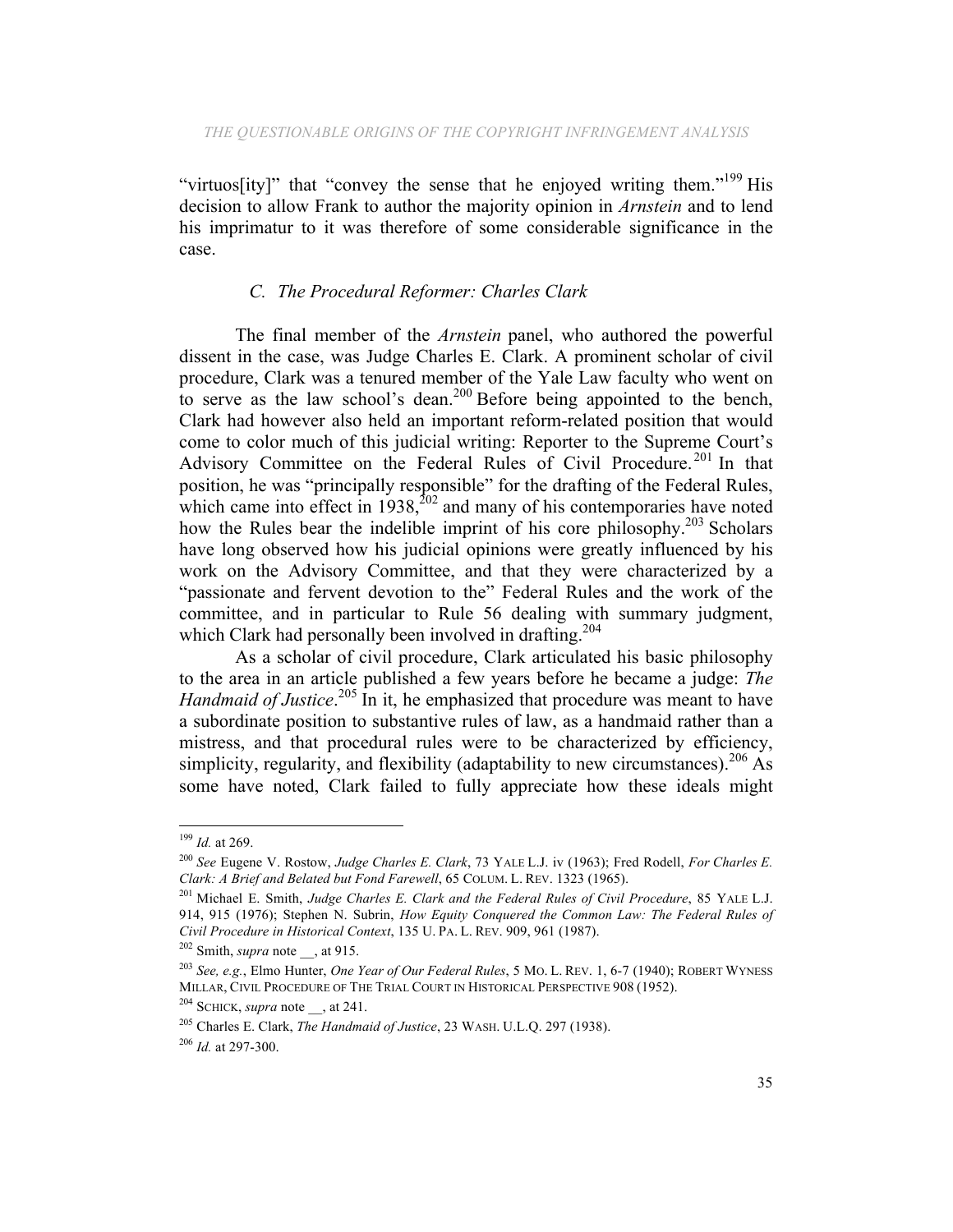themselves compete with each other on occasion, when applied.<sup>207</sup> Clark's belief that procedure should not dictate outcomes in individual cases was however more than just lofty rhetoric; it represented a worldview that was decidedly anti-formalist and anti-conceptualist. In illuminating work that draws on Clark's papers, David Marcus argues that this strand of Clark's thinking was distinctively pragmatic in outlook and content, in so far as it associated the legal system with goals derived from individual substantive areas and abjured any reliance on procedural foundationalism.<sup>208</sup>

Clark was an early and influential Legal Realist, who recognized there to be an important role for legal rules in the processes of legal and judicial reasoning.<sup>209</sup> Some of his early work openly criticized the American Law Institute's first round of restatements, arguing that they were attempting to mechanically restate the law in "black letter" terms, without appreciating the unique contexts and circumstances from which the law itself emerged.<sup>210</sup> In Clark's view, procedural legal rules needed to be "stated in the terms of the functions they are to perform, or the results they are to achieve" rather than as "arbitrary mandates" or principles.<sup>211</sup> They were useful in so far as they worked as "guiding principle[s]" that were workable in practice.<sup>212</sup> Clark was thus decidedly functionalist about procedural rules, and very willing to recognize that in the hands of a good judge, procedure facilitated a genuine focus on the substantive issues at stake, in an efficient and speedy manner.

Despite being responsible for the entirety of the Federal Rules, Clark undoubtedly felt most strongly about Rule 56—summary judgment—during the course of his judicial career.<sup>213</sup> As a scholar and later Reporter for the Federal Rules, Clark believed that summary judgment was an "effective remedy" for the problem of the "law's delay."<sup>214</sup> Its virtues were seen to lie in its "simplicity" and in its allowing for the "prompt disposition of bona fide issues of law as well as of sham defenses" when there were no disputes of fact.215 To Clark, summary judgment enabled litigants to avoid the perils of a

 $207$  Smith, *supra* note  $\alpha$ , at 916.

<sup>208</sup> David Marcus, *The Federal Rules of Civil Procedure and Legal Realism as a Jurisprudence of Law Reform*, 44 GA. L. REV. 434, 486-88 (2010).

<sup>209</sup> *Id.* at 459.

<sup>210</sup> Charles E. Clark, *The Restatement of the Law of Contracts*, 42 YALE L.J. 643, 647 (1933) (describing how the restatement chose "to press the fruitful activities of its scholars into the dry pulp of the pontifical and vague black letter generalities")

<sup>211</sup> Charles E. Clark, *Special Problems in Drafting and Interpreting Procedural Codes and Rules*, 3 VAND. L. REV. 493, 499 (1950).

<sup>212</sup> Charles E. Clark, *History, Systems, and Functions of Pleading*, 11 VA. L. REV. 517, 548 (1925).

<sup>&</sup>lt;sup>213</sup> *See* Smith, *supra* note , at 927.

<sup>214</sup> Charles E. Clark & Charles U. Samenow, *The Summary Judgment*, 38 YALE L.J. 423, 423 (1929). <sup>215</sup> *Id.*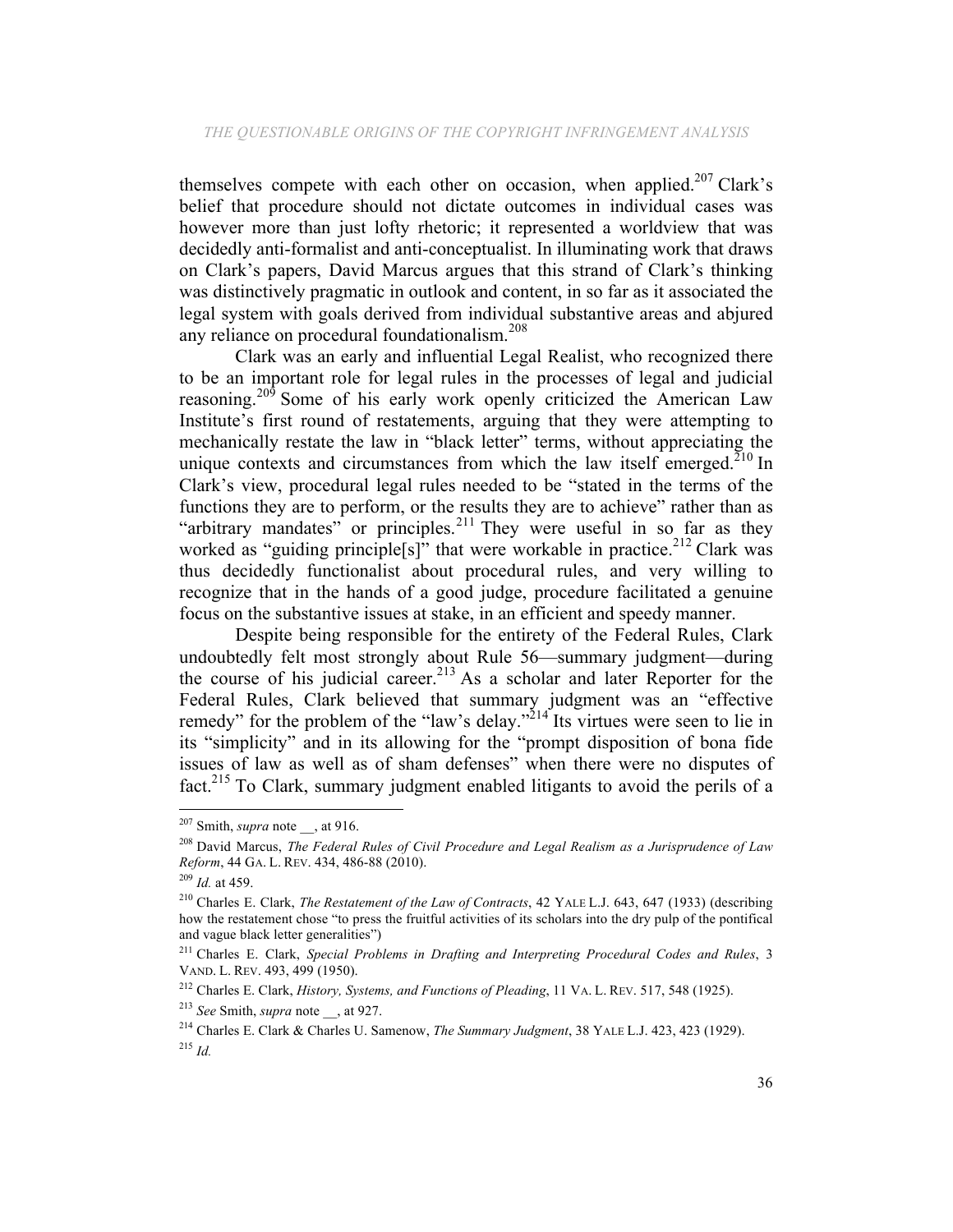full trial merely to establish that the case had no merit to begin with. He thus viewed trials as arduous mechanisms that needed to be reserved primarily for situations where facts—and not the law—was the principal locus of disagreement. As he put it, mid-way into his judicial career, by which time scholars had highlighted several problems with courts' use of the summary judgment procedure:

It is obvious that judges should be careful not to grant judgment against one who shows a genuine issue as to a material fact. Just as obvious is the obligation to examine a case with care to see that a trial is not forced upon a litigant by one with no case at all. The very freedom permitted by the simplified pleadings of the modern practice is subject to abuse unless it is checked by the devices looking to the summary disclosure of the merits if the case is to continue to trial. … Refusal of summary disposal of the case may be a real hardship on the more deserving of the litigants; since appeal does not lie from refusal as it does from the grant, the penalties may be the severer. A court has failed in granting justice when it forces a party to an expensive trial of several weeks' duration to meet purely formal allegations without substance fully as much as when it improperly refuses to hear a case at all.<sup>216</sup>

In Clark's view, an erroneous denial of summary judgment was perhaps worse than an erroneous grant, since the denial was non-appealable, and obligated the parties to a prolonged trial. Minimizing the judicial system's use of trials was to him an obvious way of reducing delays and ensuring speedy justice in civil cases.

Greater reliance on the summary judgment procedure by trial courts however required a good degree of confidence in the facts of the case. As Clark himself acknowledged, summary judgment was appropriate only when there was no "genuine" issue of material fact. To many at the time, the distance between *no* issue of material fact and a *clear* dispute of fact was rather significant. Clark's support for summary judgment—as articulated in his writing—appeared to advocate denials of summary judgment only when there was a clear issue of fact, enabling judges to summarily dispose of cases in situations involving the rest of the spectrum. His logic was that in such "cases where no sharp dispute on the facts is uncovered, determination of the case may well turn upon adjudication of a serious issue of law."<sup>217</sup> In other words, when the factual disputes were not "sharp" or distinctive, the dispute usually

<sup>216</sup> Charles E. Clark, *The Summary Judgment*, 36 MINN. L. REV. 567, 578 (1952).

<sup>217</sup> *Id.* at 570.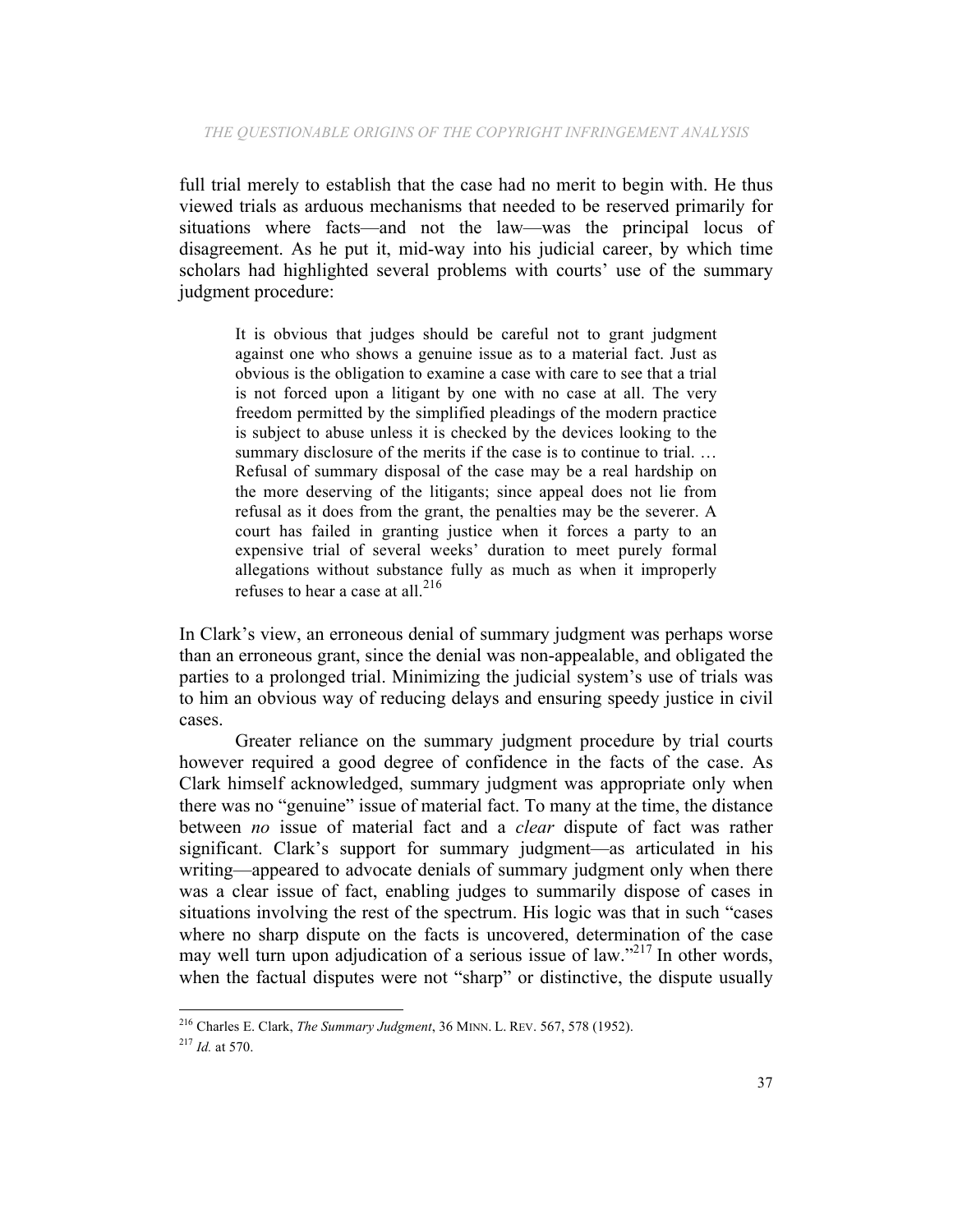involved an issue of law. It was therefore premised on instilling an approach of factual certitude in lower court judges, enabling them to retake their place in the development of the law. Clark's views on summary judgment therefore went hand in hand with his Realist-belief that judges are always engaged in the "creative job of making new law."<sup>218</sup> All the same, they were premised on a degree of confidence about the fact-finding process and the ability of judges to discern factual disputes (and non-disputes) that was as a logical matter radically opposed to Frank's fact-skepticism.

Clark's support for summary judgment both drew from and augmented his lack of confidence in juries. In this respect, he shared Frank's views, except that as a pragmatic thinker his views were driven less by theory and rhetoric and more by a reformer's outlook. In a 1934 empirical study of civil juries in Connecticut, he carefully reviewed the working of jury trials in the state casting to the side his own views on the subject.<sup>219</sup> Finally, when evaluating the data he offered the following observation:

Whatever the political, psychological or jurisprudential values of the jury as an institution may be, its use in the civil litigation covered by this study is certainly not impressive. The picture seems to be that of an expensive, cumbersome and comparatively inefficient trial device employed in cases where exploitation of the situation is made possible by underlying rules.<sup>220</sup>

Besides being a hardened Legal Realist and a pragmatic thinker, there was in addition a third—and perhaps more visible—component to Clark's worldview. This was his long-standing professional animosity while on the bench towards his colleague Jerome Frank. The precise source (and psychological roots) of this conflict has baffled scholars for many years now.<sup>221</sup> Both individuals were prominent, published legal scholars prior to their judicial appointments, and both were "New Dealers" and Legal Realists who shared similar political and institutional values.<sup>222</sup> Yet their disagreement while on the court was legendary. Schick describes "the virtually uninterrupted friction" between the two as one of the two "outstanding feature[s] of the

<sup>218</sup> Charles E. Clark, *Federal Procedural Reform and States' Rights; to a More Perfect Union*, 40 TEX. L. REV. 211, 223-24 (1961). For a fuller exploration of this account by Clark, see: Charles E. Clark & David M. Trubek, *The Creative Role of the Judge: Restraint and Freedom in the Common Law Tradition*, 71 YALE L.J. 255 (1961).

<sup>219</sup> Charles E. Clark & Harry Shulman, *Jury Trial in Civil Cases—A Study in Judicial Administration*, 43 YALE L.J. 867, 884 (1934).

<sup>220</sup> *Id.*

<sup>&</sup>lt;sup>221</sup> SCHICK, *supra* note , at 219-47 (detailing the animosity and identifying potential sources for it). <sup>222</sup> *Id.*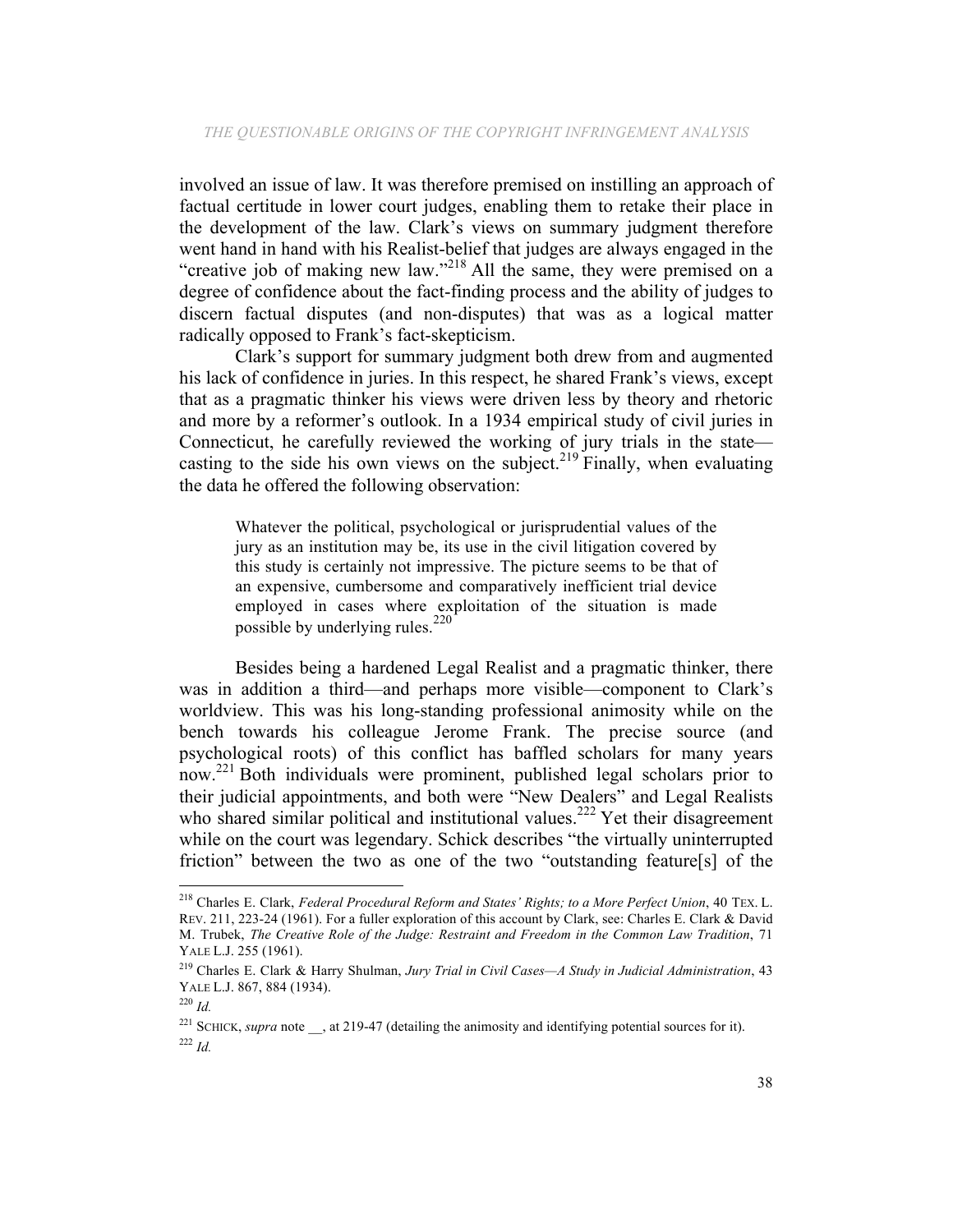court's work" during the decade.<sup>223</sup> Frank would openly acknowledge this acrimony,224 but neither was able to dispense with it in any significant form. In multiple legal opinions, Frank taunted Clark's views on the Federal Rules by making witty references to Clark's characterization of procedure as a "handmaid" of justice.<sup>225</sup> This only caused Clark to become more defensive in *both* his writing and in his positions.

The Clark-Frank feuding was sufficiently public and well-known among the other judges of the court at the time.<sup>226</sup> In one memorandum, Hand as Chief Judge chided them, noting: "After you and Jerry [i.e., Frank]…stop shouting, for God's sake file the opinions." $2^{27}$  In other correspondence, Hand was even more flowery in his identification (and criticism) of this feud.<sup>228</sup> Whatever may have been the source of this animosity—whether it was the reality that Clark was the only judge who commuted from New Haven,<sup>229</sup> Clark's own intellectual insecurities,<sup>230</sup> Frank's style of argumentation,<sup>231</sup> Hand's seeming endorsement of Frank on most issues,<sup>232</sup> or instead Clark's own pugnaciousness $^{233}$ —the fact of the matter remains that it influenced the jurisprudence of the court, and Clark's philosophy and outlook on issues. When Frank authored a majority opinion, Clark invariably felt the need to dissent, and vice-versa. In the ten-year period between 1941 and 1951, the two were on opposite sides in 58 appeals, of about 200 where they sat together.<sup>234</sup> *Arnstein* fell into this category.

In his own description of their conflicts in a tribute to Frank, Clark described their confrontations as "glorious battles" and characterized Frank as "a gladiator of unusual power and adroitness."<sup>235</sup> In the end though, Clark attributed the disagreements to his own views on procedural reform, noting

<sup>223</sup> *Id.* at 219.

<sup>224</sup> *Id.* at 219-20.

<sup>225</sup> *See* In re Barnett, 124 F. 2d 1005, 1011 n.15 (2d Cir. 1942); Clark v. Taylor, 163 F. 2d 940, 951 (2d Cir. 1947) (Frank, J. dissenting). For an overview, see: SCHICK, *supra* note \_\_, at 25.

<sup>226</sup> Indeed, even Justice Frankfurter seems to have known about it, and intervened on one occasion. *See* SCHICK, *supra* note , at 240.

<sup>&</sup>lt;sup>227</sup> Memorandum from Learned Hand to Charles E. Clark, November 26, 1943.

<sup>&</sup>lt;sup>228</sup> SCHICK, *supra* note  $\alpha$ , at 241.

<sup>229</sup> *Id.* at 74-75.

 $^{230}$  *Id.* at 245 (quoting a memorandum where Clark refers to himself as a "slowpoke").

<sup>&</sup>lt;sup>231</sup> *Id.* at 242 (noting how Frank was "far better equipped than Clark...to communicate with people orally and to get across, in a spirit of friendliness and enthusiasm, ideas which the listener was hostile to"). <sup>232</sup> *Id.* at 244-45.

<sup>&</sup>lt;sup>233</sup> Rodell, *supra* note \_\_, at 1328 (noting how in a "a tough fight against long odds and rough opposition" he would prefer to have Clark rather than Frank on his side).

 $^{234}$  SCHICK, *supra* note  $\,$ , at 247.

<sup>235</sup> Charles E. Clark, *Jerome N. Frank*, 66 YALE L.J. 817, 818 (1957).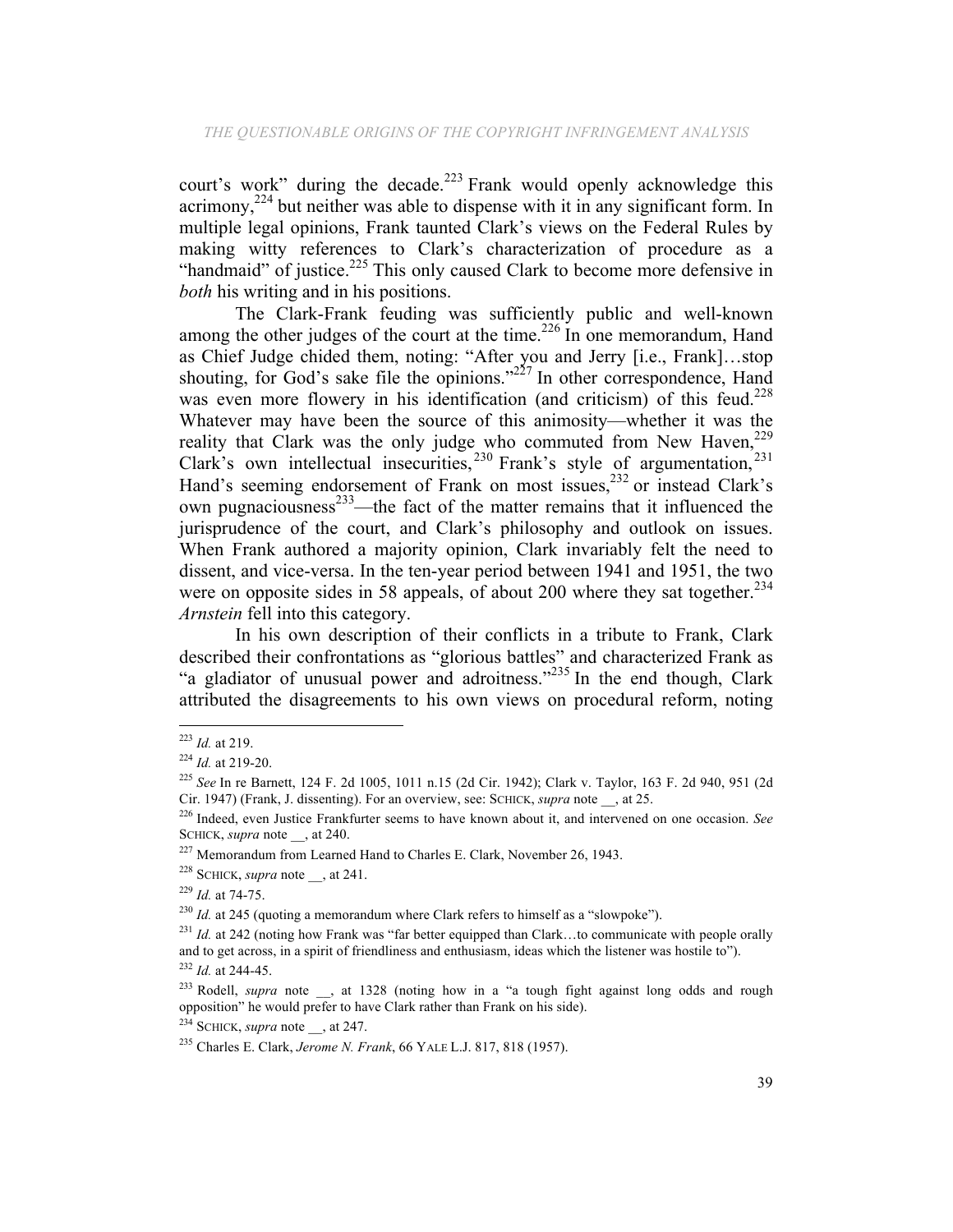that "[i]f we differed, he and I, it tended to be here, where he felt that my aspirations for a uniform procedure, impartial as to all, were likely to rest heavily on some poor person not prepared therefor, and that such a person must be protected, whatever future inconsistencies might come back to trouble us." 236

In summary then, much of Clark's legal and judicial thinking was heavily influenced by his work on the Advisory Committee and his commitment to the Federal Rules. In this role, he felt fairly sanguine about a lower court's ability to manage the issues involved, once presented with the right procedural mechanisms. The administration of justice was to him the overarching ideal of the judicial system, and for which the systematization and streamlining of the process—so as to enable a more direct focus on substance—was critical. Indeed, Clark felt so strongly about his commitment to the Federal Rules that in a personal memorandum to Hand (chief judge at the time) he candidly recognized the conflict:

The truth of the matter is that I sometimes find difficulty in my two capacities of judge and of reporter for the rules. It is hard to know where to draw the lines…Maybe the two jobs will become more and more fundamentally incompatible…Maybe I ought to resign from the Committee $^{237}$ 

Whether or not Clark's position compromised his judicial role, the fact remains that the Federal Rules represented his professional "bab[y]<sup>238</sup>".

III. ORCHESTRATING THE REVERSAL

Having examined the actual opinions in *Arnstein* as well as the background legal philosophies and beliefs of the panel that heard the case, this Part moves to reconstructing how—and perhaps more importantly *why*—Judge Frank structured the opinion in the way in which he did, and in the process produced new copyright doctrine: the *Arnstein* test. To this end, it relies not only on the judges' extra-judicial writing, but also their relevant correspondence, memoranda, and draft opinions in the case, which together with the published opinions provide a richer account of the motivations for the *Arnstein* formulation*.* This reading indelibly confirms that despite Frank's extensive efforts to avoid creating a "bad precedent" through the case, his

 <sup>236</sup> *Id.*

<sup>&</sup>lt;sup>237</sup> Letter from Charles E. Clark to Learned Hand, Aug. 4, 1947, quoted in SCHICK, *supra* note , at 246.

<sup>238</sup> Letter from Charles E. Clark to Learned Hand, Feb. 2, 1944, quoted in *id.* at 224 n.8.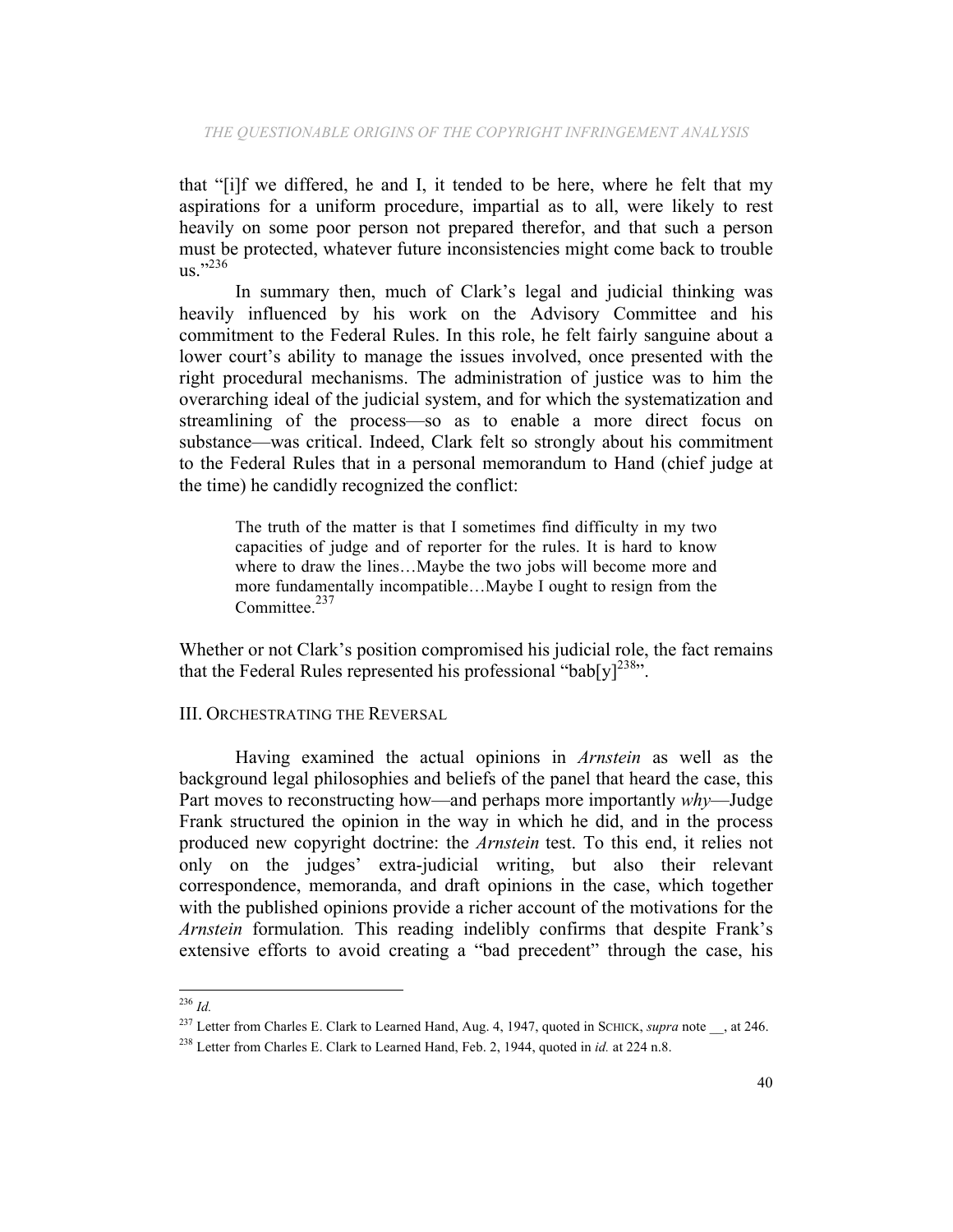opinion succeeded in doing just that, owing to the rationalized and iconoclastic way in which it was constructed.

Understanding *Arnstein* through the judges' correspondence and memoranda provides a unique window into the way in which the judges in the case conceived of the workings of the copyright system and the role of litigation therein. Indeed, their memoranda in the case are more than just their ex post explanations for their views/decisions. The memoranda instead represent the very process through which they reasoned to their votes and conclusions in the case. This is because at the time, the Second Circuit adhered to a rather unique practice. The judges who heard a case were to meet in conference to discuss their views on it *an entire week* after the oral arguments, during which time they were expected to indicate how they planned to vote through the exchange of written memoranda with each other.<sup>239</sup> While the process was no doubt laborious for the judges themselves (and often criticized<sup>240</sup>), it nonetheless ensured that their memoranda became candid instruments of persuasion and reasoning that today hold a wealth of detail about a case that the final opinion simply does not reflect. This was indeed the case with *Arnstein*, where the judges generated a rich paper trail that helps shed light on what Frank intended to achieve with his opinion, in contrast with what actually became of it over time.

# *A. Divergent Musical Hunches and Procedural Sensibilities*

*Arnstein* was argued before the Second Circuit in the week of January 7,  $1946$ <sup>241</sup> and in keeping with the court's protocols at the time, the judges' conference was scheduled for the following week. A few days after oral argument, on January 11, Frank was the first to weigh in.<sup>242</sup> Noting that while there were good occasions for summary judgment in copyright infringement cases, he argued that this was "not such a case." $^{243}$  The crux of the matter, in his view, boiled down to this:

I have listened to [both musical compositions.] I am relatively unversed in this field. But I think that… [Porter's compositions have]

<sup>&</sup>lt;sup>239</sup> See SCHICK, *supra* note \_\_, at 96-98 (describing it as the Second Circuit's hallowed "memorandum" system" and noting how this traditional practice was unique among circuit courts of appeal). <sup>240</sup> *Id.* at 98.

<sup>241</sup> *See* Cases Heard week of January 7, 1946 (Jerome N. Frank Papers) (on file with the Yale Law Library).

<sup>&</sup>lt;sup>242</sup> Memorandum of Jerome N. Frank in Arnstein v. Porter, Jan. 11, 1946.

<sup>243</sup> *Id.* at 1.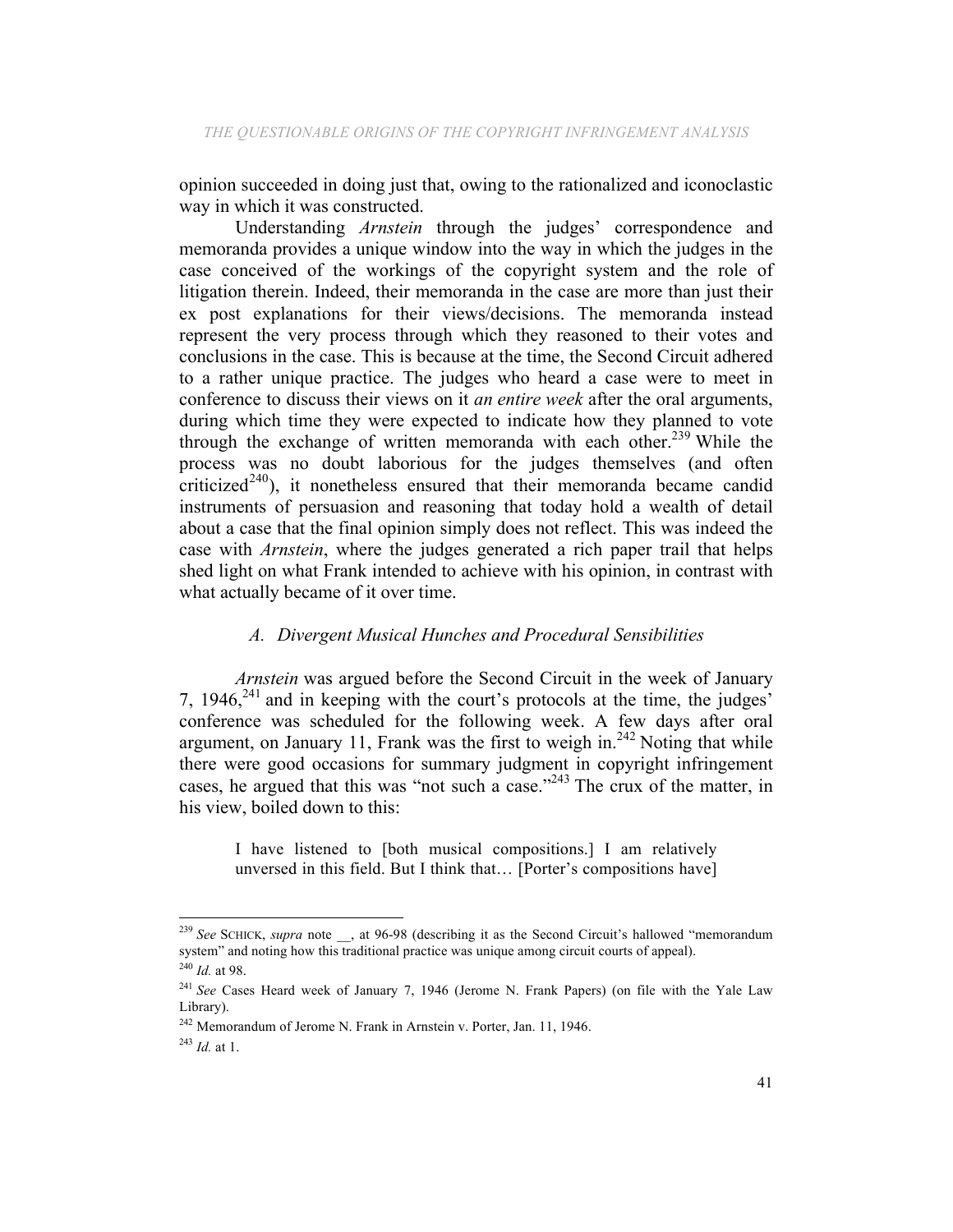some marked resemblance to… [Arnstein's]… . So, too, does my secretary who improvises music.  $244$ 

His own auditory sensibilities therefore urged him to conclude that the plaintiff was "entitled to a trial."<sup>245</sup> Frank then sought to underplay the plaintiff's seemingly fantastical allegations, noting how "partly crazy men" could still be victims of plagiarism, especially since the plaintiff's works "show considerable ability."<sup>246</sup> He concluded his initial memo with a jibe at the district court, noting that the size of the case files appeared to "have induced [Judge Caffey] not to study with care the facts of this case." $247$ 

Three days later, Clark responded with his own memorandum significantly longer than Frank's.<sup>248</sup> In it, he noted that he first "went over the sheet music" to study the plaintiff's "dissection-analysis" and concluded that there was no copying. <sup>249</sup> He then claimed to have met with his friend, Professor Luther Noss, a "Yale University organist" who simply "played and sang all the pieces." Noss concluded that the plaintiff's claims were "fantastic" and that the defendant's comparison (which showed the extensive differences) was more accurate.<sup>250</sup> Clark's point was simple: as a composer of simple "musical idioms," the plaintiff had been able to find similarities with much of the defendant's work, disregarding "the melodies which impress the public."<sup>251</sup> Arnstein could never, in Clark's view, "get any expert to support his thesis."<sup>252</sup> Clark appears to have genuinely believed that he could persuade Frank in his analysis, noting "had you been with me or if you now do the same thing with a really good musician you will not have the same slightest doubt that there is nothing to this at all." $^{253}$  His use of the phrase "slightest doubt" is interesting here, since it suggests that he might have been implying that *even* under Frank's preferred standard for summary judgment (the slightest doubt standard<sup>254</sup>), Arnstein simply had no case.

<sup>244</sup> *Id.*

<sup>245</sup> *Id.* at 1-2.

<sup>246</sup> *Id.* at 2.

<sup>247</sup> *Id.*

<sup>248</sup> Memorandum of Charles E. Clark in Arnstein v. Porter, Jan. 14, 1946.

<sup>249</sup> *Id.* at 1.

<sup>250</sup> *Id.*

<sup>251</sup> *Id.* at 2.

<sup>252</sup> *Id.*

<sup>253</sup> *Id.* at 4.

<sup>&</sup>lt;sup>254</sup> *Doehler*, 149 F. 2d at 135 ("A litigant has a right to a trial where there is the slightest doubt as to the facts.") (Frank, J.).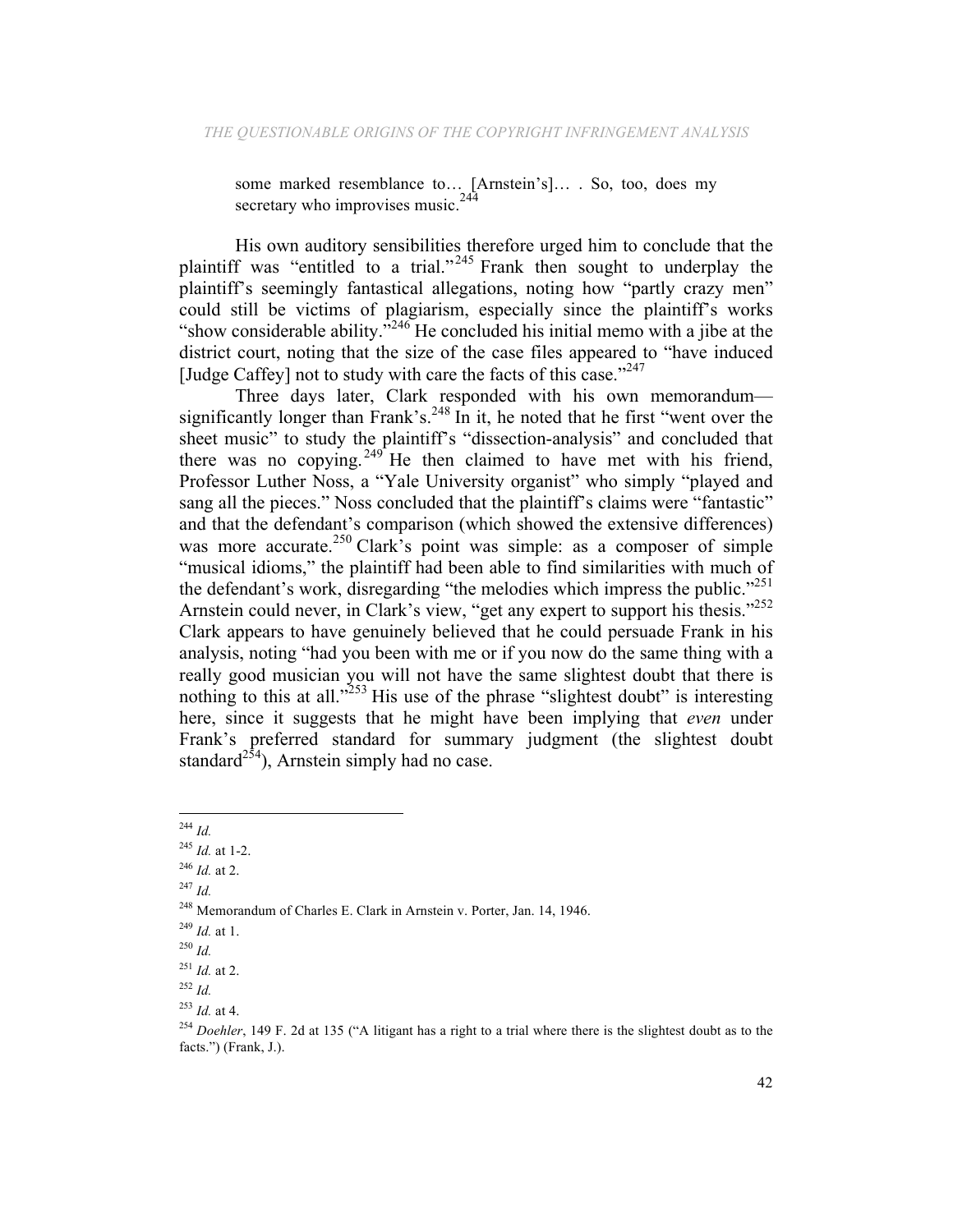Yet, Clark could not bring himself to stop there. His commitment to the Federal Rules got the better of him, and he chose to point out that Frank was reversing the lower court's grant of summary judgment, which was quite independently a bad thing. Expressing his "considerable dismay" at the court's tendency to "do damage to the rule of summary judgment against its wording and spirit," he believed that it would do no more than "redouble the energies of the lawyers to go back to the old system" of pleading.255 Frank seems to have found no merit in this allegation, for in his version of the memo he merely underlined the observation and inserted by its side in pencil: "Why?" The only benefit of a full trial, in Clark's view was to elicit expert testimony, which could have been obtained by affidavit, and the court could have consulted a musical expert on of its own. He then brought the point home rather forcefully:

I don't believe one of us thinks for a moment that there is one chance out of a hundred of Arnstein's ever succeeding here; and I think we cast doubt on the process of justice and our own standing as a court if we simply postpone decision and have not the backbone to stop it when we should….I think it brings the whole process of justice and our court in particular into disrepute.<sup>256</sup>

Clark's memo was simultaneously both powerful and distracting. While it forcefully presented the virtues of expert analysis, his emphasis on the procedural issue at stake, i.e., summary judgment, gave the case an unduly personal dimension—and took the exchange in a new direction. Indeed in its reference to the court's lack of "backbone," it suggested to Frank that the entire basis of his reversal was borne out of a dislike for summary judgment and the "weakness" of indecision. An acrimonious back and forth was inevitable from this point forward. And while the judges continued to vocalize their procedural disagreement, they never again explored their factual (i.e., musical) disagreement in the case, which was the real root cause of their squabble.

In his rejoinder that he produced the very next day, Frank took Clark's cue and shifted his focus almost entirely to the procedural issue, noting that Clark's memo seemed to adhere to some vision of "enlightenment in procedure."<sup>257</sup> He then relayed the anecdote about summary judgment that would make its way into the final opinion, except that in this version he expressly referenced the judge involved (Judge Leibell) and the case where it

 <sup>255</sup> Memorandum of Charles E. Clark in Arnstein v. Porter, Jan. 14, 1946, at 4. <sup>256</sup> *Id.* at 5.

<sup>&</sup>lt;sup>257</sup> Arnstein v. Porter—Supplemental Memo of Jerome N. Frank, Jan. 15, 1946, at 1.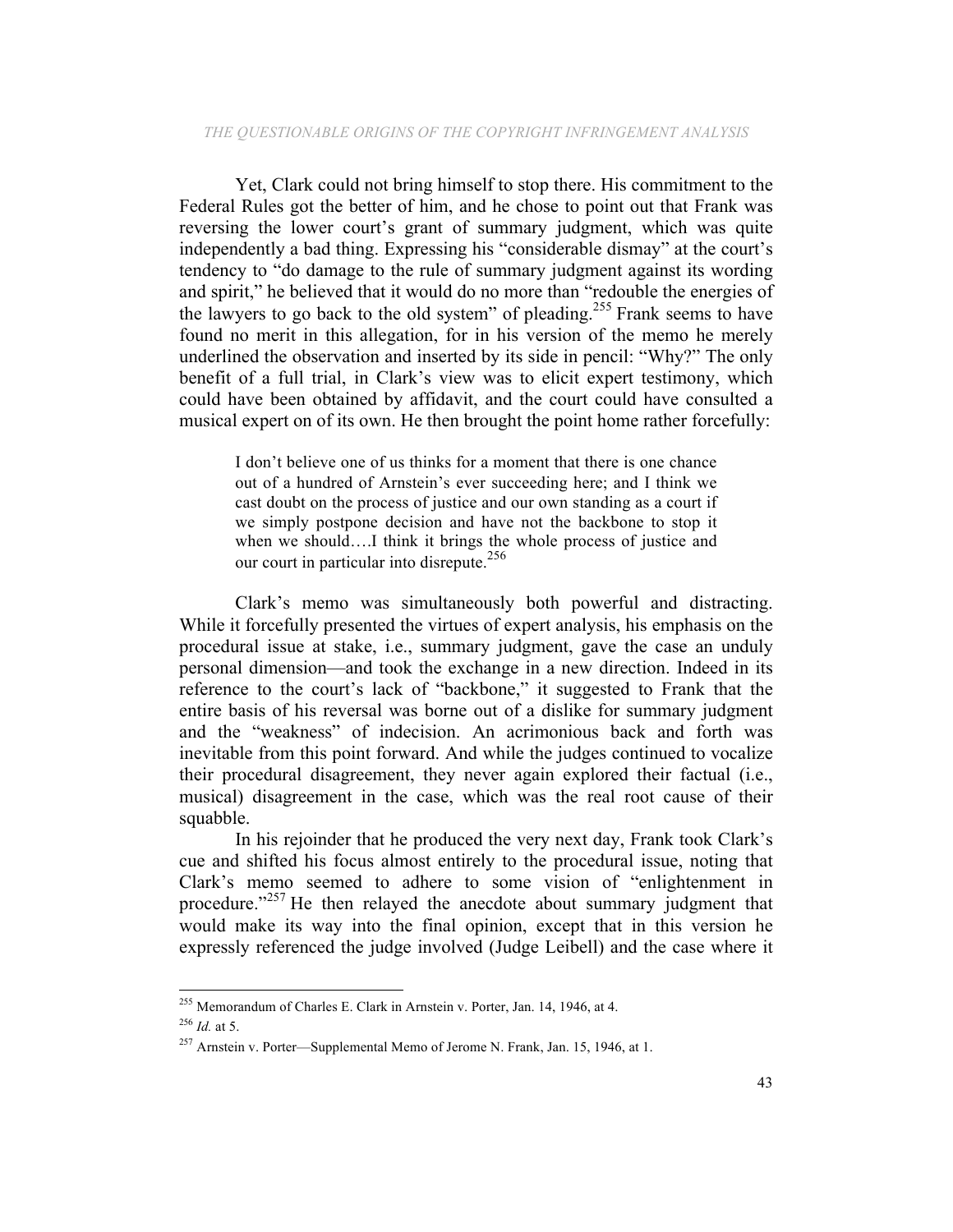occurred (the "General Motors bonus case"). Frank then claimed to be "impressed" by the plaintiff not being a lawyer, such that summary judgment would put him "at a disadvantage", $258$  and by the fact that a trial would have been quick, since

The defendant would have introduced the very evidence it has put in by way of affidavits; the defendant would have testified; then the trial judge would have done the work which he obviously didn't do here, and, on appeal we would have been obliged to do far less work than the defendant asks us to do on this appeal.  $259$ 

The next sentence in the memo is quite telling, for it clearly reveals that Frank's real discomfort with the lower court decision arose from his inability to be certain about the facts involved. In this sentence, Frank poignantly observed that "[t]o say that plaintiff's case will be no stronger on a trial is to guess," which was simply unacceptable. $260$ 

Somewhat interestingly, in his own copy of the memo he circulated, Frank scribbled a few handwritten thoughts on the side margin.<sup>261</sup> In one, he asks the question "Would we entertain a directed verdict here, if this had been a jury trial?" In the other, he appears to make an observation about how copying might be inferred: "(1) If no direct proof of access whatsoever, still marked similarity may be proof of it  $[j]$  (2) If no such marked similarity, then there must be direct proof of copying." It isn't clear if these thoughts represent Frank's efforts to muddle through the standard or if they were put in after. Neither made its way into the memo sent out, though the latter became the *Arnstein* standard for proof of copying in the opinion itself. Frank concluded his memo with the claim that he was opposed to "creating a bad precedent" just because "Arnstein is nutty."<sup>262</sup>

Much as Frank's memo shifted gears in its move to critiquing summary judgment, so too did Clark's next salvo, dated the same day as Frank's missive! $^{263}$  Indeed, it took the disagreement in a more ad hominem direction as well. Claiming that Frank had sidestepped his "musical analysis," Clark chided Frank for suggesting that the court should do "less work," quipping that he thought they "were here to work."<sup>264</sup> He (Clark) then interpreted Frank's

 <sup>258</sup> *Id.*

<sup>259</sup> *Id.*

<sup>260</sup> *Id.* at 2.

<sup>261</sup> *Id.* at 1.

<sup>262</sup> *Id.* at 2.

<sup>263</sup> Arnstein v. Porter (Supplemental Memo of Charles E. Clark), Jan. 15, 1946.

<sup>264</sup> *Id.*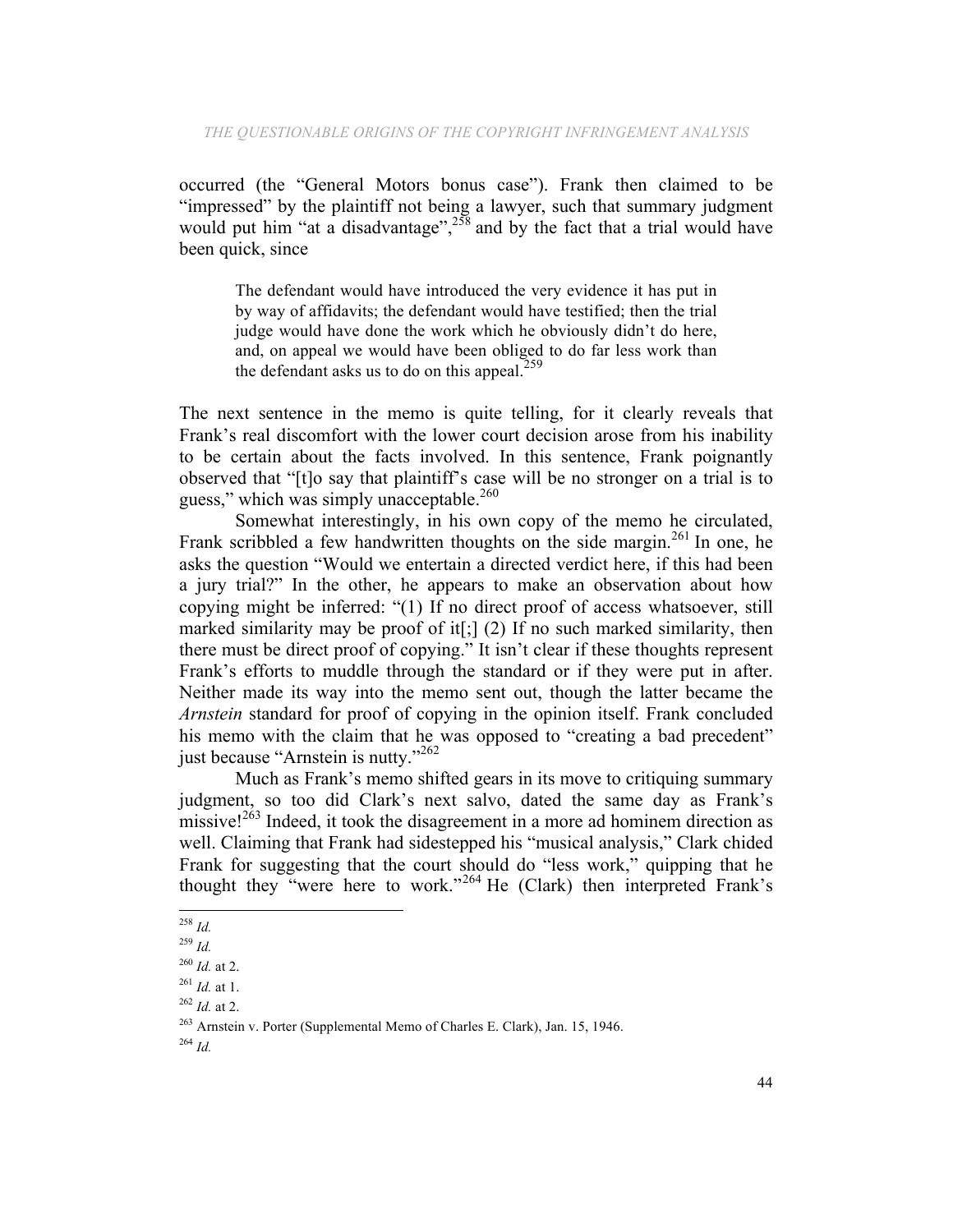reference to "bad precedent" as suggesting a precedent where summary judgment was allowed in an infringement trial, and reiterated that it was the court's "duty to apply the rule [i.e., summary judgment] and let the precedents fall as they may. $^{3265}$  It isn't clear that Frank's reference to "precedent" was singularly connected to summary judgment; yet Clark took it to be.

Frank responded the next day, this time with his own ad hominem critique of Clark.<sup>266</sup> He first clarified that his reference to less work was merely a reference to the appellate court "doing the job of the trial court."<sup>267</sup> His memo then went on the offensive, accusing Clark of secretly calling "in an expert witness" and of asking the court to decide the case based on that witness's "testimony."<sup>268</sup> Explaining why it would be improper and unfair to do so, Frank even argued that "judicial notice" was inappropriate for such analysis. The memo then referred back to the "bad precedent" claim, and here—in what appears to be a direct taunt—consciously affirmed Clark's interpretation of it. Frank thus unequivocally claimed that summary judgment was "'bad' here" and that nothing was wrong with the desire to avoid a bad precedent.<sup>269</sup> Referring to Clark's "fondness for summary judgments" as potentially "infect [jous]," the memo insisted that the procedure be "carefully restricted."<sup>270</sup>

Note that Hand was yet to weigh in with his views on the case, even though Frank and Clark had by this time circulated five memoranda. On January 18, a whole week after Frank's first memo in the case, Hand finally weighed in and sided with Frank.<sup>271</sup> Hand began his memo with the observation that the case had "troubled [him] more than anything else of the week's batch."<sup>272</sup> Arguing that the "main question is one of infringement," he concluded that there "ought to be a trial." His reason: "[S]o far as my ear is the test, I cannot say that, if the defendant did use the plaintiff's songs, it was not actionable" especially since "we ought not to substitute ourselves as a jury on such an issue" because in the end "[t]he test is the impression made upon the ear of the ordinary hearer," an issue which should be "exclusively for a jury."<sup>273</sup> What is ironic in Hand's observation here is that in the very preceding

 <sup>265</sup> *Id.*

<sup>266</sup> Memorandum of Jerome N. Frank in Arnstein v. Porter, Jan. 16, 1946.

<sup>267</sup> *Id.* at 1.

<sup>268</sup> *Id.*

<sup>269</sup> *Id.* at 2.

<sup>270</sup> *Id.* at 2-3.

<sup>271</sup> Memorandum of Learned Hand in Arnstein v. Porter, Jan. 18, 1946.

<sup>272</sup> *Id.* at 1.

<sup>273</sup> *Id.*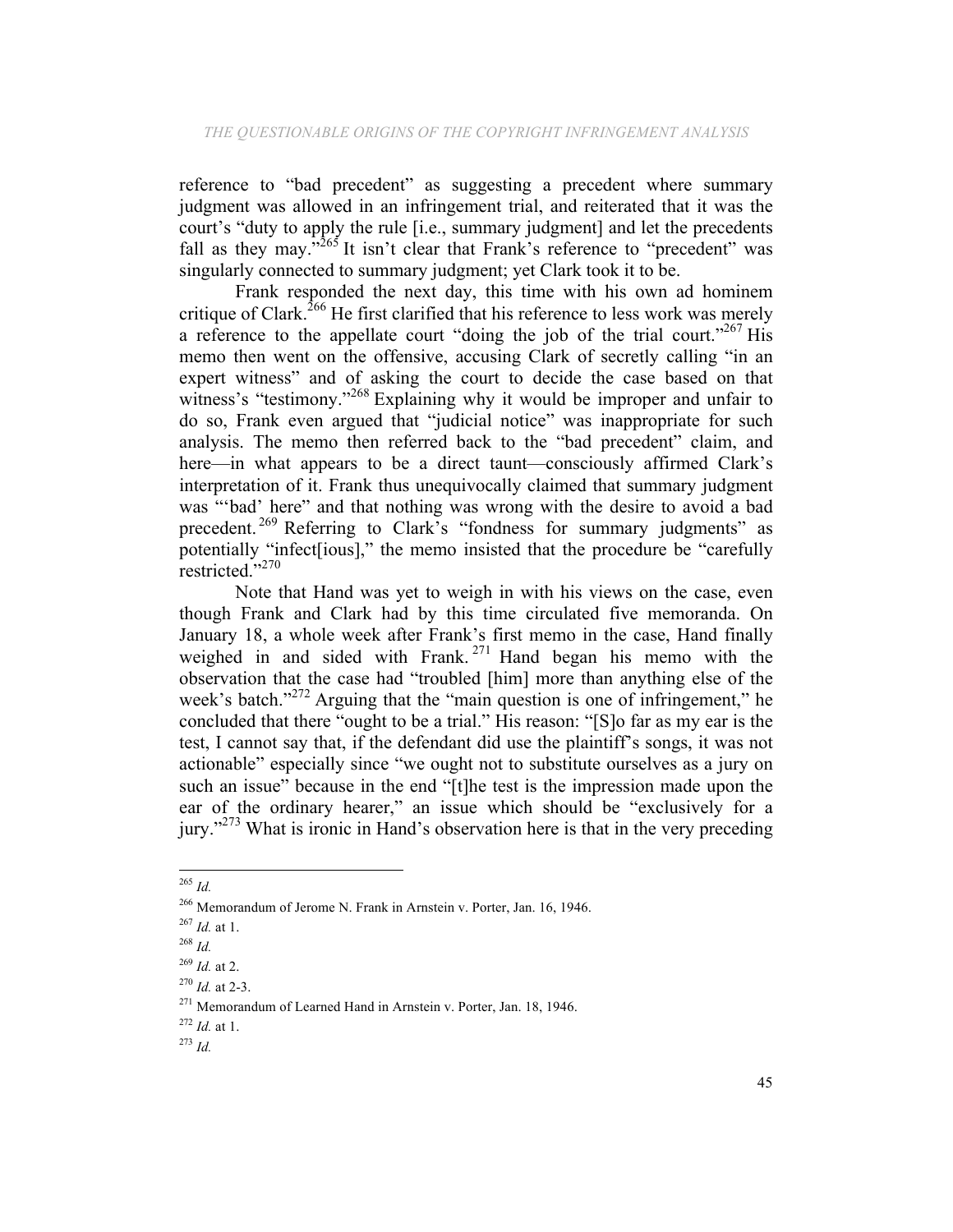paragraph, he had observed that "it is extremely improbable that the defendant could ever have heard [the plaintiff's music], or that, if he did, he should have copied it." $^{274}$  "[N]o jury is likely to...believe that the defendant got any benefit from it, if it happened."<sup>275</sup> He was therefore willing to send it to a jury hoping to get to illicit copying *even though* he had little doubt that there was no actual copying at all.

Much like Frank, Hand too appears to have been moved by the musical similarities that he perceived. Despite his own admission that actual copying was "extremely improbable" and that "no jury" could ever find it, he chose to order a jury trial—almost as if to suggest that access to a full adversarial process was a right on its own. "[A]dvocacy in a jury-room is a black art, but our country exhibits great, and perhaps increasing, passion for it, and we must not invade it. $276$ 

Hand then weighed in on the summary judgment question as well, prophetically noting that courts "have constantly to resist the disposition of many of the district judges to be rid of the burden of long trials like these."<sup>277</sup> The observation is interesting, and should be contrasted with Frank's belief that the trial would be "quick." It suggests that whereas Frank believed that the lower court was a little too sure about the facts involved in the case, Hand believed that the lower court was avoiding work in order to dispose of more cases. Unlike Frank though, Hand left open the possibility that after trial a judge could "direct a verdict for the defendant."<sup>278</sup>

We learn from later correspondence between Frank and Clark that at the end of the initial conference, Hand had decided to author the opinion in the case himself.<sup>279</sup> Yet, the very next day he changed his mind and asked Frank to write it, outlining his "views as to details."<sup>280</sup> Hand's decision to side with Frank ended the confrontation leading up the opinions, with Frank and Clark then producing their respective opinions—in turn emphasizing different issues.

\* \* \*

<sup>274</sup> *Id.*

<sup>275</sup> *Id.*

<sup>276</sup> *Id.* at 2.

<sup>277</sup> *Id.*

<sup>278</sup> *Id.*

<sup>&</sup>lt;sup>279</sup> Letter from Jerome N. Frank to Charles E. Clark, April 3, 1946 ("[O]riginally, immediately after our conference, he assigned the opinion to himself, and only the next day asked me to write it."). <sup>280</sup> *Id.*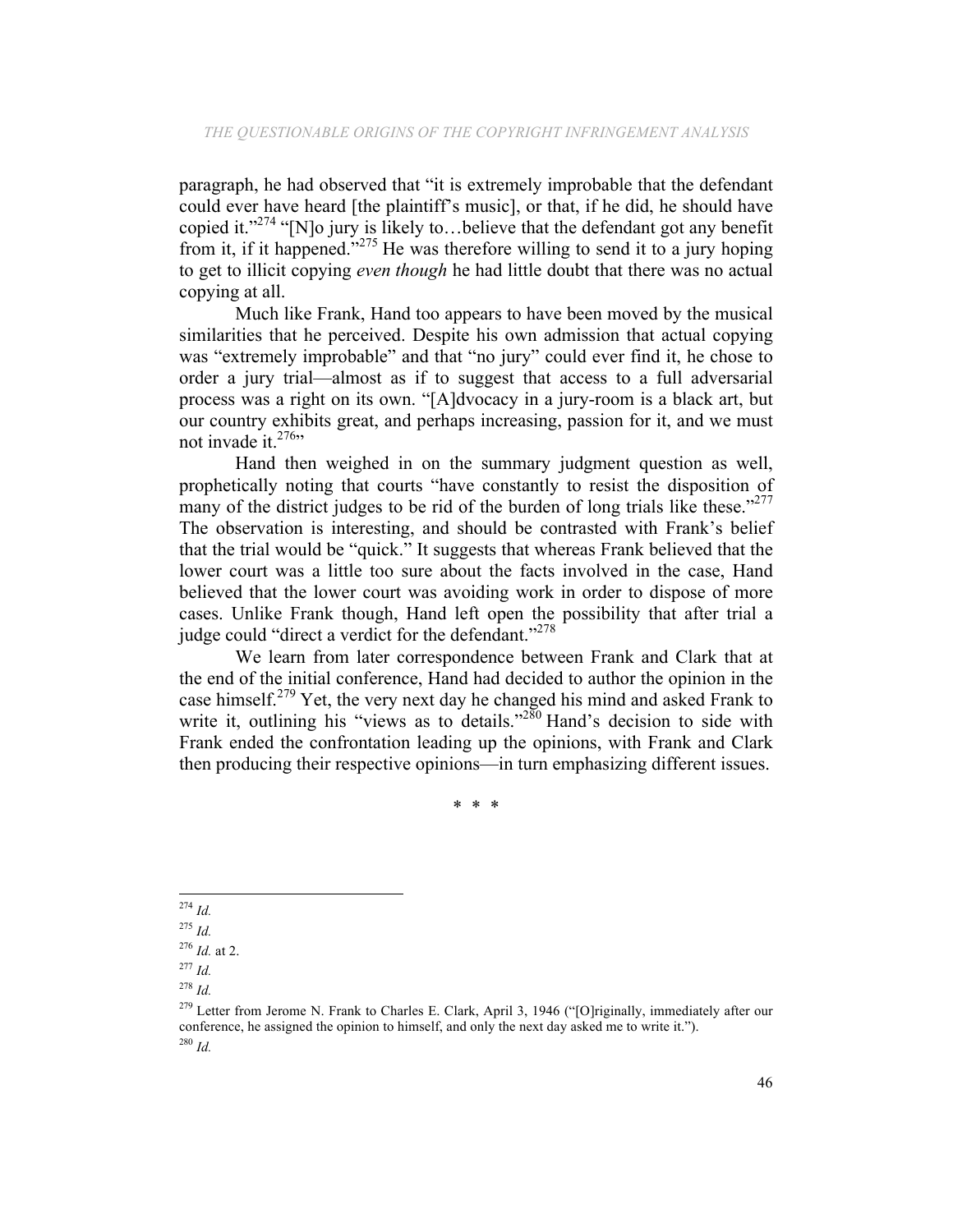The early and heated exchange between the judges right after the oral argument in *Arnstein* reveals two important things. First, Frank and Hand were motivated in their decision to afford the plaintiff a trial in large part by their own musical sensibilities, i.e., their identification of some non-negligible musical similarity between the works, which in their individual opinions deserved further examination. While they recognized themselves to be untrained "lay" listeners, they remained altogether unwilling to entrust the explanation of this similarity to a musical expert, preferring instead to let the plaintiff have a trial before a lay jury. Second, Frank's decision in the case does not appear to have been motivated—at least initially—by his dislike for summary judgment. As we see, it was only when Clark chose to emphasize the issue and attribute their disagreement to it that Frank found a useful procedural outlet to give effect to his hunch. Indeed, this explains why, despite the fact that Frank's other opinions around the same time criticized summary judgment, his initial memo in *Arnstein* said almost nothing about the vices of summary judgment. This is hardly to suggest that Frank was driven by copyright doctrine in any significant way instead. Copyright law and policy seem to have been silent participants in the judges' formulation of their views in the case.

# *B. Rationalizing the Hunch*

During the actual drafting of the opinion, there appears to have been very little correspondence between the judges. When the judges did communicate, it was largely over their respective interpretations of a few technical procedural rules that were at issue in the case.<sup>281</sup> The correspondence also reveals that during the writing of the opinions, Frank telephoned Clark in an effort to describe to him the true basis of their disagreement and characterized the difference as relating to "degrees of copying and of use of musical expertness."282 Upon seeing Frank's draft opinion, Clark found this explanation to be useless, noting in a letter to the former that he could not "see anything in it at all and that it merely adds to the confusion into which this whole subject will go with the appearance of [Frank's] opinion."<sup>283</sup> He further observed that an "attempted distinction of this kind in the hands of the jury can add only to the other confusion."284

<sup>281</sup> *See, e.g.*, Letter from Jerome N. Frank to Charles E. Clark, Feb. 2, 1946; Letter from Charles E. Clark to Jerome N. Frank, Feb. 4, 1946; Letter from Jerome N. Frank to Charles E. Clark, Feb. 4, 1946; Letter from Jerome N. Frank to Learned Hand, Feb. 5, 1946.

<sup>282</sup> Letter from Charles E. Clark to Jerome N. Frank, Feb. 4, 1946.

<sup>283</sup> *Id.*

<sup>284</sup> *Id.*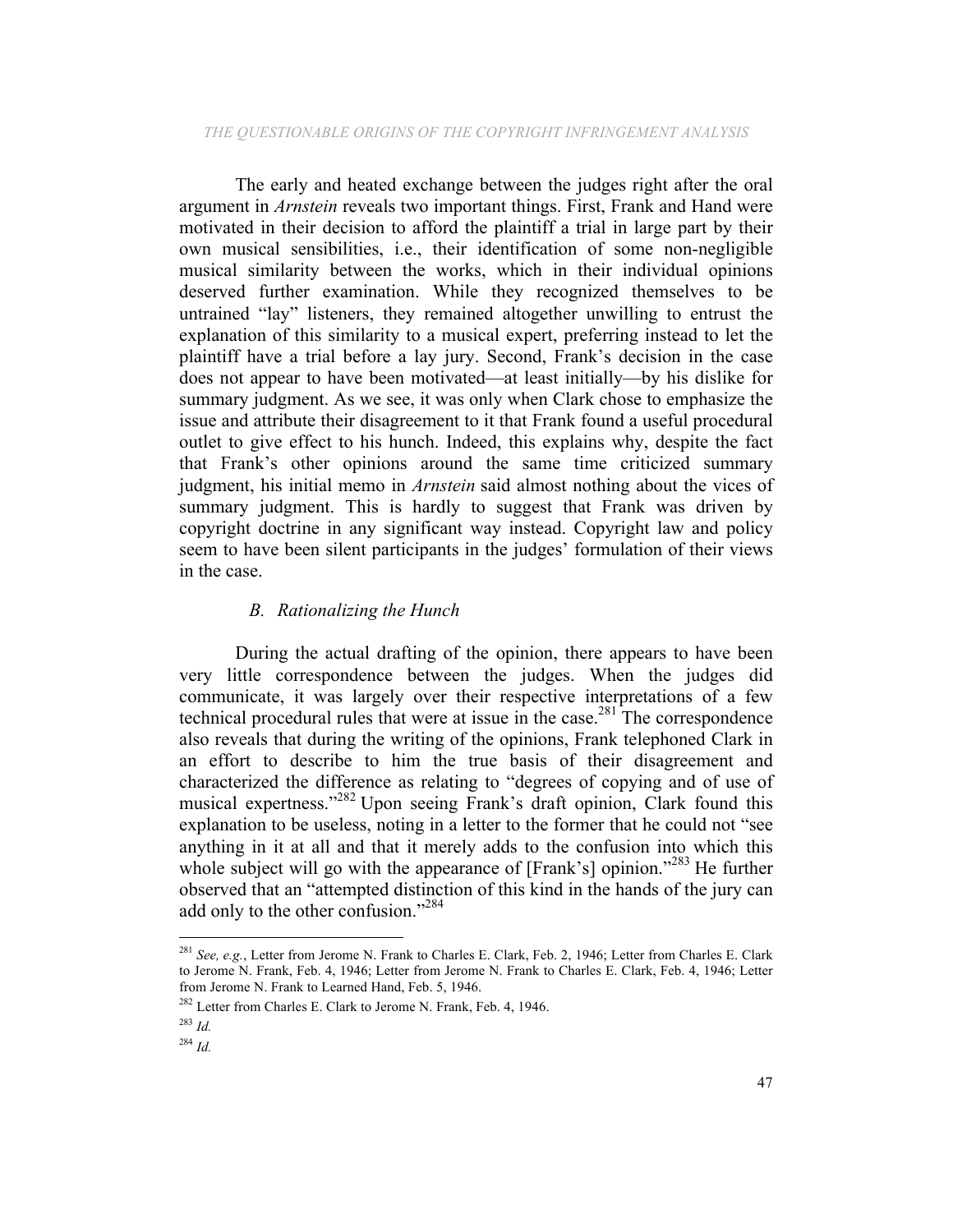With this, the judges came to produce their opinions. Several weeks after the case was decided and the opinions were filed, Frank and Clark continued to squabble about the majority opinion in *Arnstein* and its implications. On one occasion, Clark appears to have suggested that in the majority opinion Frank and Hand believed that the plaintiff "should recover."<sup>285</sup> This observation prompted Frank to produce two new memos explaining what he had intended to achieve in the majority opinion. His observations in these documents are quite telling, for in it we see his first (and only) effort to explain—albeit post hoc—his actual reasoning in the majority opinion. When read together with his overall legal philosophy, they reveal a lot about the logic of the *Arnstein* opinion.

### 1. A Jury Trial to Test a Hunch

Frank continued to insist that the majority's (i.e., his opinion's) rationale for sending the case back to the lower court was not premised on the belief that Arnstein should in fact recover, but instead in order to afford him a chance to adduce additional evidence in support of his claims. In particular, he believed that the opinion's observations that court "cannot now say…that at the close of a trial the judge could properly direct a verdict" and that doing otherwise was "prejudging the merits of the case" affirmed this interpretation.<sup>286</sup> As noted previously, Hand too seems to have adopted a similar position when he observed that it was "extremely improbable" that the defendant had access to the plaintiff's work, let alone copied from it.

Frank also believed that Clark's "jibe" at him for insisting on a jury trial in the opinion was totally "unjustified" given his known dislike for juries.<sup>287</sup> He insisted that "as a judge" he had a duty to follow the law and ensure that the jury worked "according to the accepted rules" until an amendment rendered the jury system moot.<sup>288</sup> In one important respect then, Clark appears to have been grossly incorrect. Frank's decision had less to do with believing that the plaintiff should win and more to do with his lack of confidence that the plaintiff should lose. In other words, the majority's insistence on a jury was borne out of an obvious lack of confidence that emanated from their own musical sensibilities, using which they had detected some similarity between the works. Yet being unwilling to base a decision—

<sup>&</sup>lt;sup>285</sup> Letter from Jerome N. Frank to Charles E. Clark, In re: Arnstein v. Porter, Mar. 20, 1946. <sup>286</sup> *Id.*

<sup>&</sup>lt;sup>287</sup> Letter from Jerome N. Frank to Charles E. Clark Re: Arnstein v. Porter, Mar. 22, 1946, at 4. <sup>288</sup> *Id.*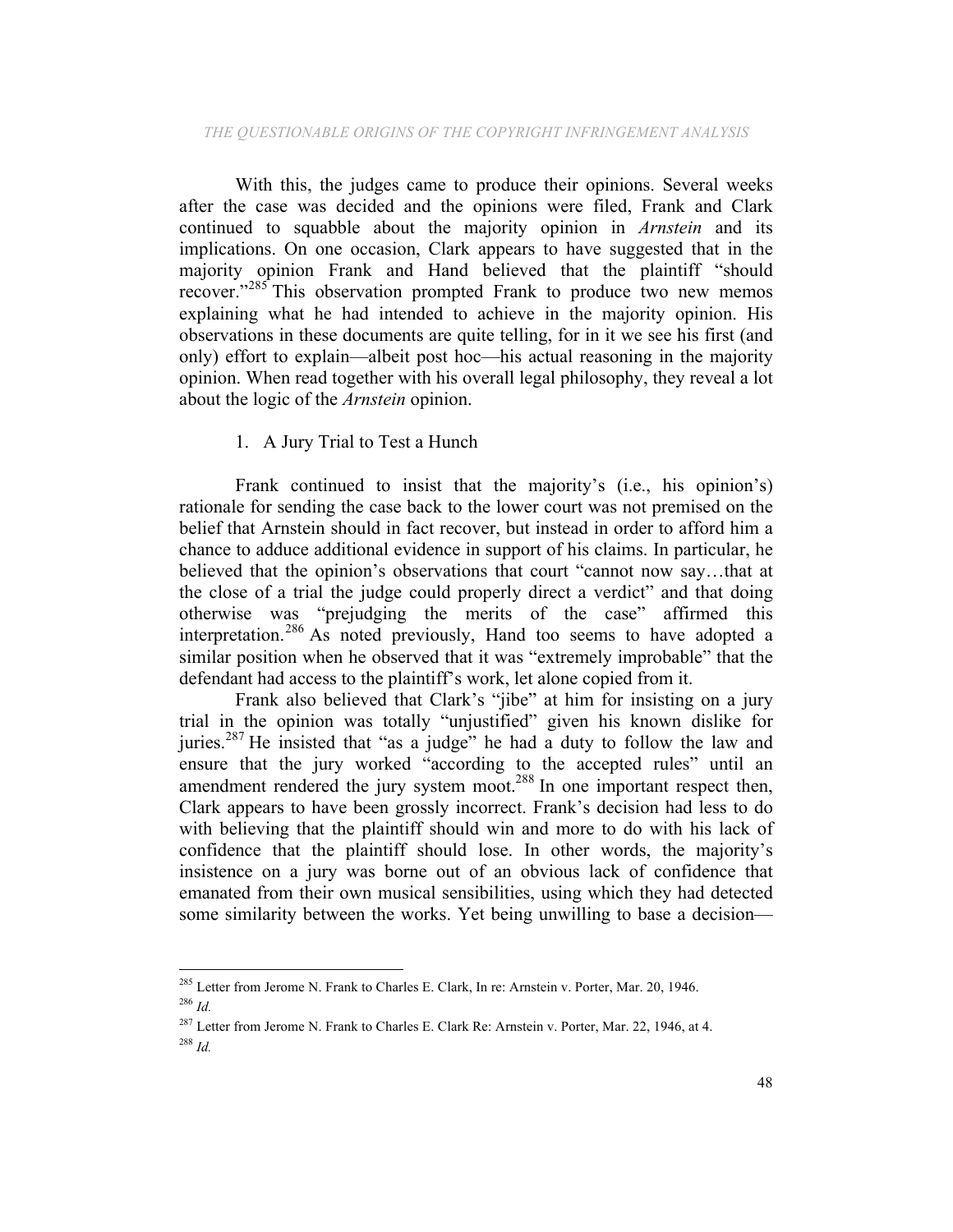for the plaintiff—on that sensibility, they simply chose to have it *tested* by a lay jury.

Frank's emphasis on wanting the jury to test his hunch, i.e., the musical similarity that he had discerned, comes through not just in his discussion of improper appropriation, but even in his discussion of access. Whereas his analysis was unwilling to find proof of copying without any similarity even when there was extensive proof of access; it was nonetheless perfectly comfortable inferring copying when there was no proof of access but an extensive amount of similarity between the works.<sup>289</sup> In other words, even in the assessment of actual copying, the similarity between the works was to play a far more important role than proof of access. This formulation was in a real sense tailor-made for Arnstein. Given the plaintiff's inability to offer any evidence of access, proof of actual copying seemed to be altogether missing. By allowing the absence of such evidence to be overcome by "similarities" which needed to be striking, or "marked"—Arnstein would however still have a chance to have his case move forward.

In the end then, Frank's willingness to enable his hunch to be tested by a jury can be explained by his extreme fact-skepticism, which in turn motivated much of his thinking by the time of *Arnstein*. Recall that in Frank's view, fact-finding in lower courts was the single most difficult and troubling part of the court system.<sup>290</sup> The subjectivity and imperfections of the factfinding process rendered the very idea of legal "rights" and rules altogether unpredictable and flimsy in his account.<sup>291</sup> Consequently, the lower court's extreme confidence in the "fantastical" nature of the plaintiff's case troubled Frank greatly. In his view, the lower court had insufficient evidence to make that determination. In addition, he believed that the *pro se* plaintiff's lack of familiarity with the specialized rules of evidence and motion practice meant that the court very likely did not obtain a full picture of the factual record. Thus his claim that he was "impressed" by Arnstein's status as a nonlawyer.<sup>292</sup>

While Frank certainly didn't believe that handing the case over to a jury would produce a perfect account of the facts (nor did he likely believe that such a thing was ever possible), he was nonetheless willing to trust a jury of "lay" listeners over an over-burdened and likely prejudiced trial court judge in order to test the viability of his hunch. And this of course put him in an awkward position, given his otherwise well-known dislike of juries. Yet, as

<sup>289</sup> *Arnstein*, 154 F. 2d at 468.

<sup>&</sup>lt;sup>290</sup> See supra text accompanying notes \_\_-\_.

<sup>291</sup> *See* FRANK, COURTS OF TRIAL, *supra* note \_\_, at 5-36.

 $292$  Arnstein v. Porer—Supplemental Memo of Jerome N. Frank, Jan. 15, 1946, at 1.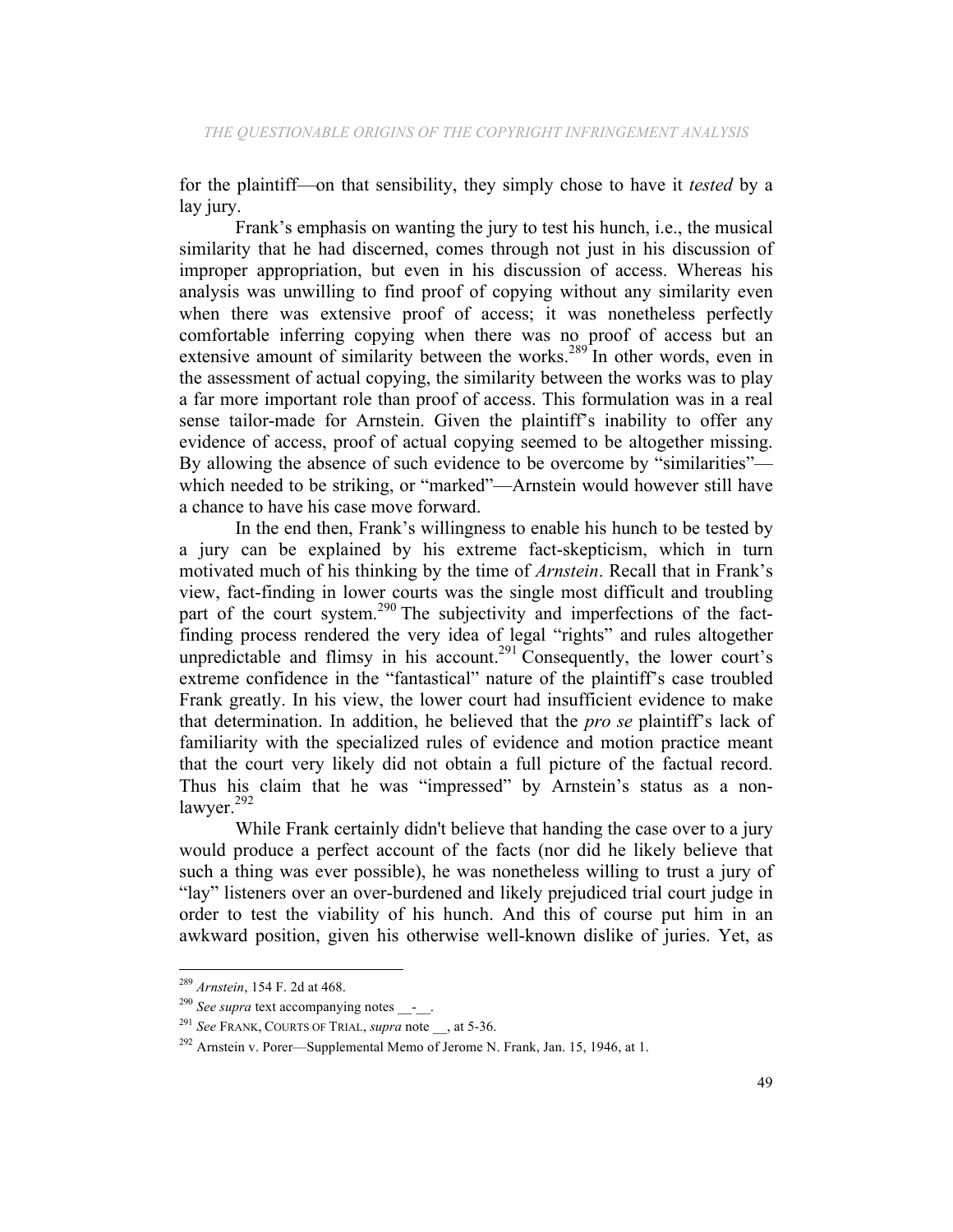between a decision on summary judgment—which would have skirted the similarity question altogether—and one left to a jury's intuitions, he was willing to consider the latter, *given the facts of the case*, and his hunch.

Indeed, while Frank was otherwise skeptical of juries in so far as they sought to apply rules, he nevertheless considered them viable arbiters of hunches. Speaking of hunches, he once observed that courts reach their decisions through "an unanalyzed, undifferentiated, composite reaction—a 'hunch' or unanalytic 'gestalt' (a 'whole')" and that "[t]here [wa]s very considerable reason to believe that juries often do not go beyond such composite (or gestalt) reactions in arriving at their verdicts."<sup>293</sup> Juries thus hunched their way to decisions too; and to the extent that a hunch was a legitimate basis for a decision (in the fact-skeptic's account), using a jury (or an "advisory jury<sup>294</sup>") to this end was altogether unproblematic. As a factskeptic, Frank's real concerns were when a judge chose to rationalize this hunch by "fudging" the subjective nature of the fact-finding process in the analytic logic of the law, since it would thereby avoid appellate scrutiny and mask the real reasons for decision.<sup>295</sup> This posed an obvious problem:

A trial judge, seeking to effectuate his gestalt, may make and publish an unconsciously "fudged" finding which, in terms of a legal rule as he interprets it, justifies his decision in favor of the plaintiff. Suppose that the upper court interprets that rule differently. The upper court, accepting the trial judge's finding (because the testimony was oral), applies to the finding that rule so interpreted—with the result that the upper court decides for the defendant. Had the trial court correctly anticipated the upper court's interpretation of the rule, he might have made a different finding—indeed one that would have necessitated no "fudging"—which would have led to an affirmance of his decision for the plaintiff. $296$ 

This was precisely what Frank was avoiding in *Arnstein*. As a hardened factskeptic, accepting the factual subjectivity of supposedly legal questions meant that a subjective but un-fudged and fact-based jury verdict was preferable to an objective, but fudged judicial decision.

When the case was sent back to the lower court, following *Arnstein*'s admonition the district court did in fact conduct a jury trial. Amid much

<sup>293</sup> Jerome Frank, *"Short of Sickness and Death": A Study of Moral Responsibility in Legal Criticism*, 26 N.Y.U. L. REV. 546, 595 (1951).

<sup>294</sup> *Arnstein*, 154 F. 2d at 473.

<sup>295</sup> Frank, *Moral Responsibility*, *supra* note \_\_, at 596.

<sup>296</sup> *Id.* at 596-97.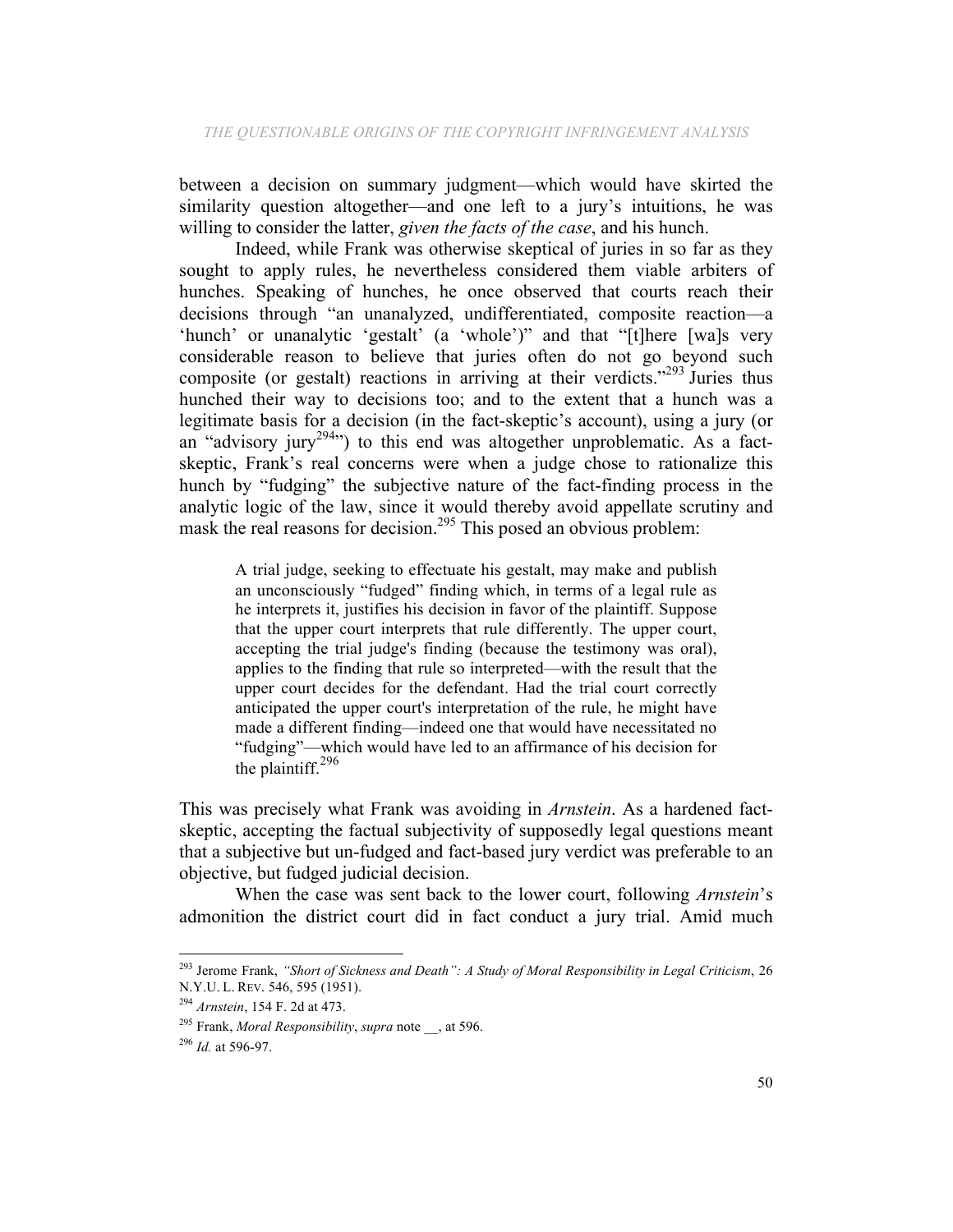fanfare, the jury—as predicted—disbelieved Arnstein's story and found for the defendant.<sup>297</sup> Of course, Arnstein appealed the verdict to the Second Circuit again, and the matter reached a panel consisting of Frank, Hand, and Harrie Chase. In a per curiam opinion authored by Frank, the court affirmed the verdict.298 Yet, Frank chose to emphasize that the court's prior decision—to remand it for a jury trial—had been correct, even though the jury thought the case meritless. In a three-sentence opinion, Frank went out of his way to observe:

There can be no doubt that the evidence upon the trial presented a disputed issue as to whether the defendant had in fact copied the plaintiff's music; and that it was not so clearly in the plaintiff's favor that the judge could properly have directed a verdict.<sup>29</sup>

Clearly defensive of the decision to order a jury trial, Frank continued to believe that he made the right choice, result aside. The jury trial was therefore in the end little more than an effort to test Frank's hunch.

2. Two-Step Copying

*Arnstein*'s best known and most-enduring contribution to copyright law—one that continues to influence courts to this day—remains its bifurcation of the infringement analysis into two steps: actual copying and improper appropriation. All the same, the opinion itself says very little about its reasons for the bifurcation and the various embellishments that it introduces onto to each step. In addition, Frank describes the test in declaratory and prophetic terms.<sup>300</sup> In their post-opinion correspondence, Clark ridiculed the two-step approach as "highly novel and devastating" since it required that a decision on "the really important issue must be made without expert help of any kind" rendering it "a matter of chance with the jury."<sup>301</sup> To Clark "[t]here was nothing in the cases even to suggest this," meaning that it was no more than "a way of getting rid of the prior authority in favor of expert evidence."<sup>302</sup> He then warned Frank that it was "going to haunt us in plagiarism cases from now on."303

<sup>&</sup>lt;sup>297</sup> For an account of the trial, see: ROSEN, *supra* note \_\_, at 231-36.

<sup>298</sup> Arnstein v. Porter, 158 F. 2d 795 (2d Cir. 1946).

<sup>299</sup> *Id.*

<sup>300</sup> *See Arnstein*, 154 F. 2d at 468-72.

<sup>301</sup> Letter from Charles E. Clark to Jerome N. Frank, Mar. 21, 1946.

<sup>302</sup> *Id.* at 2.

<sup>303</sup> *Id.*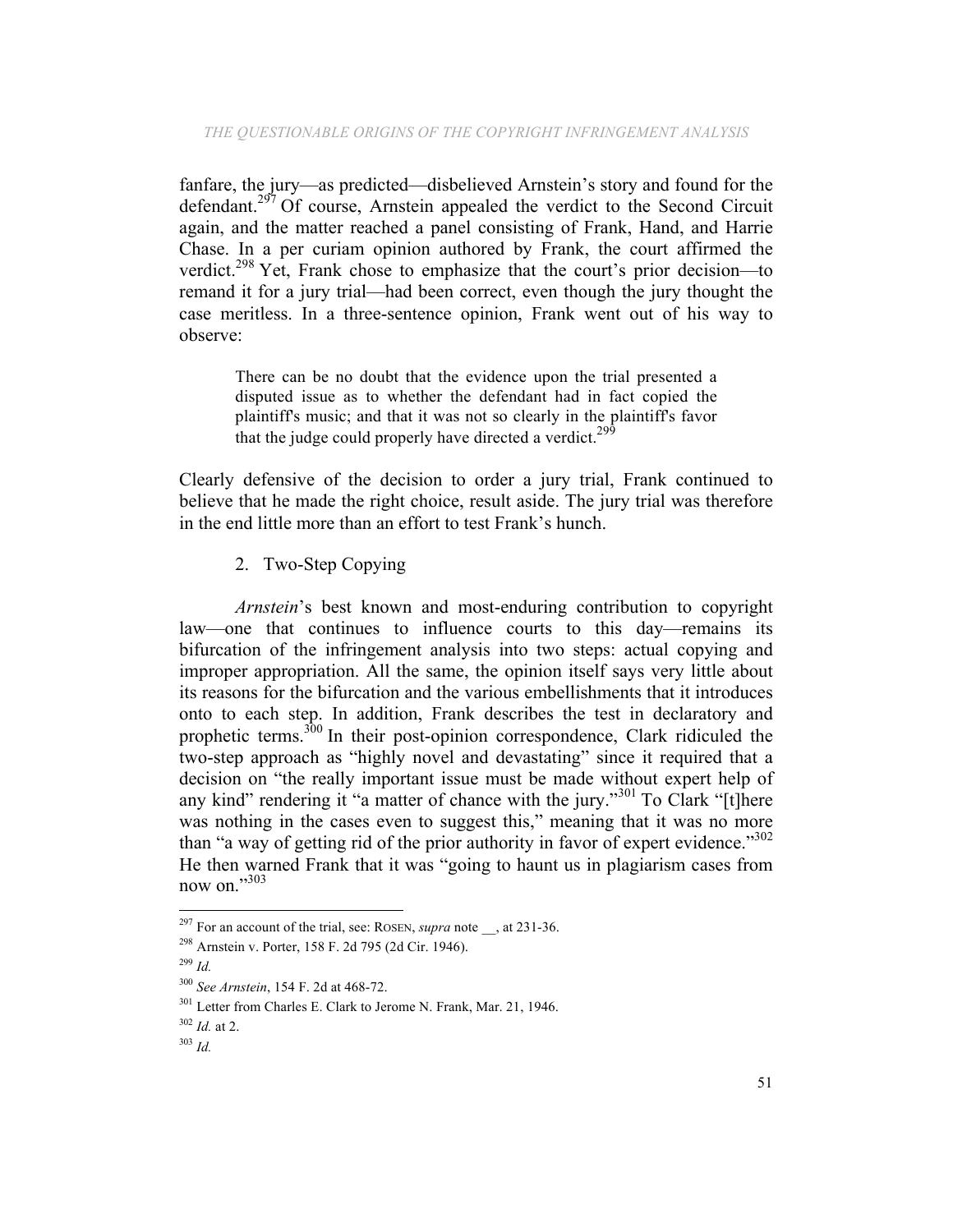Frank fired off a spirited defense of his position the very next day. His defensiveness came out in the early lines of the memo, where he made the somewhat childish point that Hand was "in every sense, the co-author of [the] *Arnstein* opinion" and that Hand "had made the 'law of copyright."<sup>304</sup> Frank was thereby implying that by criticizing the opinion, Clark was questioning Hand's reasoning and authority as the leading copyright judge of the time.

In the memo, Frank outlined a series of cases—from the same circuit as well as others—that he believed supported both (i) the bifurcated inquiry, and (ii) the exclusion of expert evidence. All of Frank's authorities on the bifurcated inquiry are however less direct than he makes them out to be in his memo. First, while they do hint at the general idea that "not all copying is copyright infringement," none of them attempt to separate out the different dimensions of copying into independent analytical steps. Second, and perhaps more importantly, some of the authorities that he references were making the distinction within the context of a defense to infringement, i.e., under the rubric of the "fair use" doctrine, which had been in existence for a while by the time of *Arnstein*, and which he overlooks altogether. Frank's references to "abridgements," "compilations," "quotations" and "works of criticism" underscore the point that he conflated fair use and infringement.<sup>305</sup> Indeed, the *Arnstein* opinion doesn't even so much as mention fair use!

His discussion of expert evidence was equally unpersuasive. In the memo, he cited to cases that described the test as that of the the "ordinary observer," as "ingenuous," and as based on a "complex of...impressions."<sup>306</sup> Yet, none of these descriptions seemed to render expert evidence *ipso facto* "irrelevant" as *Arnstein* did.307 Surely to the extent that melody was the core element in the "comparative method" noted earlier, even a lay jury needed some guidance on the difference between melody, rhythm and other parts of a musical work.

Clark all too easily recognized the weakness of Frank's defense, and in what would be the last piece of correspondence between them on the case, observed that "[t]he cases you cite show how hard you must grub for not even a faint suggestion of what you have done" and ended the debate by noting that there wasn't "much use in going on."<sup>308</sup> Frank was certainly scouring for some support for his analytical moves, but the cases offered none. All the same, if we take a step back, and retreat again into Frank's judicial philosophy and

<sup>&</sup>lt;sup>304</sup> Letter from Jerome N. Frank to Charles E. Clark re Arnstein, Mar. 22, 1946.

<sup>305</sup> *Id.* at 2.

<sup>306</sup> *Id.* at 3.

<sup>307</sup> *Arnstein*, 154 F. 2d at 468.

<sup>308</sup> Letter from Charles E. Clark to Jerome N. Frank, Apr. 2, 1946.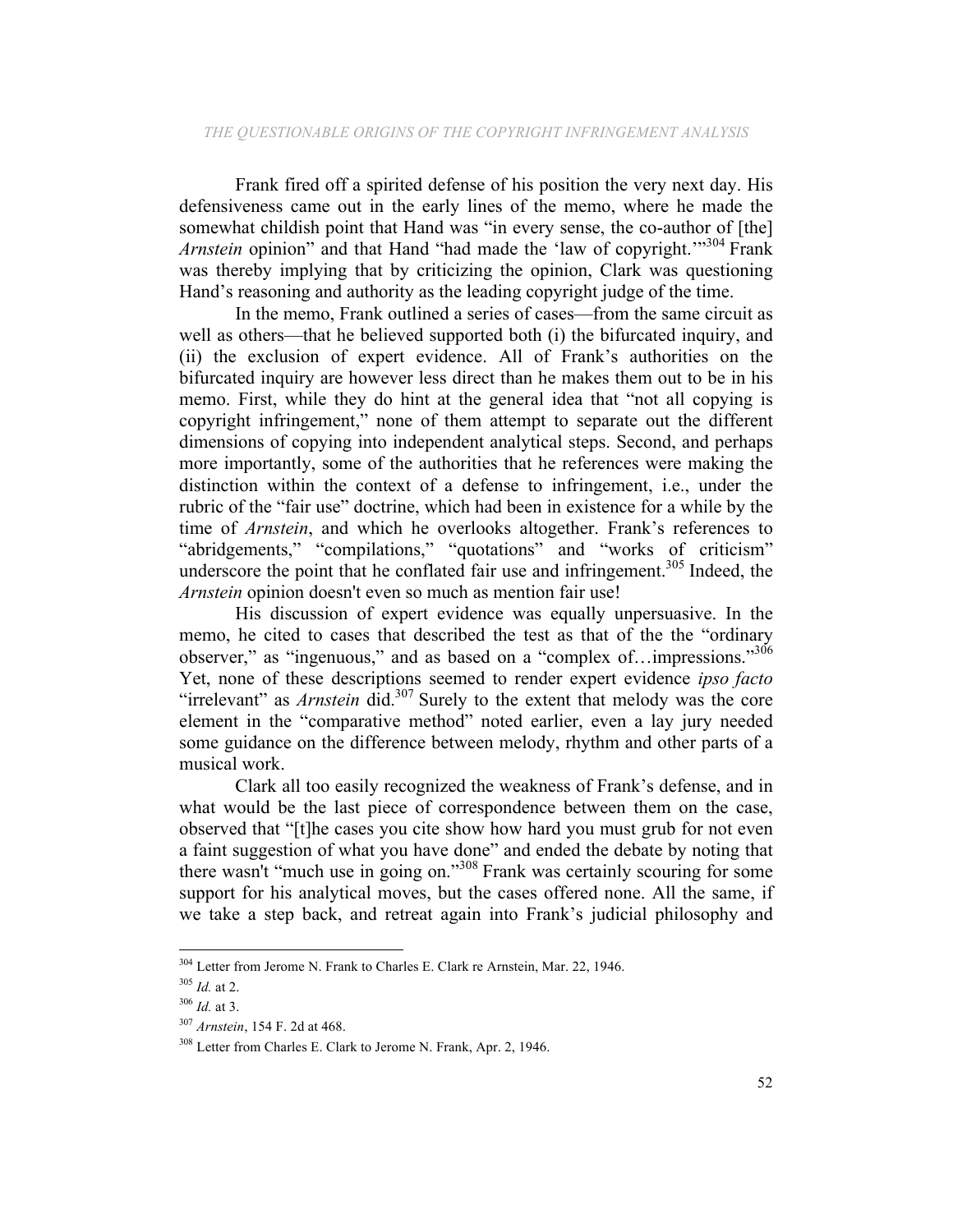writing, his analytical moves in *Arnstein* paint a different picture—one far removed from both copyright law.

Analytics and evidence aside, the core distinction between the two steps of the bifurcated inquiry is that, in theory, summary judgment is available on the step of actual copying, but almost never on illicit copying, since it is to operate as an impressionistic test for a lay jury. Why might this matter? Since the two steps are cumulative, allowing summary judgment on the latter could in theory enable a judge to "fudge" the existence of sufficient similarity/dissimilarity between the works in order to avoid a trial. In other words, a judge could simply say that *despite* the presence of access and similarity (between the works), the similarity was insubstantial, meriting a dismissal of the case. And this was most likely to happen in cases where the judge disbelieved a plaintiff's theory of access, such as it was with Arnstein. The bifurcated inquiry thus ensured that the similarity between the works became *the dispositive* element of the test, on both prongs. Whenever there was some similarity between the works, the jury—and not the judge—had to decide whether it proved copying (with or without access) *and* was illicit so as to be actionable. The only circumstance under which a summary disposal of the case was permitted under this formulation was therefore when there was absolutely *no* similarity between the works at all.

Such "patent" dissimilarity would be hard for a trial judge to mask, unlike latent similarities or dissimilarities, which could operate as perfect fodder for the lower court to give play to its various biases—be they sociological, reputational, or individual to the case.<sup>309</sup> Writing a few years after *Arnstein*, Frank thus noted:

When a trial judge does publish "findings," they are but a report of his belief about the facts. He may (intentionally or unintentionally) misreport what he believes, in order to circumvent the precedents in the interest of what he deems just, or very occasionally out of other less praiseworthy motives (induced by bribery or "pull"). No one except the trial judge knows whether, in his published "findings", he accurately reports or "fudges" (i.e.*,* distorts) his belief, for no one else can disprove the accuracy of such a report of an inner "state of mind."

… [I]n the mine-run of law suits—that is, the great bulk of law suits the prejudices of judges and jurors for or against particular individual witnesses, have no "large- scale social" character, and lack

 <sup>309</sup> *Arnstein*, 154 F. 2d at 473.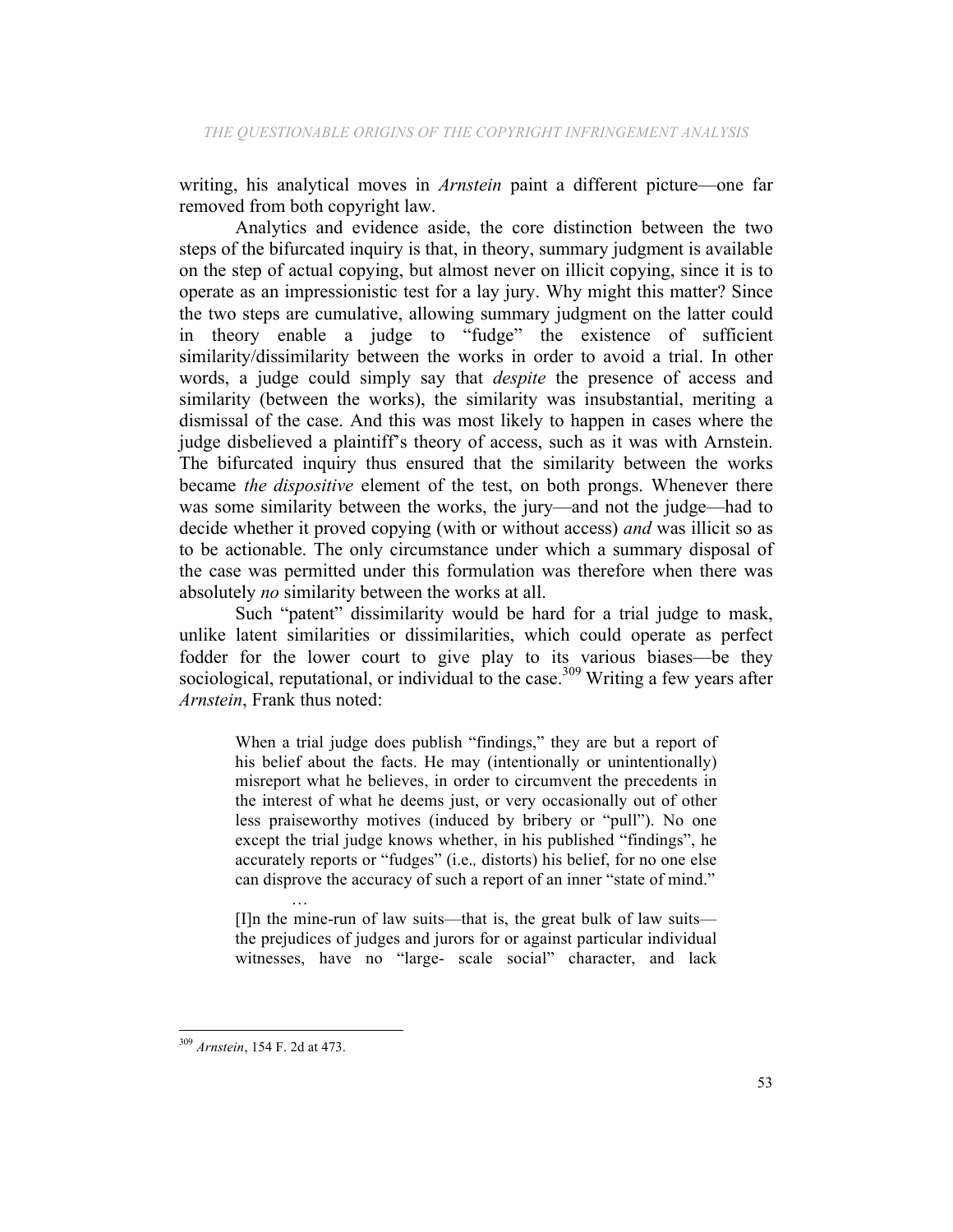uniformity. They are distinctively individual, unconscious, un-get-atable  $310$ 

Recall that the *Arnstein* opinion reiterated Frank's famed concern with "unconscious" biases in decision-making.<sup>311</sup> Frank thus held a rather dour view of trial court judging, borne out of his extreme fact-skepticism. The bifurcated test in *Arnstein* was meant to guard against the possibility of "fudging" the intrinsically subjective test of improper appropriation in order to avoid a trial on copying. It appears that Clark scarcely understood (let alone approved of) this motivation of Frank at the time.

Frank's disallowance of expert testimony for illicit copying had similar roots. Frank strongly believed that certain categories of decisions were more intuitive than analytical, in that they defied being broken down into component parts. Indeed, breaking them down into such parts was likely to introduce an element of illogicality into the decision, merely for the sake of analytical coherence.<sup>312</sup> This was an off-shoot of his theory about "hunches." Rather interestingly though, Frank's prime example of a hunch that was intrinsically incapable of disaggregation was "music":

The gestaltist's favorite illustration is a melody: a melody does not result from the summation of its parts; *thus to analyze a melody is to destroy it*. It is a basic, primary unit. The melody, a pattern, determines the function of the notes, its parts; the notes, the parts, do not determine the melody. Just so, say the gestaltists, no analysis of a pattern of thought, of a response to a situation, can account for the pattern.<sup>313</sup>

Relying extensively on work in the field of linguistics, Frank came to believe that some judicial decisional processes "like the artistic process, involve[] feelings that words cannot ensnare" since they contained "overtones that were inexpressible in words."<sup>314</sup> While he made these observations primarily in relation to judicial fact-finding,<sup>315</sup> the logic carries over to jury-based decisions as well. The comparison of two works was meant to be a "subjective"

<sup>310</sup> Frank, *Moral Responsibility, supra* note \_\_, at 572-73.

<sup>311</sup> *Arnstein*, 154 F. 2d at 475 n.33.

<sup>312</sup> Jerome N. Frank, *Say It With Music*, 61 HARV. L. REV. 921, 928-92 (1948).

<sup>313</sup> *Id.* at 929.

<sup>314</sup> *Id.* at 932-33.

<sup>315</sup> *Id.* at 922.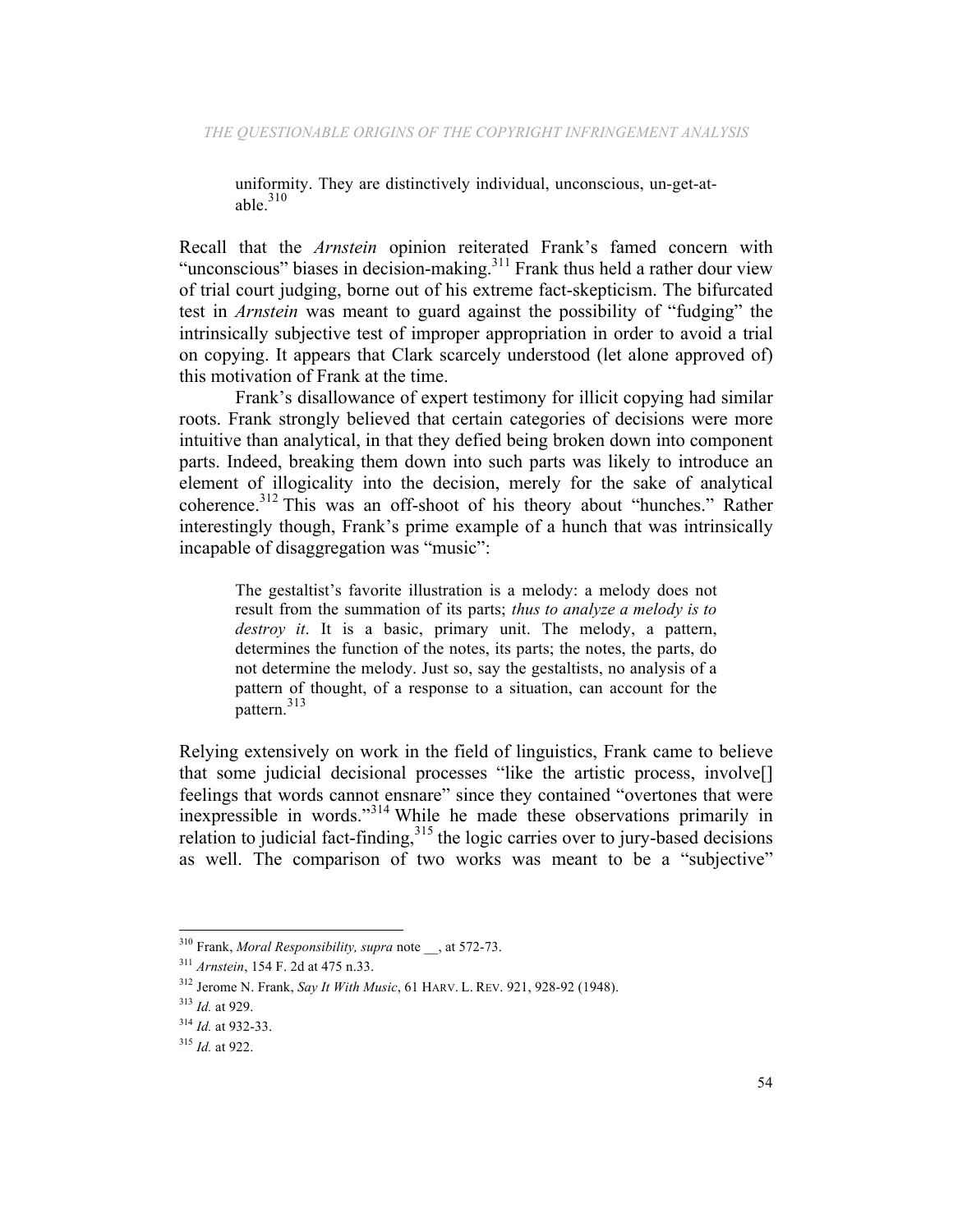determination, which he embraced.<sup>316</sup> Yet the interposition of an objective structure on that subjective determination risked skewing it.

Indeed, we see this preference for subjectivity in the early correspondence between the judges in *Arnstein*. Clark had used his conversations with musical expert Luther Noss to contradict Frank's musical hunch in the case and his detection of some patent similarity between the works. As Clark (channeling Noss) put it, the similarity was "the repetitious high E…meaningless in terms of music."<sup>317</sup> Frank's only way of rendering this supposed meaningless-ness irrelevant, was by rendering all expert testimony on the question presumptively irrelevant as a legal matter. And this he successfully achieved, rooting it in a theory about intuitive decision-making.<sup>318</sup> The exclusion of expert testimony on illicit copying was as much about precluding any reliance on Noss's views as it was about giving effect to Frank's (and Hand's) "inexpressible" detection of musical similarity between the works. In Frank's view, such similarity had to be intuitively assessed, and not through the use of analysis, reasoning, or expertise; since an evaluation of the similarity, much like other subjective, intuitive inquiries was inexpressible in words. It rendered the comparison in infringement cases palpably "unintelligent," in turn raising the specter of a host of subjective decisional biases improperly influencing the determination, which copyright law has had to deal with for decades.<sup>319</sup>

\* \* \*

Frank's own ex post rationalization of *Arnstein* as well as his writing on connected issues reveal that the opinion's most important legal moves were driven in large measure by his subjective reaction to the facts of the particular case, and as a fact-skeptic, his desire to ensure that the plaintiff obtained a jury trial to have that reaction tested. His views on summary judgment and indeed substantive copyright law and policy became mere vehicles in the process. The irony is of course that Frank claimed to be driven by a desire to avoid creating a "bad precedent" in *Arnstein*, when by most accounts his actual opinion in the case unequivocally did just that.

<sup>316</sup> *Id.* at 924.

<sup>317</sup> Letter from Charles E. Clark to Jerome N. Frank, Mar. 21, 1946.

<sup>318</sup> *Arnstein*, 154 F. 2d at 473.

<sup>319</sup> For a recent account, see: Shyamkrishna Balganesh, Irina Manta & Tess Wilkinson-Ryan, *Judging Similarity*, 100 IOWA L. REV. 267 (2014).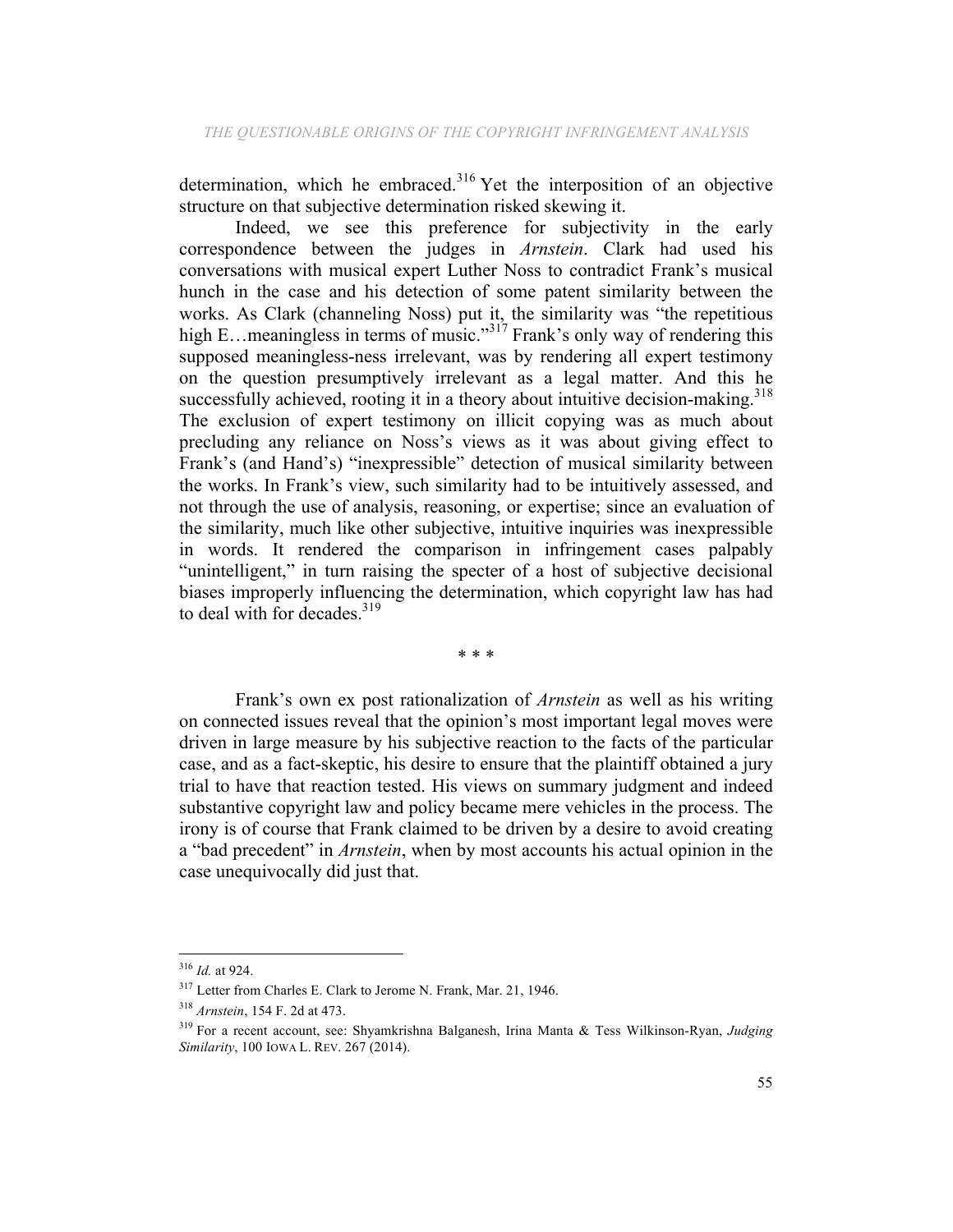# *C. Five Days Later…*

Perhaps the best evidence we have that *Arnstein* was a product of Frank's skeptical reaction to the unique facts of the case rather than a concerted decision to direct the structure of the infringement analysis in the abstract, comes from a copyright infringement case that the same panel decided a mere five days after *Arnstein*: *Heim v. Universal Pictures.*<sup>320</sup> Much like *Arnstein*, *Heim* too involved the standard for copyright infringement; and yet, hardly any copyright scholarship references or cites to it.

In *Heim*, the plaintiff was a Hungarian composer who claimed that his musical composition had been plagiarized by the defendants through their use of a substantially similar musical work in a movie that they produced.<sup>321</sup> The plaintiff's claim of access was based on the fact that his own music was popularized in a Hungarian movie that played in the U.S. on several occasions. The lower court decided to conduct a summary trial on the case during which the plaintiff introduced expert testimony that claimed there to be "substantial similarity" between the works, and that the plaintiff's work was not similar to any prior work.<sup>322</sup> The defendant in turn introduced its own expert who claimed that while there was similarity to the "average ear," both works drew on Dvorak's *Humoresque*, a prominent work in the field. The similarity, according to the defendant's expert, was because of this common source. The plaintiff also introduced evidence of access based on prior depositions of the defendant's composer.<sup>323</sup>

Based on all of this evidence, the district judge found for the defendant—reasoning that while the similarity was obvious and clear, the evidence of access was "contradictory and untrustworthy."<sup>324</sup> On appeal, the court—in an opinion again authored by Frank and joined by Hand—affirmed. While Frank found the two works to be similar and concluded that the plaintiff's work was "distinguishable from Dvorak's," he nonetheless concluded that the plaintiff's work "did not possess enough originality, raising it above the level of the banal, to preclude coincidence as an adequate explanation of the identity." $325$  He was quick to add that this did "not mean that such originality is essential to the validity of a copyright."<sup>326</sup> In essence then,

 <sup>320</sup> 154 F. 2d 480 (2d Cir. 1946).

<sup>321</sup> *Id.* at 481.

<sup>322</sup> *Id.* at 482-83.

<sup>323</sup> *Id.* at 483-84.

<sup>324</sup> 51 F. Supp. 233, 233-34 (S.D.N.Y. 1943).

<sup>325</sup> *Heim*, 154 F. 2d at 488.

<sup>326</sup> *Id.* at 488 n.17.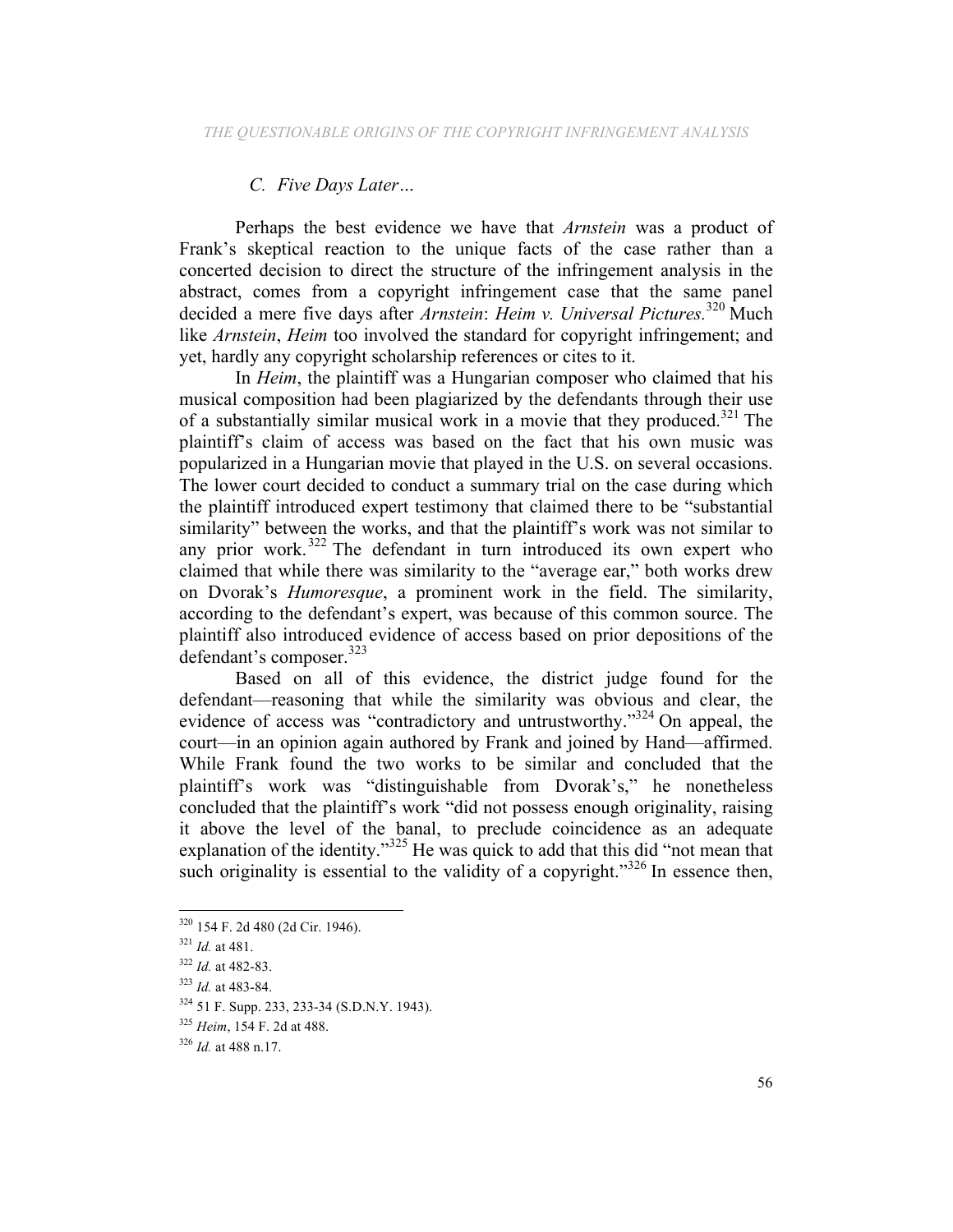Frank was using the *banality* of the plaintiff's work to infer the absence of copying as a matter of circumstantial evidence—even though the work itself was sufficiently original. The contradiction is but obvious. If the work is sufficiently original to merit protection, then even if proof of access was low, the "identity" (in Frank's own words) should have allowed an inference of copying, with the question of illicit appropriation then going to a jury.

In addition, the opinion seemed not to care one bit about the absence of a jury to the decide the issues at stake. In their correspondence, Clark pointed this out to Frank—whose only explanation for it was that "in *Heim* we have a lower court decision with findings *after a trial*" and that in *Heim* the court does not reach "the question of illicit appropriation."327 Yet, the trial in *Heim* was not before a jury. In addition, as we noted previously the district court decision in *Arnstein* did not reach the question of improper appropriation either. To Clark, the contradiction was obvious and he chose to write an opinion, concurring only in the result. He nonetheless disagreed with the majority on the question of infringement, and observed:

That results at once so divergent and so musically astonishing as the decisions in these two cases can occur simultaneously I can attribute only to the novel conceptions of legal plagiarism first announced in the Arnstein case and now repeated here. By these the issue is no longer one of musical similarity or identity to justify the conclusion of copying — an issue to be decided with all the intelligence, musical as well as legal, we can bring to bear upon it — but is one, first, of copying, to be decided more or less intelligently, and, second, of illicit copying, to be decided blindly on a mere cacophony of sounds. Just at which stage decision here has occurred, I am not sure.<sup>328</sup>

Clark was in effect accusing Frank of fudging the analysis of copying, to give effect to his views on "illicit copying." Frank had no response, despite being the architect of the *Arnstein* test.

Frank's poorly reasoned majority opinion in *Heim* and the obvious contradiction in its logic underscore an important point: *Arnstein* was entirely about the facts of the particular case and Frank's burning desire to afford the plaintiff a nominal victory on appeal so as to enable a jury trial on his claim. *Heim* reveals how completely unwedded—in principle—Frank was to (i) jury trials, (ii) summary/expedited disposals in copyright cases, and sadly enough, (iii) the fundamental analytical basis of copyright law.

<sup>&</sup>lt;sup>327</sup> Letter from Jerome N. Frank to Charles E. Clark on Heim v. Universal, Feb. 2, 1946 (emphasis added).

<sup>328</sup> *Heim*, 154 F. 2d at 492 (Clark, J. concurring).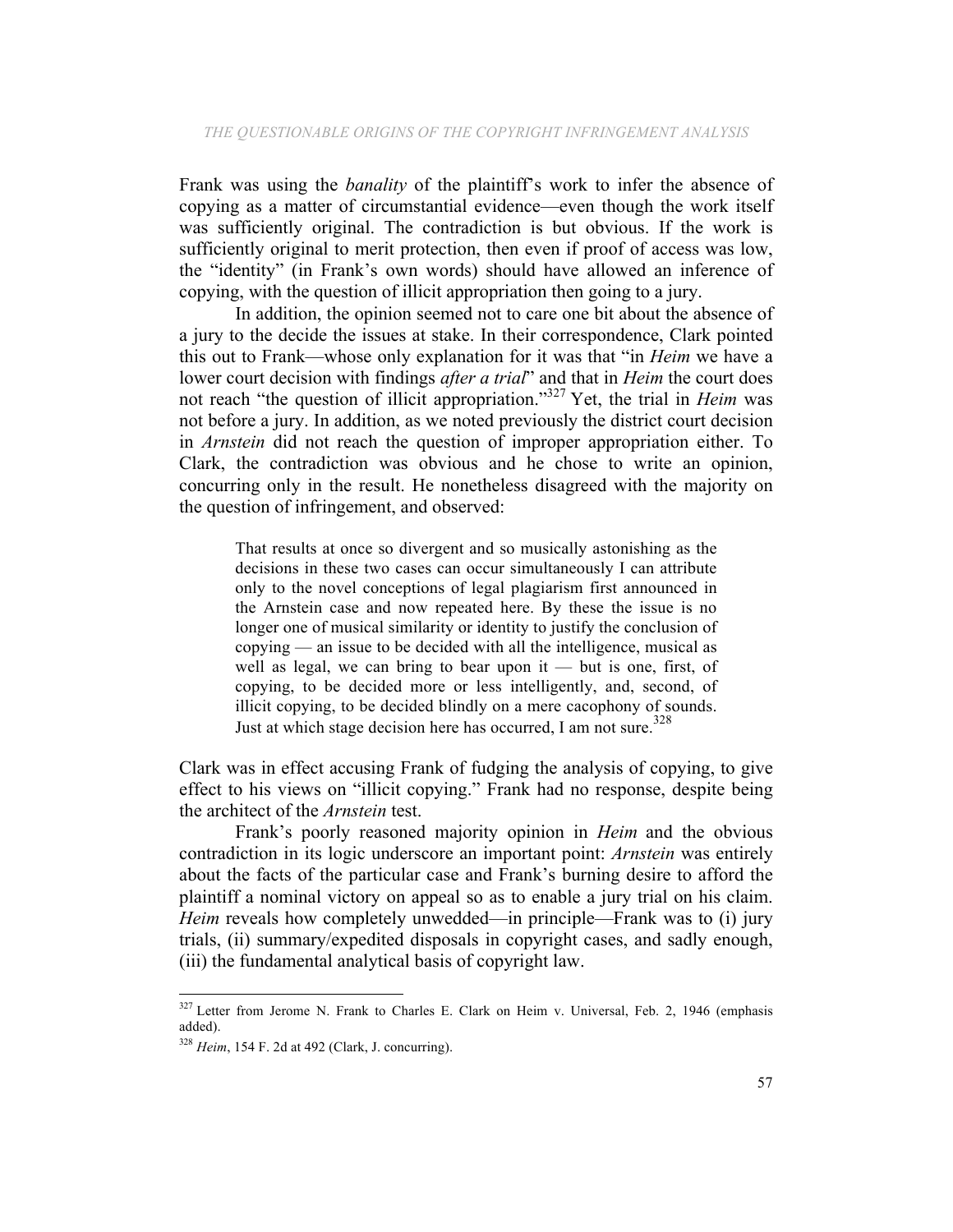#### IV. EXORCISING THE GHOST OF *ARNSTEIN*

Having examined how the infamous *Arnstein* test came to be, and the myriad philosophical and contextual influences that caused its author to structure in in the way that he did, this Part moves to the normative. It begins by arguing that the *Arnstein* opinion (or test) originates in a philosophical worldview that distrusts trial court decision-making, and which has since come to be all but openly rejected (IV.A). It then provides the outline of an alternative approach, one that eschews this skeptical outlook in favor of a nonskeptical one; but retains some of the useful analytical lessons of *Arnstein*, which Frank drew from Hand's prior jurisprudence *(IV.B)*.

### *A. The Ghost of Arnstein: Trial Court Skepticism*

As we saw in the previous Part, the opinion in *Arnstein*—which continues to influence copyright jurisprudence to this day—was almost entirely a product of its author's unique perspective on legal and judicial decisionmaking.<sup>329</sup> This outlook is best described as a philosophy of skepticism: a belief that legal rules are intrinsically manipulable in the hands of judges, that fact-finding in lower courts is structurally problematic, and that lower court decisions routinely attempt to "fudge" their reasoning to conform to rules and precedents.

Frank therefore structured his opinion in *Arnstein*—and with it the test for copyright infringement—to give effect to his intense fact-skepticism. The unquestionable hallmark of the test remains its deep distrust of trial court decision-making and fact-finding. As we saw, the bifurcation of the inquiry into "actual" and "illicit" copying, the allowance for expert testimony in one but not the other, and the impermissibility of summary judgment on the latter and very rarely on the former, were moves that were driven by Frank's efforts to allow the musical similarity that he perceived in the case to be tested before a lay jury. $330$  He had little faith that a trial court judge would have given Arnstein a fair hearing, and cabining the trial court's powers in significant fashion was therefore a necessary means to the end that he sought. In *Arnstein*, we find resonances of his overall philosophy towards trial court decisionmaking:

You cannot control [trial] courts unless you can also control their fact-finding. But that you usually can't do. For the process of fact-

 <sup>329</sup> *See supra* Part III.

<sup>330</sup> *Id.*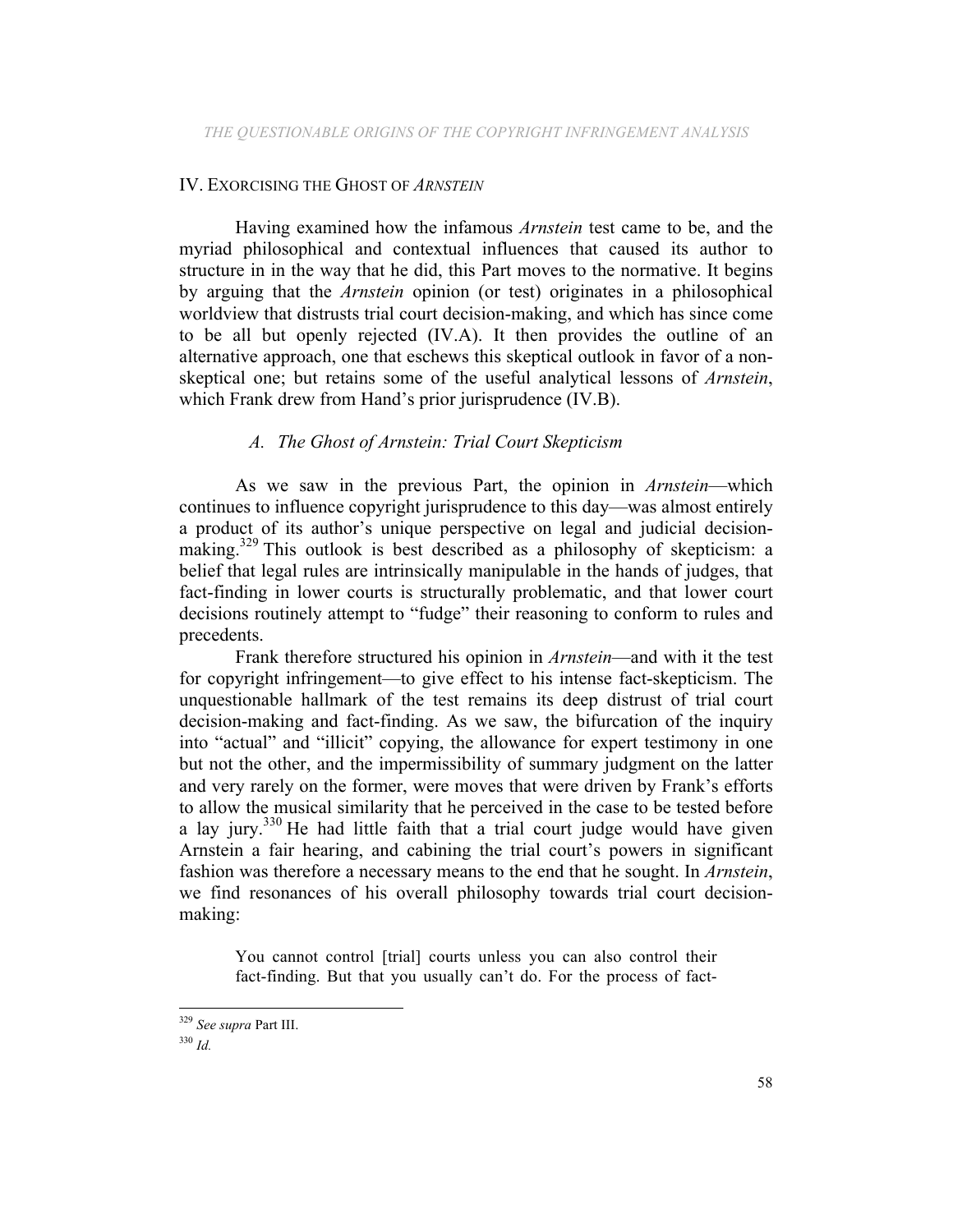finding is altogether too subjective and, consequently, too elusive. It is "un-ruly." The refusal to recognize such unruliness constitutes modern legal magic. It stems from a "desire to be deceived."<sup>331</sup>

Frank's skepticism therefore manifested itself in a desire to "control" the vicissitudes of trial court decision-making, for he recognized that no amount of procedural reform could eliminate the subjectivity about which he was complaining.<sup>332</sup> No amount of practical reform was to him sufficient to remedy this.

The "*Arnstein* test" was therefore very much a product of Frank's extreme skepticism about trial courts and their ability to adjudicate factual disputes through legal rules and guidelines. The structure of its inquiry as well as the several embellishments superimposed on that structure were in large part a concerted effort to minimize trial court "fudg[ing] $333$ " and to ensure that factfinding in plagiarism (i.e., non-literal copyright infringement) cases did not hide behind abstract doctrinal rules that were open to latent manipulation. While Frank never made this explicit in the opinion (for obvious reasons), the backstory to its development as well as his extensive writing confirm this reality.

Given this reality, it is somewhat surprising and perhaps disturbing that its lessons—structural as well as substantive—continue to influence copyright jurisprudence. While scholars have critiqued elements of the test over the years,<sup>334</sup> and proposed reforming it to introduce some measure of rationality into its functioning, unless its fundamental premise of skepticism is jettisoned in its entirety, its influence is unlikely to diminish. The logical structure of Frank's reasoning and its interconnected parts have ensured that unless its edifice is re-evaluated *as a whole*, its skeptical ideals will inform every aspect of the infringement inquiry. As an illustration of this, consider a recent opinion of the Fourth Circuit, reversing a trial court's finding of non-infringement on a motion to dismiss.

In *Copeland v. Bieber*<sup>335</sup>, the plaintiff claimed that the well-known musicians Justin Bieber and Usher had copied his song, which he had publicly

<sup>&</sup>lt;sup>331</sup> FRANK, COURTS ON TRIAL, *supra* note , at 61.

<sup>332</sup> *See* JULIUS PAUL, THE LEGAL REALISM OF JEROME N. FRANK: A STUDY OF FACT-SKEPTICISM AND THE JUDICIAL PROCESS 81 (1959).

<sup>333</sup> Frank, *Say It With Music*, *supra* note \_\_, at 928.

<sup>334</sup> *See, e.g.*, Lemley, *supra* note \_\_; Amy B. Cohen, *Masking Copyright Decisionmaking: The Meaninglessness of Substantial Similarity*, 20 U.C. DAVIS L. REV. 719 (1986); Laura G. Lape, *The Metaphysics of the Law: Bringing Substantial Similarity down to Earth*, 98 DICK. L. REV. 181 (1993); Jeannette Rene Busek, *Copyright Infringement: A Proposal for a New Standard for Substantial Similarity Based on the Degree of Possible Expressive Variation*, 44 UCLA L. REV. 1777 (1997).

<sup>335</sup> Copeland v. Bieber, No. 14-1427, 2015 WL 3775657 (4th Cir. June 18, 2015).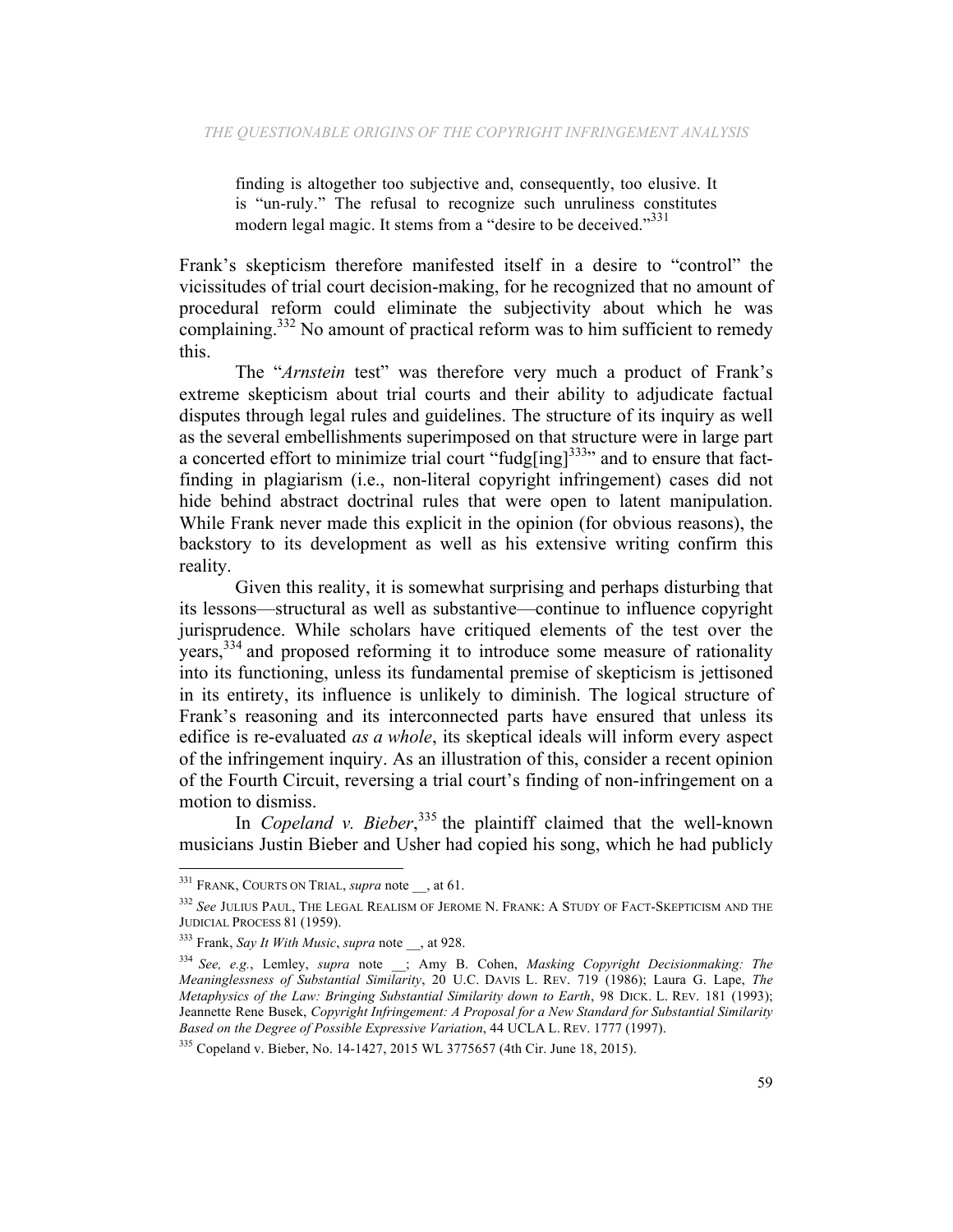distributed on an online service, in their own song of the same name. Much like other circuits, the Fourth Circuit too has adopted a bifurcated two-step test based on *Arnstein*. In the first step, known as the "extrinsic" test, the court is to undertake an objective comparison of the two works to assess their similarity, using expert testimony and analytic dissection.<sup>336</sup> The second step, the "intrinsic" test, is then treated as a question exclusively for the jury, to be made without any expert input or dissection.<sup>337</sup> In *Copeland*, the district court granted the defendants' motion to dismiss, concluding that the copying did not meet the intrinsic similarity test since the "general public" was unlikely to see the works as substantially similar, despite the existence of some similarities. $338$ Recognizing that the test was ordinarily one for a jury, the court concluded that "no reasonable jury" could find such similarity, which merited a dismissal.<sup>339</sup>

On appeal, the Fourth Circuit came to the exact opposite conclusion.<sup>340</sup> Reaffirming the "no reasonable jury" standard for the analysis when there was no jury trial, Judge Harris proceeded to compare the two songs "side by side" and "in their entirety." <sup>341</sup> Abjuring any expert testimony, dissection, or analysis, and based entirely on her own auditory sensibility in comparing the two songs, she concluded that the "choruses are similar enough and also significant enough that a reasonable jury could find the songs intrinsically similar."<sup>342</sup> In both decisions the judges were attempting to predict the reaction of the "lay audience" to the music, without the aid of any expert evidence under the garb of the "no reasonable jury" standard. The appellate court's only reason to reverse was because the judge had made the decision on his own without sending it to a jury. In other words, had the decision in the lower court come from a jury verdict, Judge Harris would have found little reason to reverse, especially given the subjective nature of the "intrinsic test". What triggered the skepticism was simply that the district court judge had substituted his opinion for the jury's.

The Fourth Circuit's decision is but a relic of the skeptical approach propounded in *Arnstein*, where the lower court is forbidden from allowing the introduction of expert testimony and/or relying on its own assessment on the second step of the infringement analysis. Controlling the lower court's own

<sup>336</sup> *See* Lyons P'ship, L.P. v. Morris Costumes, Inc., 243 F. 3d 789, 801 (4th Cir. 2001); Towler v. Sayles, 76 F. 3d 579, 581 (4th Cir. 1996).

<sup>337</sup> *Lyons*, 243 F. 3d at 801; *Towler*, 76 F. 3d at 583-84.

<sup>338</sup> *Copeland*, 2015 WL 3775657 at 3.

<sup>339</sup> *Id.*

<sup>340</sup> *Id.* at 8-9.

<sup>341</sup> *Id.* at 6.

<sup>342</sup> *Id.* at 8.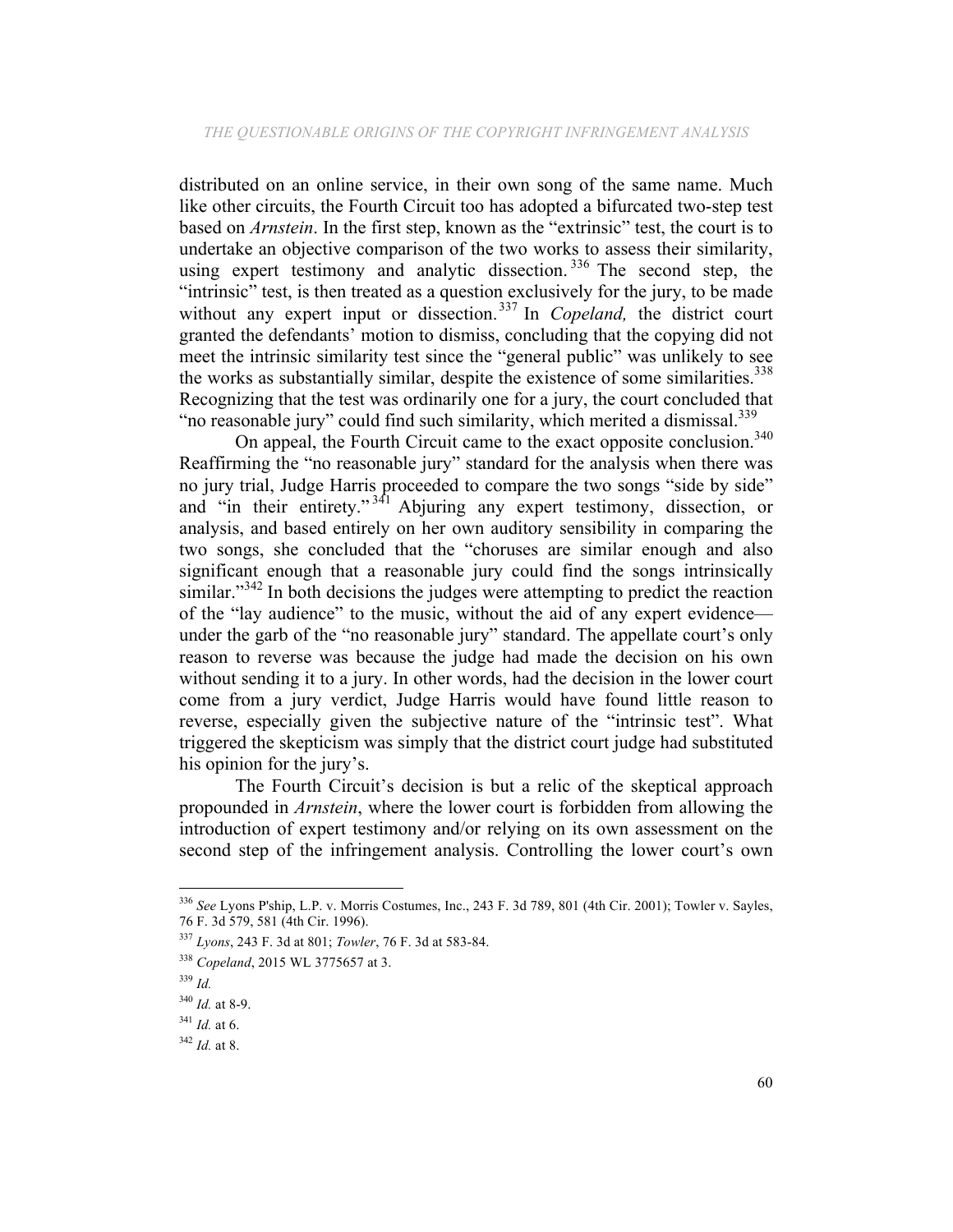fact-finding remains at the heart of the framework, however articulated. Handing the core question of similarity to a jury is therefore not out of any belief in the jury's superior competence on the subjective assessment, but instead owing to the framework's enduring belief that a judge should neither make that assessment, nor indeed control it by allowing the jury to hear expert evidence. Indirectly then, *Arnstein*'s ghost continues to haunt the copyright infringement analysis.

The deep irony here is of course that this philosophy of trial court skepticism has since come to be openly repudiated by the federal judiciary. Recall that the twin manifestations of Frank's vision skepticism were a reluctance to allow summary judgment to be used to decide cases, and a corresponding unwillingness to task trial judges (rather than juries) with factfinding.

In its well-known "trilogy" of cases on the appropriate standard for summary judgment, the Supreme Court in 1986 not only relaxed the standard for a trial court's use of summary judgment to dispose of cases, but in addition seemed to directly exhort courts to make more use of the mechanism.<sup>343</sup> Indeed, scholars have pointed out that the basic philosophy underlying the trilogy was "skepticism, if not a downright distrust, of juries," which implied district judges taking more control over proceedings in order to avoid wasteful trials when the factual allegations were flimsy.<sup>344</sup> A greater reliance on summary judgment obviously requires judges to base their decisions on an early evaluation of the factual allegations (at the close of discovery), to determine whether there are "genuine" issues of material facts that remain. In other words, it contemplates a more significant role for judges in evaluating the parties' factual claims. Even though it remains unclear whether the trilogy itself produced a discernible change in trial court behavior, the evidence does point to the fact that since at least the 1960s, district courts around the country have become more willing to dispose of cases using summary judgment.<sup>345</sup> While this may have been the product of other changes in substantive law, the composition of courts' dockets, or case management techniques, it remains unquestionably true that summary judgment and with it, district court judges'

<sup>343</sup> *See* Celotex Corp. v. Catrett, 477 U.S. 317, 327 (1986); Anderson v. Liberty Lobby, Inc., 477 U.S. 242, 255 (1986); Matsushita Elec. Indus. Co. v. Zenith Radio Corp., 475 U.S. 574, 586 (1986).

<sup>344</sup> STEPHEN SUBRIN & MARGARET Y.K. WOO, LITIGATING IN AMERICA: CIVIL PROCEDURE IN CONTEXT 170 (2006); Linda S. Mullenix, *The 25th Anniversary of the Summary Judgment Trilogy: Much Ado About Very Little*, 43 LOY. U. CHI. L.J. 561, 561 (2012) (observing how the cases are understood as "telegraphing a message to federal judges to make enhanced use of summary judgment to expedite legal proceedings and to intercept and dismiss factually deficient litigation before trial.").

<sup>345</sup> *See* Stephen B. Burbank, *Vanishing Trials and Summary Judgment in Federal Civil Cases: Drifting Toward Bethlehem or Gomorrah?*, 1 J. EMP. LEGAL STUDS. 591, 592 (2004).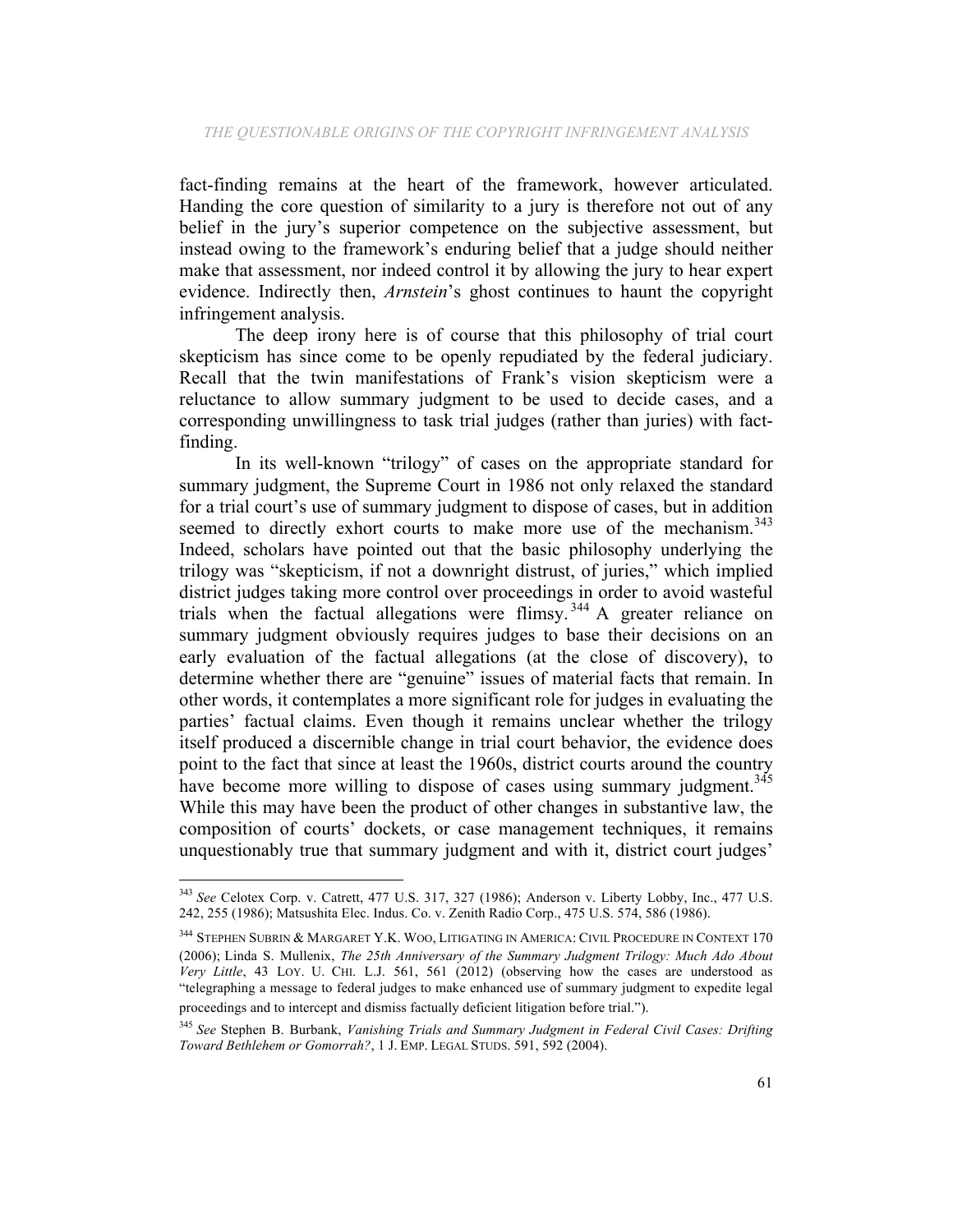appraisal of the factual strengths of the claim, have both become a mainstay of federal court practice.

Consequently, it isn't just that *Arnstein*'s "standard" for summary judgment has come to be reversed (or widened) as a formal legal matter. The fundamentally skeptical attitude towards the judicial management of factfinding at an early stage, driven by a deep distrust of lower court "fudging" finds little resonance or validation in the federal legal system today. Given that the *Arnstein* test was driven entirely by this attitude, copyright law's continuing adherence to it even after the wholesale abandonment of its attitudinal assumptions, remains somewhat embarrassing.

### *B. Reconstructing the Infringement Analysis*

 

Reformulating copyright law's infringement analysis will thus require more than just tinkering around with elements of the *Arnstein* formulation. All the same, certain elements of that formulation—to the extent that they represent sound *copyright* logic—need not be jettisoned in the process.<sup>346</sup> Principal among these are the recognition that (i) not all copying amounts to copyright infringement, (ii) copyright infringement is predicated upon proof of copying, and (iii) juries should have an important role to play in the factual aspects of the infringement analysis. With these precepts in mind, this Section offers an outline of what a non-skeptical, rationally constructed, infringement analysis might look like, once *Arnstein*'s skeptical influence on the inquiry on it has been cleansed.<sup>347</sup>

<sup>&</sup>lt;sup>346</sup> Each of these precepts holds independent analytical value to the working of the copyright system. The allowance for some kinds of copying recognizes the reality that use and copying of protected expression can under certain circumstances generate social welfare of its own, given that large amounts of creativity are downstream and derivative. Copyright's emphasis on copying is essential to maintain its structure as a non-monopoly right, one where its exclusivity is maintained through the threat of litigation rather than through property signals. And lastly, the role of the jury is a requirement of the Seventh Amendment, regardless of what one thinks of jury trials generally. In addition is of course the reality that these precepts have each been indirectly affirmed by the Supreme Court over the years.

<sup>&</sup>lt;sup>347</sup> In recent work, Lemley offers his own proposed reform of the two step test for copyright infringement, and suggests the development of "a rule that gives to the jury the basic question of whether the defendant copied, which might or might not involve expert testimony, but reserves the question of whether the copying was unlawful for the court." Lemley, *supra* note \_\_, at 741. The proposal offered here is similar in many respects to Lemley's suggestion that the normative determination be left to the court, and the factual one for juries; and that expert evidence be allowed for both. However, it differs in one crucial respect. Lemley appears to remain comfortable working with the *ordering* of the steps along the lines suggested by *Arnstein*, which in itself is a product of Frank's skepticism and structurally disfavors decision by summary judgment. The proposal here, by contrast, jettisons almost all of *Arnstein*'s extreme skepticism.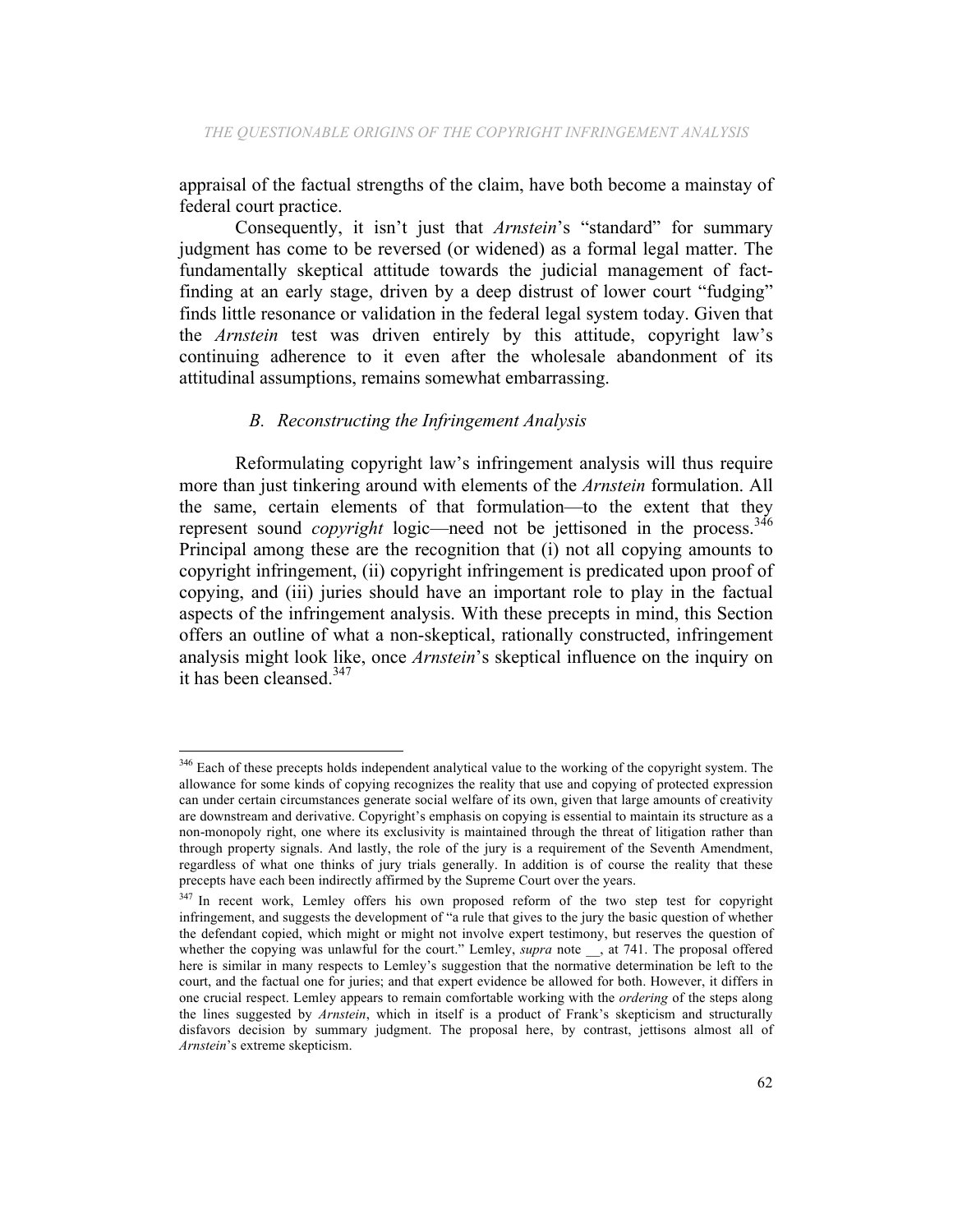### 1. Cognizable Similarity

*Arnstein*'s bifurcated inquiry was directed at ensuring that judges feel compelled to send cases to juries in infringement disputes on a fairly regular basis. A revised version that trusts trial court judges would in effect do just the opposite. All the same, bifurcation helps separate out pure questions of fact, from those of law or mixed questions. Accordingly, a reformulated test would adopt the ideal of bifurcating the inquiry, but instead begin with a question that *judges* should decide as a matter of law, on summary judgment: "cognizable" similarity." It would require a judge to assess, at the close of discovery, whether there is sufficient similarity between the two works at issue, so as to render it at all cognizable for copyright infringement purposes. The question is a modified version of the "improper appropriation" step of *Arnstein*, except that it is now a question of law, and abjures any reliance on a "lay" listener or audience standard.

Since cognizable similarity is a mixed question of law and fact for the judge, it would require the judge to engage in a reasoned analysis of the works in deciding whether they are similar enough. And surely enough, this would require (and allow) for the introduction of expert testimony, and for the judge to engage in an analytical dissection of the works in comparing them, much as Hand's famous "comparative method" allowed for. The reasoned approach to the analysis would also serve the all-important purpose of allowing an actual jurisprudence to develop in this area of copyright in common law fashion; something that copyright law has badly lacked for decades now, owing to the anti-intellectual (i.e., intuitive) nature of the question and owing to its being one exclusively for the jury.

In addition to producing a measure of consistency, such a jurisprudence would also have two other immediate benefits. First, it would create patterns of analysis for different categories of works that are protected under copyright law, allowing them to each be analyzed and broken down according to the prevailing norms of artistic production and cultural consumption that exist at any given point in time. Second, it would add content to what exactly judges' intuitions are about when the similarity between works rises to the level of being wrongful, i.e., cognizable, under copyright law. This latter question is crucial, since it would force judges to confront their reliance on contextual factors, while eliminating the myriad cognitive biases that today hide within the black-box of the similarity analysis.<sup>348</sup> It would also in the process allow for copyright's various—and often conflicting—goals and objectives to be

 <sup>348</sup> *See* Balganesh et al., *supra* note \_\_.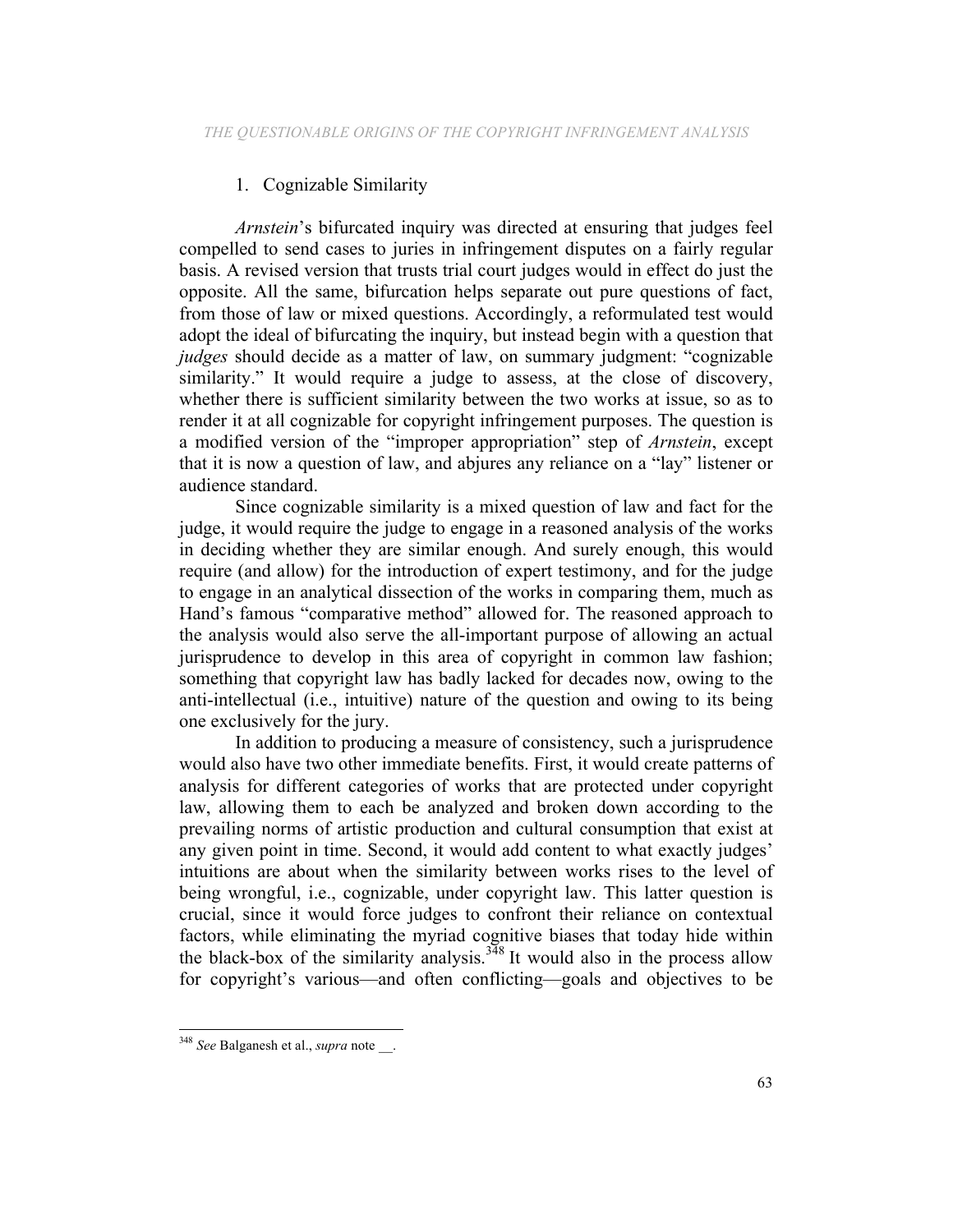articulated and built into the analysis of legal cognizability, something that the current framework altogether disregards.

Having a judge decide the issue of cognizable similarity at the very outset would also align the infringement analysis with courts' use of summary judgment, and allow judges to play more of a gatekeeper role in copyright lawsuits, thereby avoiding needless trials merely because *some* similarity between the works is detected. In this regard, it would build on all of the efficiencies represented in modern day motion practice.

### 2. Appropriation of Protected Expression

Once a judge finds the similarity between the works to be cognizable as a matter of law relying on his/her analysis of the works and on any expert testimony, "only then" does the matter go to a jury who will then have to decide whether the similarity was the result of the defendant appropriating (i.e., copying) protected expression from the work, or owing to independent creation. As a purely factual question, appropriation remains a perfect question for the jury; and thereby allows the analysis to comply with the Constitutional mandate of a jury trial in copyright infringement lawsuits.<sup>349</sup>

However, since the question is whether the defendant copied "protected expression" and not just unprotectible material from the protected work, the jury would be allowed to hear *any* evidence that bears on the question. This might include evidence on the protectibility of elements such as expert testimony on stock expression (i.e., scenes-a-faire) and originality in any area/genre, an expert's assessment of the similarity between the works and its probative significance, and the judge's own dissection of the work from the prior step.

The effect of moving the factual question exclusively to the second step would as a structural matter now allow judges to filter out what they are required to send to a jury. In addition, it would prevent a court's conclusion on the question of copying/appropriation from improperly influencing the similarity analysis, as it currently does. While giving this question over to the jury would of course mean that a reasoned jurisprudence is stifled, this is likely to matter very little, given that the issue is in the end one of circumstantial evidence which will indelibly vary from one case to another.

\* \* \*

 <sup>349</sup> U.S. CONST., amend. VII.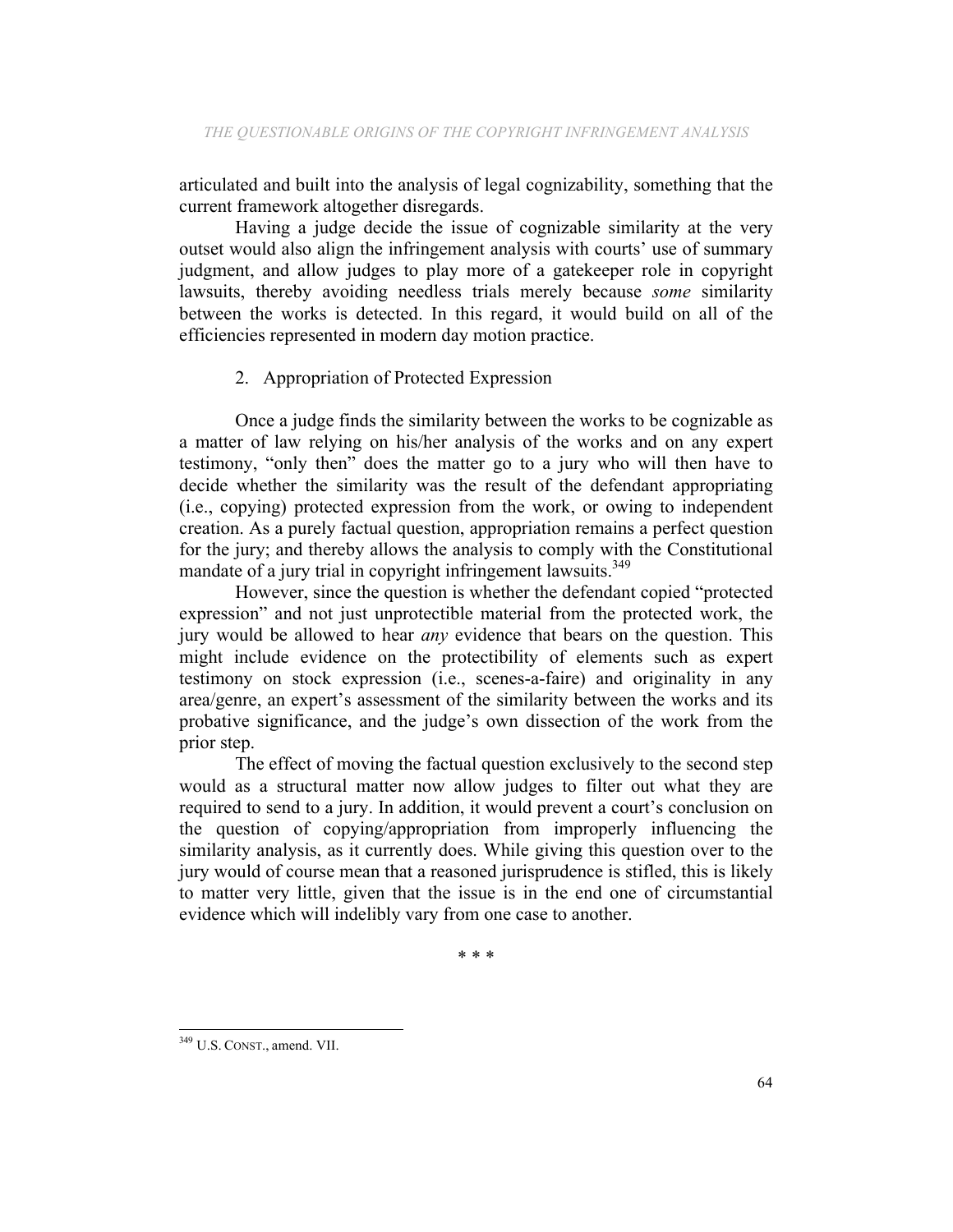This alternative framework is certainly open to manipulation of the kind that Frank seems to have feared. In the hands of Frank, indeed it might have hardly precluded a jury trial, given that he would likely have found the similarity to be cognizable (though concededly, he did express some reservations about that<sup>350</sup>), sending Arnstein's fantastical story to a jury for determination on the appropriation question. Yet, it would require the judge to explicate his/her analysis of the similarity in clear terms, based on expert evidence, and thereby allow for a rational jurisprudence of similarity to develop contextually over time. The following table illustrates the key elements of the revised infringement analysis proposed here.



#### **Table: Reformulated Infringement Analysis**

<sup>&</sup>lt;sup>350</sup> See supra text accompanying notes <sub>\_\_</sub>-\_\_ (correspondence between Frank and Clark on the meaning of the *Arnstein* opinion).